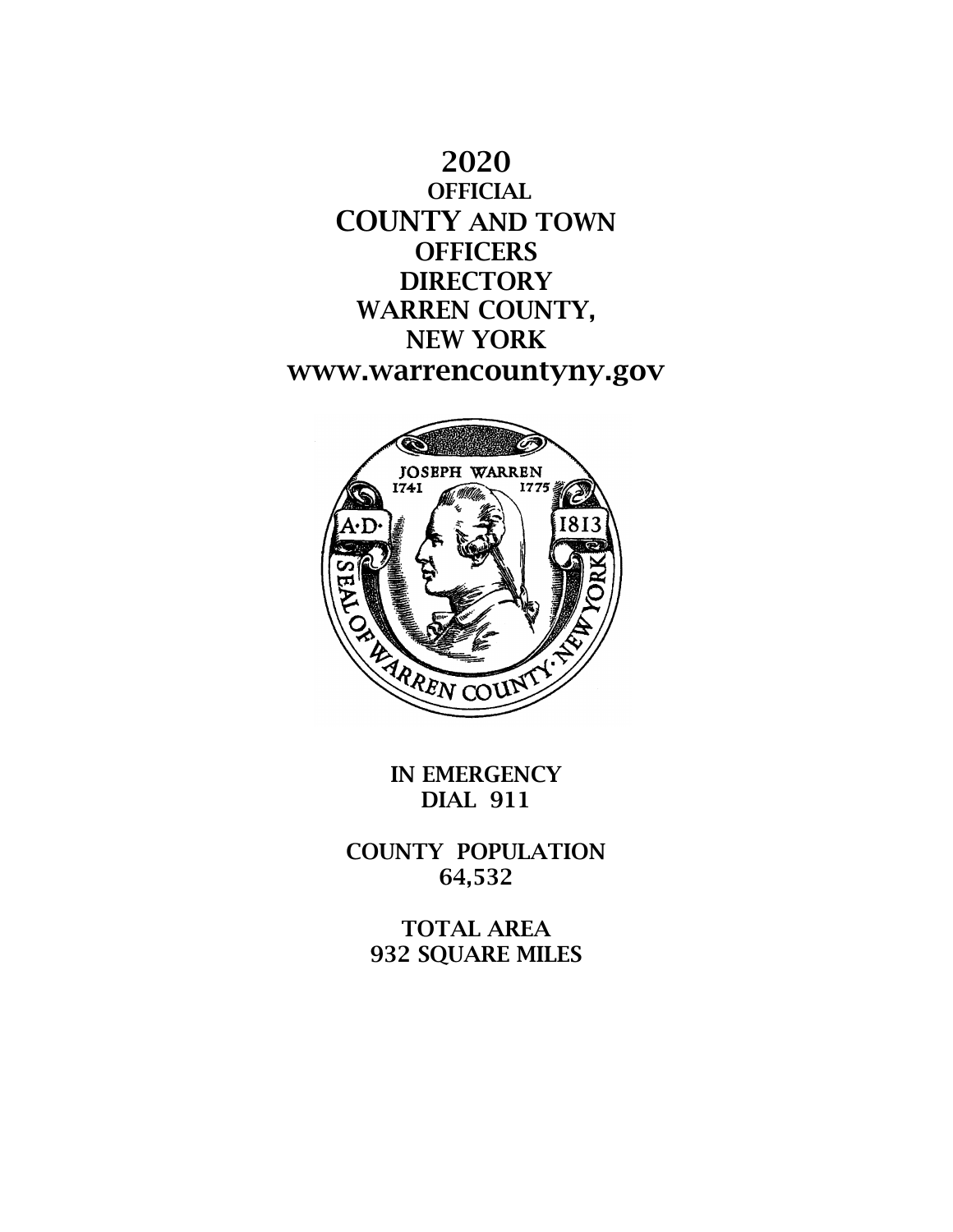## TABLE OF CONTENTS

| Economic Development, Job Creation and Workforce Development 12 |           |
|-----------------------------------------------------------------|-----------|
|                                                                 |           |
|                                                                 |           |
|                                                                 |           |
|                                                                 |           |
|                                                                 | $21 - 22$ |
|                                                                 | 23-24     |
|                                                                 | $25 - 26$ |
|                                                                 | 27-28     |
|                                                                 | 29-30     |
|                                                                 | 31-32     |
|                                                                 | 33-35     |
|                                                                 | 36-37     |
|                                                                 | 38-39     |
|                                                                 | $40 - 41$ |
|                                                                 | 42-43     |
|                                                                 |           |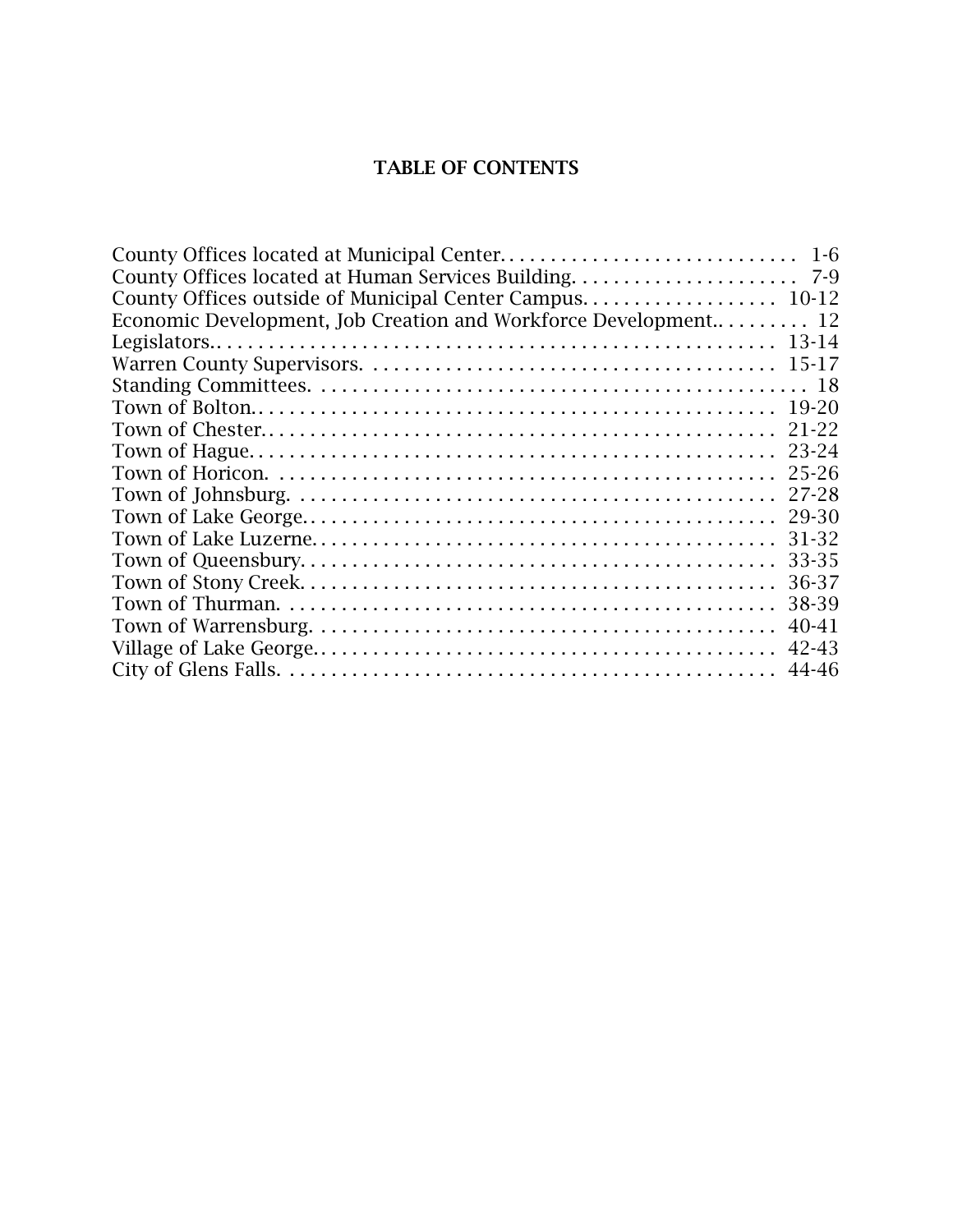### COUNTY OFFICES Located at WARREN COUNTY MUNICIPAL CENTER Town of Queensbury 1340 State Rt. 9, Lake George, N.Y. 12845-3434 website: www.warrencountyny.gov WARREN COUNTY AREA CODE - 518

| <b>Assigned Counsel</b>                     |  |
|---------------------------------------------|--|
|                                             |  |
| e-mail lafountainj@warrencountyny.gov       |  |
| <b>Attorney, County</b>                     |  |
| e-mail kissanem@warrencountyny.gov          |  |
| email terwilligerr@warrencountyny.gov       |  |
| email dickeyr@warrencountyny.gov            |  |
|                                             |  |
| <b>Auditor</b>                              |  |
| e-mail shermanc@warrencountyny.gov          |  |
|                                             |  |
| <b>Board of Supervisors</b>                 |  |
|                                             |  |
| e-mail allena@warrencountyny.gov            |  |
| <b>Buildings and Grounds (Under D.P.W.)</b> |  |
|                                             |  |

e-mail morehousef@warrencountyny.gov

molinaril@warrencountyny.gov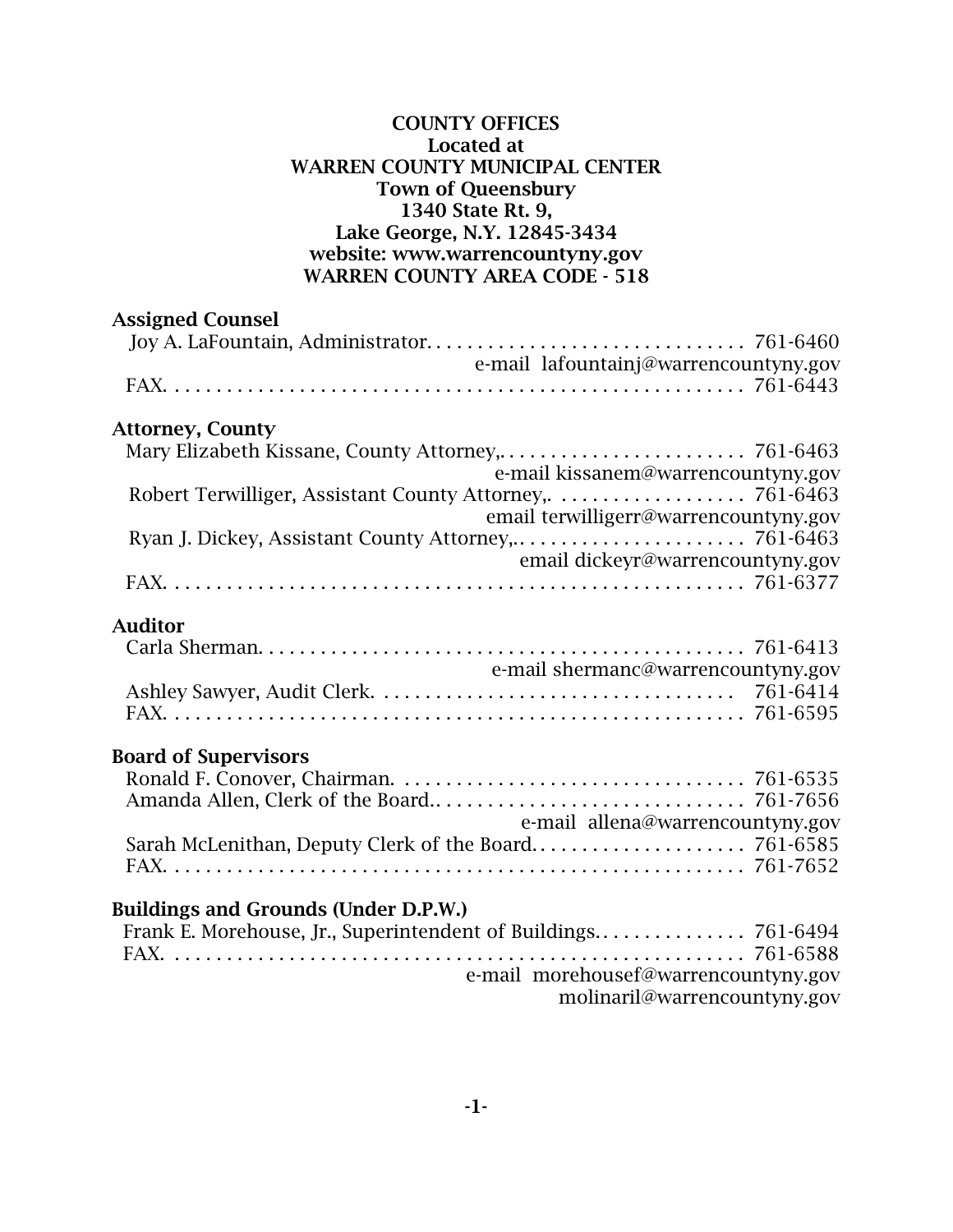| <b>Civil Service Administration</b>                              |  |
|------------------------------------------------------------------|--|
|                                                                  |  |
| e-mail nenningerp@warrencountyny.gov                             |  |
|                                                                  |  |
| e-mail jerniganb@warrencountyny.gov                              |  |
| <b>Commissioner of Jurors</b>                                    |  |
|                                                                  |  |
| e-mail WarrenJury@nycourts.gov                                   |  |
| <b>County Administrator, Office of</b>                           |  |
|                                                                  |  |
| e-mail moorer@warrencountyny.gov                                 |  |
| Tammy DeLorenzo, Assistant to the County Administrator 761-7655  |  |
| e-mail delorenzot@warrencountyny.gov                             |  |
|                                                                  |  |
| e-mail lynchr@warrencountyny.gov                                 |  |
|                                                                  |  |
| e-mail millerk@warrencountyny.gov                                |  |
|                                                                  |  |
|                                                                  |  |
| <b>County Clerk/Department of Motor Vehicles</b>                 |  |
|                                                                  |  |
|                                                                  |  |
| e-mail vogelp@warrencountyny.gov; countyclerk@warrencountyny.gov |  |
|                                                                  |  |
|                                                                  |  |
|                                                                  |  |
|                                                                  |  |
|                                                                  |  |
|                                                                  |  |
| e-mail recordscenter@warrencountyny.gov                          |  |
|                                                                  |  |
|                                                                  |  |
|                                                                  |  |
|                                                                  |  |
|                                                                  |  |
| e-mail ChambersJHall@nycourts.gov                                |  |
|                                                                  |  |
|                                                                  |  |
|                                                                  |  |
|                                                                  |  |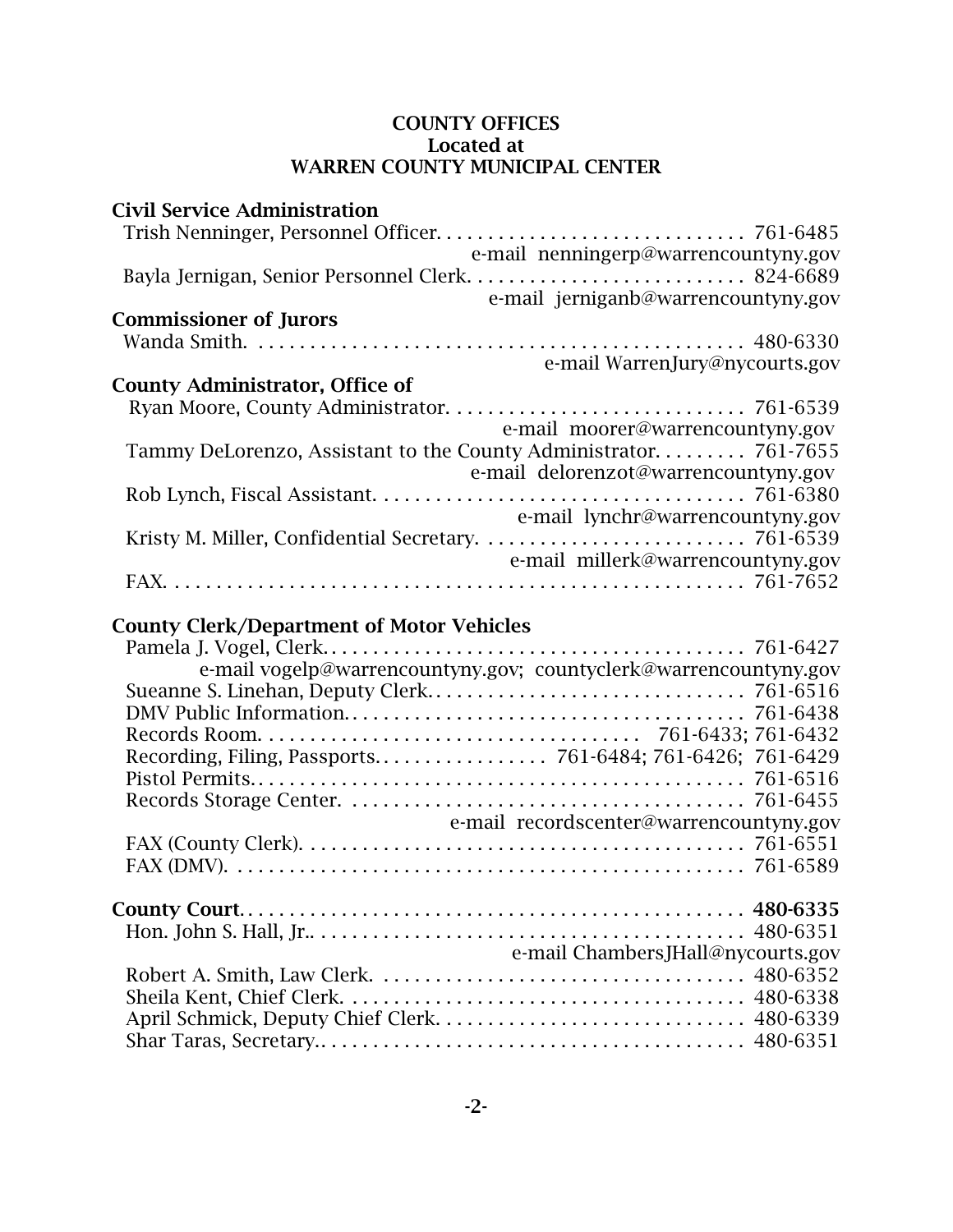| Brian DeLaLFleur, Support Magistrate |                                                                                                                                                                                                                                                                                                                                                                                                                                      |
|--------------------------------------|--------------------------------------------------------------------------------------------------------------------------------------------------------------------------------------------------------------------------------------------------------------------------------------------------------------------------------------------------------------------------------------------------------------------------------------|
|                                      |                                                                                                                                                                                                                                                                                                                                                                                                                                      |
|                                      |                                                                                                                                                                                                                                                                                                                                                                                                                                      |
|                                      |                                                                                                                                                                                                                                                                                                                                                                                                                                      |
|                                      |                                                                                                                                                                                                                                                                                                                                                                                                                                      |
|                                      |                                                                                                                                                                                                                                                                                                                                                                                                                                      |
|                                      |                                                                                                                                                                                                                                                                                                                                                                                                                                      |
| Garfield Raymond, Court Attorney     |                                                                                                                                                                                                                                                                                                                                                                                                                                      |
|                                      |                                                                                                                                                                                                                                                                                                                                                                                                                                      |
|                                      |                                                                                                                                                                                                                                                                                                                                                                                                                                      |
|                                      |                                                                                                                                                                                                                                                                                                                                                                                                                                      |
|                                      |                                                                                                                                                                                                                                                                                                                                                                                                                                      |
|                                      |                                                                                                                                                                                                                                                                                                                                                                                                                                      |
|                                      |                                                                                                                                                                                                                                                                                                                                                                                                                                      |
|                                      |                                                                                                                                                                                                                                                                                                                                                                                                                                      |
|                                      |                                                                                                                                                                                                                                                                                                                                                                                                                                      |
|                                      |                                                                                                                                                                                                                                                                                                                                                                                                                                      |
|                                      |                                                                                                                                                                                                                                                                                                                                                                                                                                      |
|                                      | Robert McCarty, A.D.A.<br>Avi Goldstein, A.D.A.<br>Lily Gebru, A.D.A.<br>Grant Jones, A.D.A.<br>Warren-Washington Care Center, 24 Dix Ave, Glens Falls. 792-2731<br>(includes Fire Coordinator, Emergency Management, HazMat/WMD, LEPC, EMS)<br>e-mail oes@warrencountyny.gov<br>Val Whisenant, Assistant Director, Home Care Division.  761-6593<br>Pat Belden, Supervising Public Health Nurse, Public Health Division. . 761-7690 |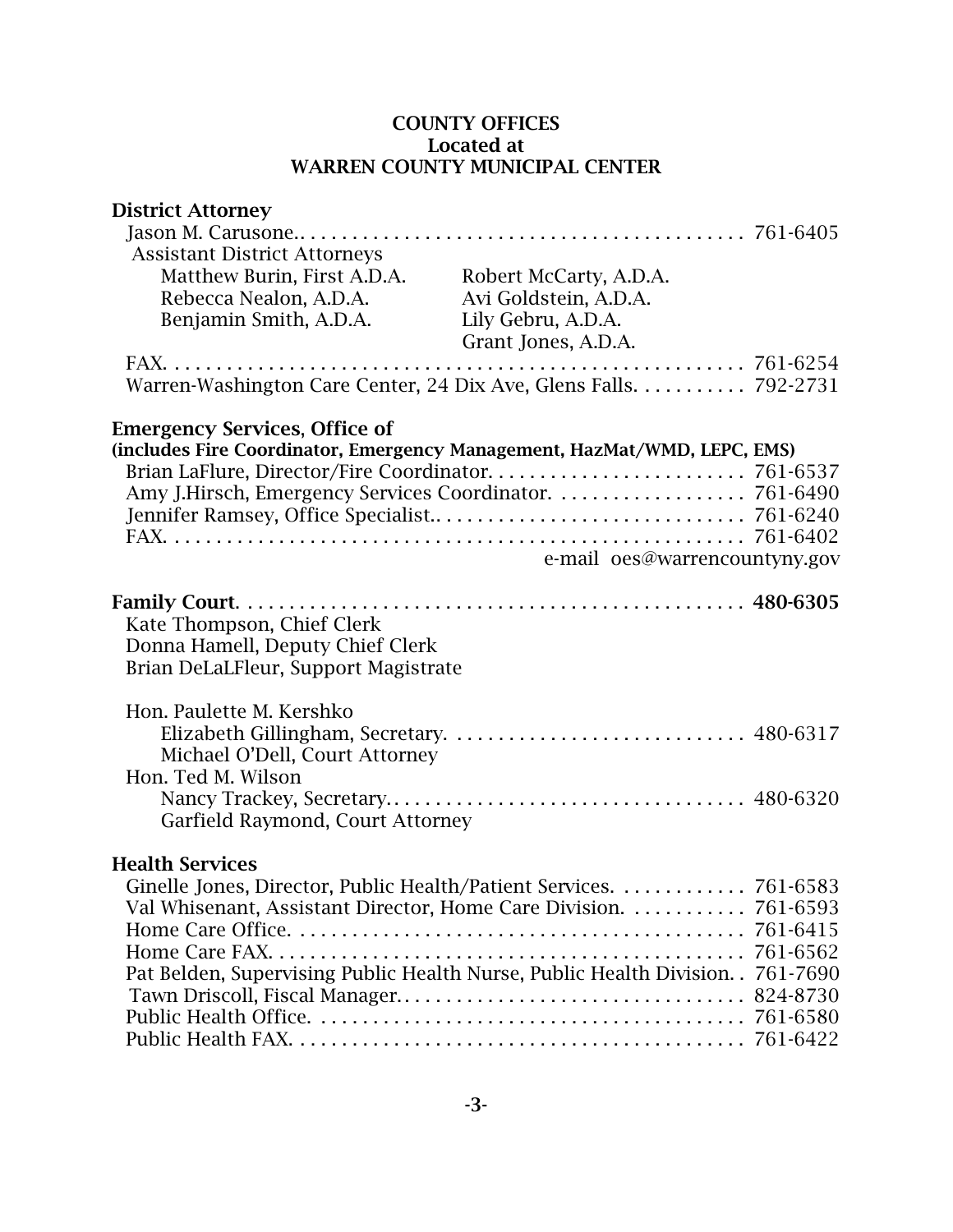| e-mail historian@warrencountyny.gov<br>Jackie Figueroa, County Human Resources Director.  761-6482<br>e-mail figueroaj@warrencountyny.gov<br>e-mail howejn@warrencountyny.gov<br><b>Mail Room</b><br><b>Probation</b><br>e-mail probation@warrencountyny.gov<br><b>Real Property Tax Services</b><br>e-mail delureyl@warrencountyny.gov | <b>Historian</b>       |  |
|-----------------------------------------------------------------------------------------------------------------------------------------------------------------------------------------------------------------------------------------------------------------------------------------------------------------------------------------|------------------------|--|
|                                                                                                                                                                                                                                                                                                                                         |                        |  |
|                                                                                                                                                                                                                                                                                                                                         |                        |  |
|                                                                                                                                                                                                                                                                                                                                         | <b>Human Resources</b> |  |
|                                                                                                                                                                                                                                                                                                                                         |                        |  |
|                                                                                                                                                                                                                                                                                                                                         |                        |  |
|                                                                                                                                                                                                                                                                                                                                         |                        |  |
|                                                                                                                                                                                                                                                                                                                                         |                        |  |
|                                                                                                                                                                                                                                                                                                                                         |                        |  |
|                                                                                                                                                                                                                                                                                                                                         |                        |  |
|                                                                                                                                                                                                                                                                                                                                         |                        |  |
|                                                                                                                                                                                                                                                                                                                                         |                        |  |
|                                                                                                                                                                                                                                                                                                                                         |                        |  |
|                                                                                                                                                                                                                                                                                                                                         |                        |  |
|                                                                                                                                                                                                                                                                                                                                         |                        |  |
|                                                                                                                                                                                                                                                                                                                                         |                        |  |
|                                                                                                                                                                                                                                                                                                                                         |                        |  |
|                                                                                                                                                                                                                                                                                                                                         | <b>Public Defender</b> |  |
|                                                                                                                                                                                                                                                                                                                                         |                        |  |
|                                                                                                                                                                                                                                                                                                                                         |                        |  |
|                                                                                                                                                                                                                                                                                                                                         |                        |  |
|                                                                                                                                                                                                                                                                                                                                         |                        |  |
|                                                                                                                                                                                                                                                                                                                                         |                        |  |
|                                                                                                                                                                                                                                                                                                                                         |                        |  |
|                                                                                                                                                                                                                                                                                                                                         |                        |  |
|                                                                                                                                                                                                                                                                                                                                         |                        |  |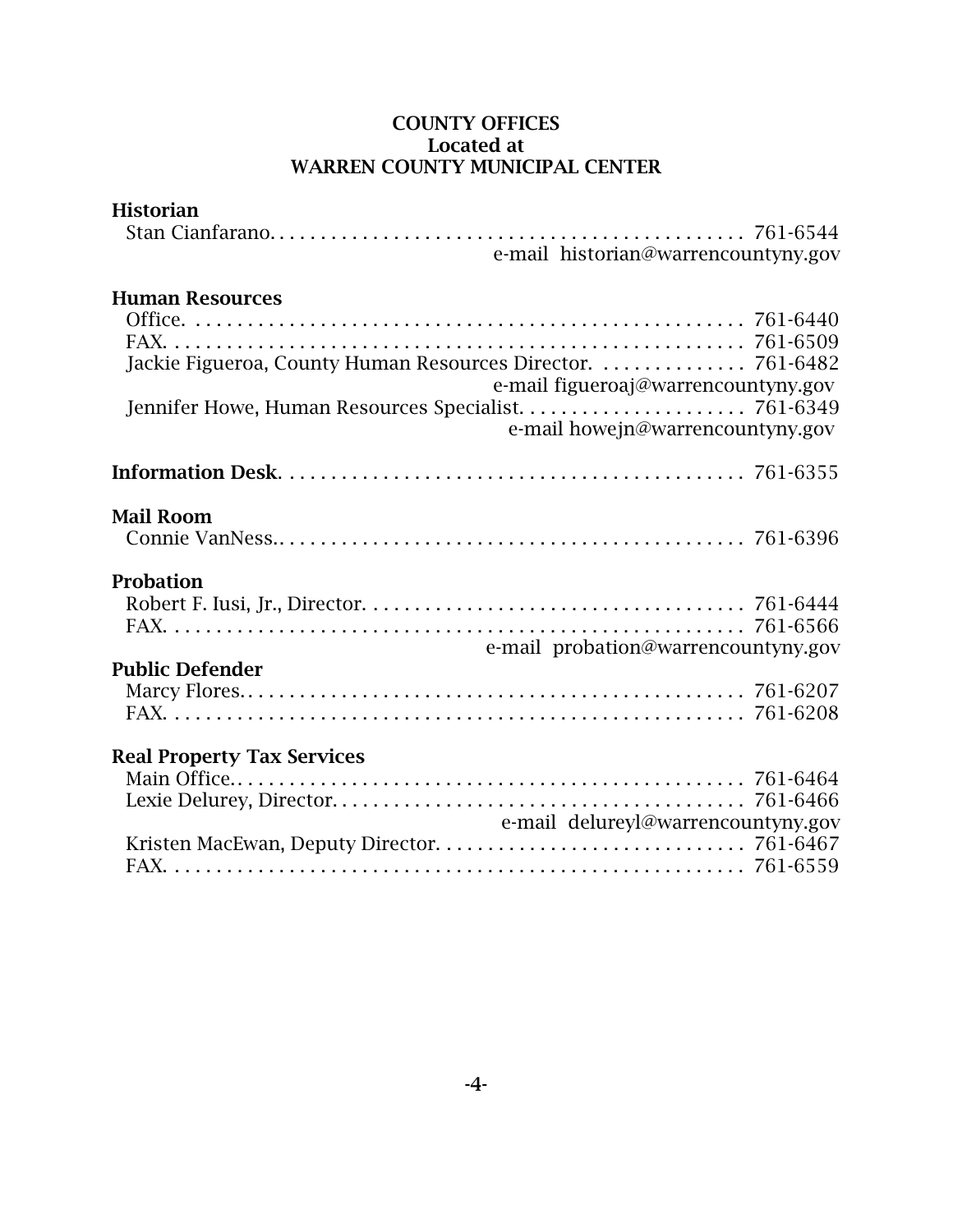| Supreme Court (all also contracts and the contracts of the contracts of the suppressure $480-6335$<br>e-mail ChambersRMuller@nycourts.gov<br>Jennifer Jeram, Principal Law Clerk<br>Elaine Madison, Secretary |  |
|---------------------------------------------------------------------------------------------------------------------------------------------------------------------------------------------------------------|--|
| e-mail ChambersMAuffredou@nycourts.gov<br>Jill E. O'Sullivan, Principal Law Clerk<br><b>Shelly VanNostrand, Secretary</b>                                                                                     |  |
| e-mail WarrenSupremeco@nycourts.gov                                                                                                                                                                           |  |
| e-mail WarrenSurrogate@nycourts.gov                                                                                                                                                                           |  |
| <b>Tourism</b><br>e-mail conleyj@warrencountyny.gov                                                                                                                                                           |  |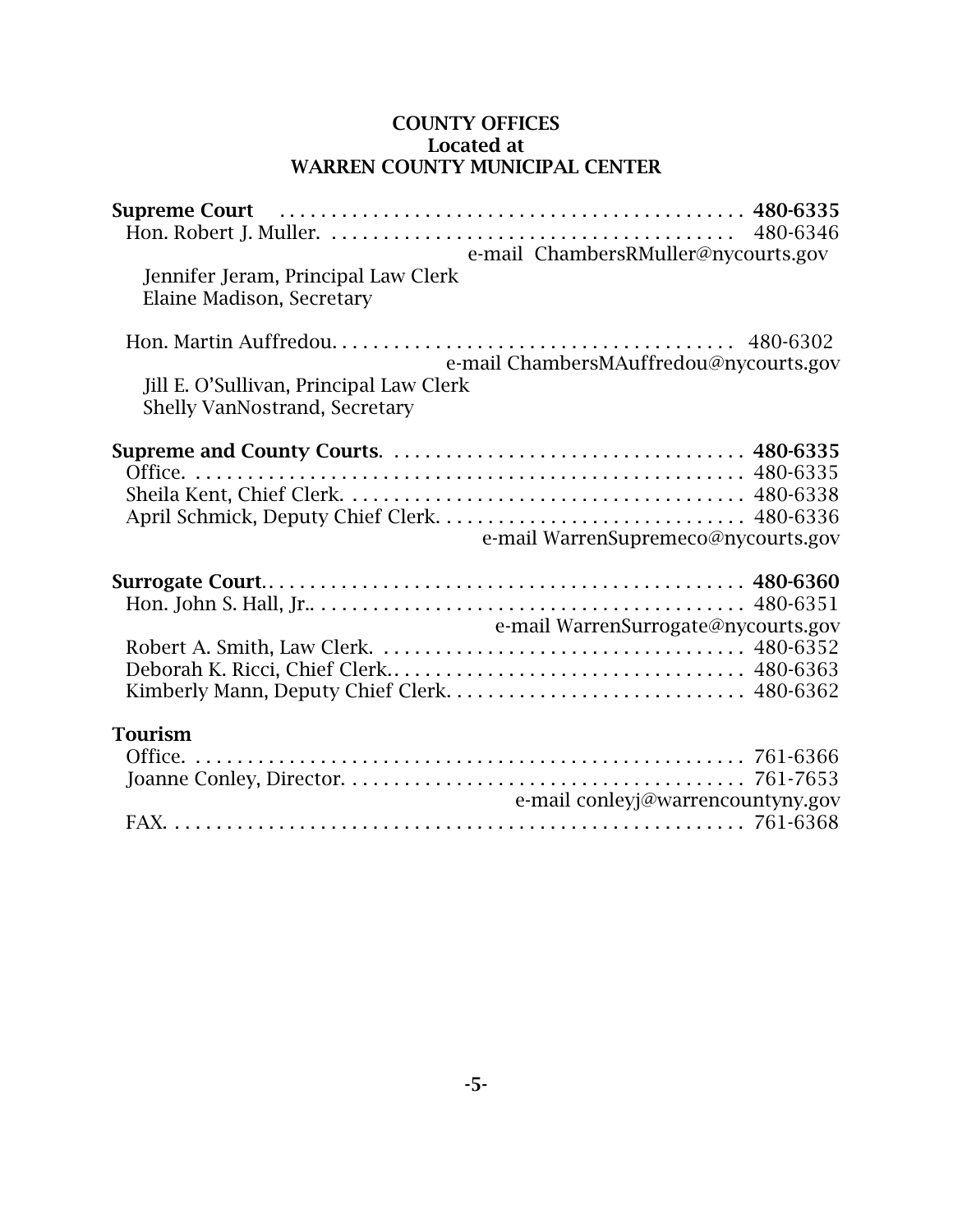## Traffic Safety/STOP-DWI

| Patti Miller, Traffic Safety Board Executive Secretary/ |  |
|---------------------------------------------------------|--|
|                                                         |  |
| e-mail millerp@warrencountyny.gov                       |  |
|                                                         |  |
|                                                         |  |
| <b>Treasurer</b>                                        |  |
|                                                         |  |
|                                                         |  |
|                                                         |  |
|                                                         |  |
|                                                         |  |

## Weights and Measures

| e-mail levinh@warrencountyny.gov |
|----------------------------------|
|                                  |

## Women, Infant and Children (WIC) Nutrition Program

| Ginelle Jones, Director, Public Health/Patient Services |  |
|---------------------------------------------------------|--|
|                                                         |  |
|                                                         |  |
|                                                         |  |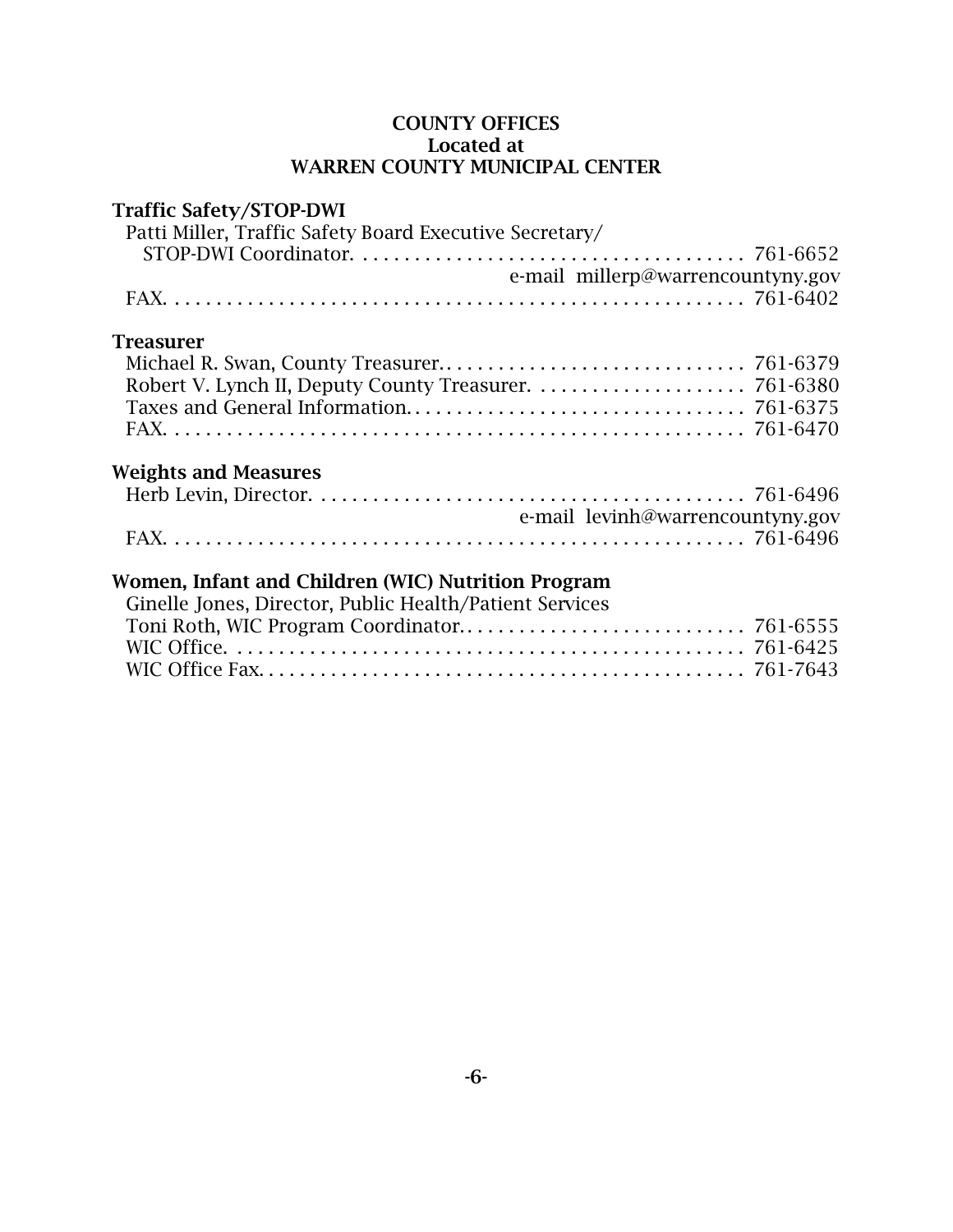### COUNTY OFFICES Located at WARREN COUNTY HUMAN SERVICES BUILDING 1340 State Rt. 9, Lake George, N.Y. 12845-3434 website: www.warrencountyny.gov WARREN COUNTY AREA CODE - 518

## Board of Elections

|                                                                                                     | e-mail vannessw@warrencountyny.gov    |
|-----------------------------------------------------------------------------------------------------|---------------------------------------|
|                                                                                                     |                                       |
|                                                                                                     | e-mail colins@warrencountyny.gov      |
|                                                                                                     |                                       |
|                                                                                                     | e-mail mclaughlinb@warrencountyny.gov |
| Kim Ross, Deputy Commissioner (D). $\dots \dots \dots \dots \dots \dots \dots \dots \dots$ 761-6456 |                                       |
|                                                                                                     | e-mail rossk@warrencountyny.gov       |
|                                                                                                     |                                       |
|                                                                                                     |                                       |

## Building Code Enforcement

| e-mail fpbc@warrencountyny.gov |  |
|--------------------------------|--|

## Information Technology

| e-mail helpdesk@warrencountyny.gov |
|------------------------------------|

## Office for the Aging

| e-mail warrhamofa@warrencountyny.gov |  |
|--------------------------------------|--|
|                                      |  |

## Planning & Community Development

| e-mail planning@warrencountyny.gov |  |
|------------------------------------|--|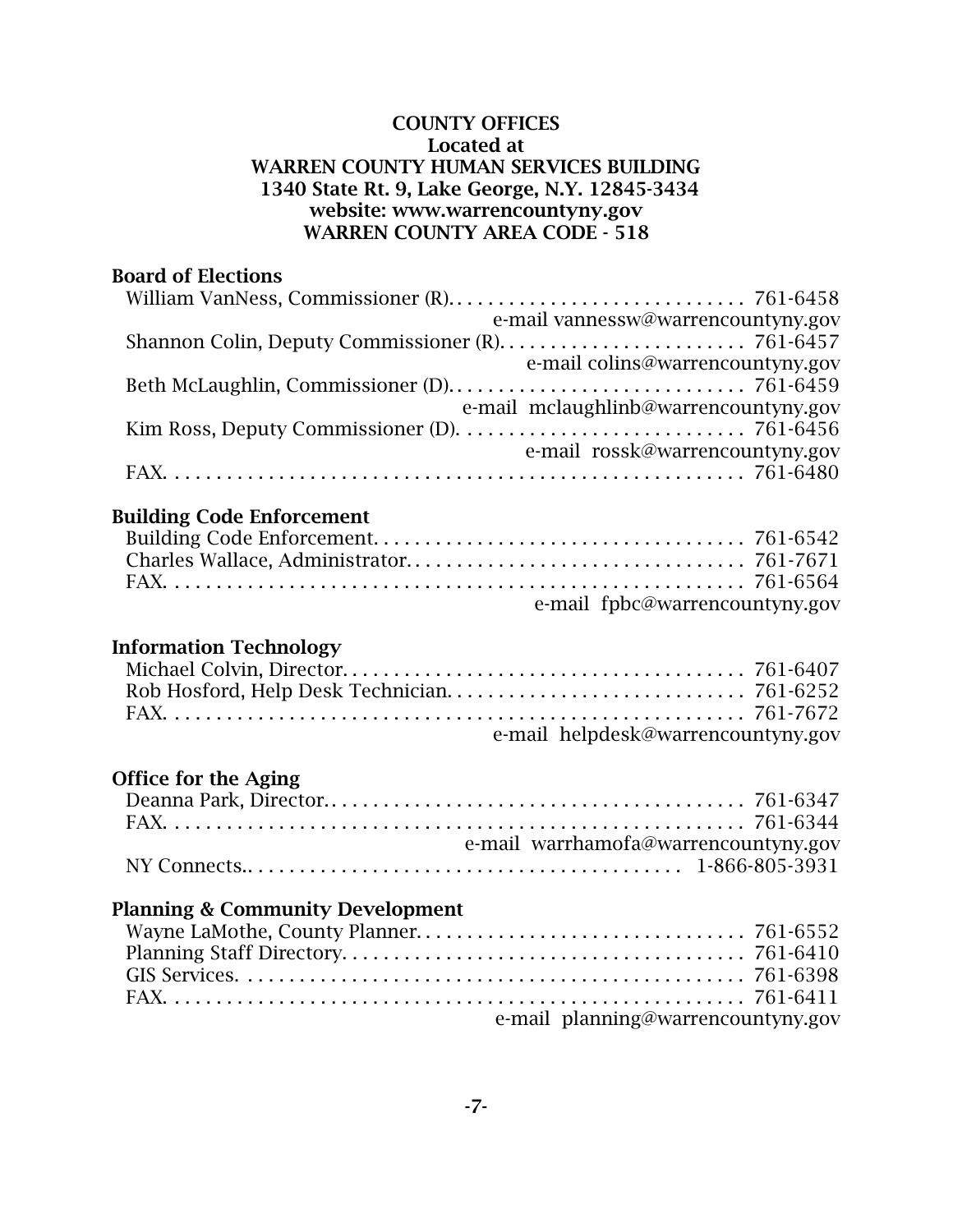#### COUNTY OFFICES Located at WARREN COUNTY HUMAN SERVICES BUILDING

### Purchasing Julie Butler, Purchasing Agent. . . . . . . . . . . . . . . . . . . . . . . . . . . . . . . . . . 761-6538 Jason Shpur, Deputy Purchasing Agent. . . . . . . . . . . . . . . . . . . . . . . . . . 761-6531 Amber Brownell, Purchasing Assistant.. . . . . . . . . . . . . . . . . . . . . . . . . . 824-8750 FAX. . . . . . . . . . . . . . . . . . . . . . . . . . . . . . . . . . . . . . . . . . . . . . . . . . . . . . . . 761-6395 e-mail purchasing@warrencountyny.gov Self-Insurance Amy Clute, Administrator. . . . . . . . . . . . . . . . . . . . . . . . . . . . . . . . . . . . . 761-6529 e-mail clutea@warrencountyny.gov Jessica Burnham, Deputy Insurance Administrator. . . . . . . . . . . . . . . . 824-6610 FAX. . . . . . . . . . . . . . . . . . . . . . . . . . . . . . . . . . . . . . . . . . . . . . . . . . . . . . . . 761-6249

Social Services Department - *See Page 9 for a full listing*

## Veterans' Services

| e-mail direstad@warrencountyny.gov |
|------------------------------------|
|                                    |
| e-mail harrisc@warrencountyny.gov  |
|                                    |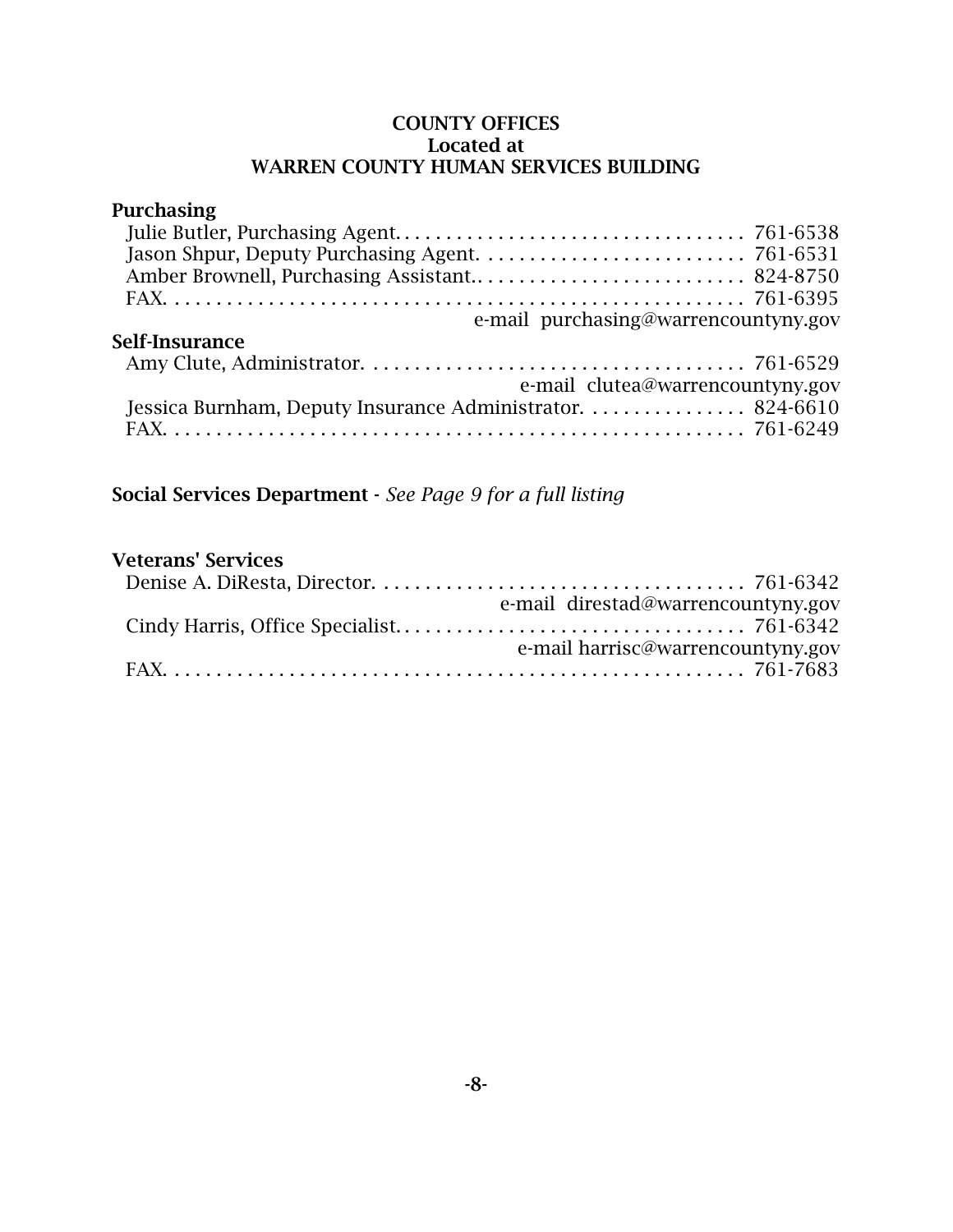## COUNTY OFFICES Located at WARREN COUNTY HUMAN SERVICES BUILDING

| <b>Social Services Department</b>                                       |          |
|-------------------------------------------------------------------------|----------|
|                                                                         |          |
| e-mail Christian.Hanchett@dfa.state.ny.us                               |          |
|                                                                         |          |
| Joanne Collins, Commissioner's Confidential Secretary.  761-6310        |          |
|                                                                         |          |
|                                                                         |          |
|                                                                         |          |
| <b>Services</b>                                                         |          |
|                                                                         |          |
|                                                                         |          |
|                                                                         |          |
| John Lord, Child Protective Services Supervisor. 761-6266               |          |
|                                                                         |          |
| Child Protective Services Hotline 1-800-342-3720                        |          |
| Maureen Taylor, Foster Care/Adoption Supervisor 761-6272                |          |
| Cindy Mulcahy, Family Preservation & Youth Development/Day Care 61-6336 |          |
|                                                                         |          |
| <b>Income Maintenance &amp; Eligibility</b>                             |          |
| (Temporary Assistance/SNAP/Food Stamps/HEAP)                            |          |
| Kelly Barker, Principal Social Welfare Examiner. 761-6311               |          |
| $FAX$                                                                   |          |
| <b>Chronic Care Medicaid/SSI/Community/Managed Care</b>                 |          |
| Karen Whitted, Principal Chronic Care Medical Examiner 824-6681         |          |
|                                                                         |          |
| <b>Child Support Enforcement</b>                                        |          |
|                                                                         |          |
|                                                                         |          |
| Fraud                                                                   |          |
| Elizabeth Burke, Supervising Social Services Investigator. 761-7625     |          |
|                                                                         | 761-6353 |
| <b>Resource Recovery</b>                                                |          |
|                                                                         |          |
|                                                                         |          |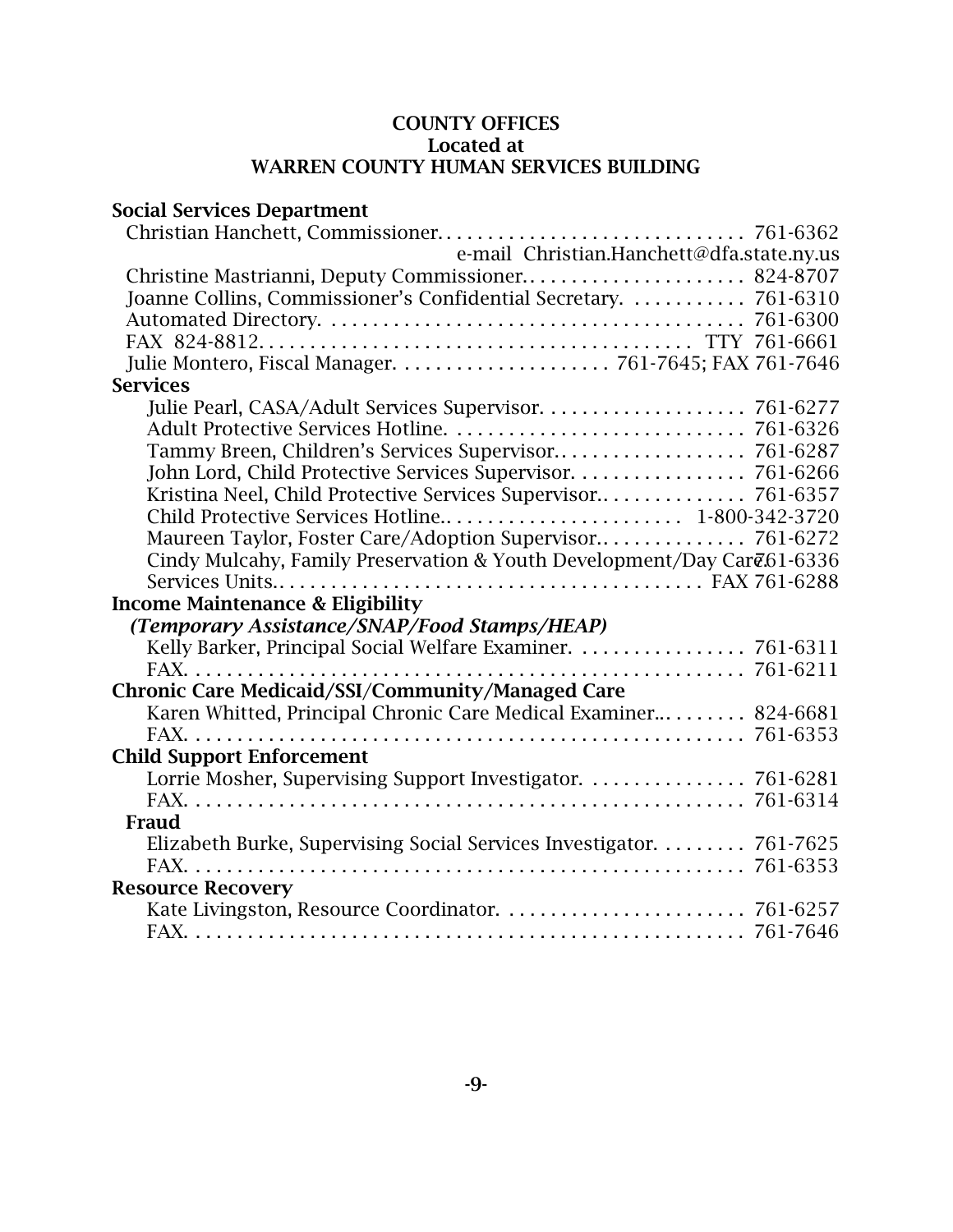#### COUNTY OFFICES/AGENCIES Located Outside Warren County Municipal Center Campus

| Airport (under D.P.W.)                                              |                                                                            |
|---------------------------------------------------------------------|----------------------------------------------------------------------------|
|                                                                     |                                                                            |
| 443 Queensbury Ave., Rm. 201                                        | FAX 792-0783                                                               |
| Queensbury, N.Y. 12804                                              | e-mail ddegraw@warrencountydpw.com                                         |
| <b>Cornell Cooperative Extension</b>                                |                                                                            |
|                                                                     | Dr. James A. Seeley, Executive Director. 623-3291; 668-4881                |
| 377 Schroon River Rd.                                               | FAX 668-4912                                                               |
| Warrensburg, N.Y. 12885-4807<br>www.counties.cce.cornell.edu/warren | e-mail jas744@cornell.edu                                                  |
| <b>Coroners</b>                                                     |                                                                            |
|                                                                     |                                                                            |
|                                                                     |                                                                            |
|                                                                     |                                                                            |
|                                                                     | 11 Centennial Drive, Queensbury, NY 12804 email clgoedert@gmail.com        |
|                                                                     |                                                                            |
| <b>Warrensburg Health Center</b>                                    | FAX 623-3416                                                               |
| 3767 Main Street, Warrensburg, NY 12885                             |                                                                            |
|                                                                     |                                                                            |
|                                                                     | 52 Haviland Avenue, Glens Falls, NY 12801    Cell 796-5213; Pager 467-9766 |
|                                                                     | e-mail tem@nycap.rr.com                                                    |
| <b>Countryside Adult Home</b>                                       |                                                                            |
| 353 Schroon River Road                                              | FAX 623-5590                                                               |
| Warrensburg, N.Y. 12885                                             | rAX 623-5590<br>e-mail corcorane@warrencountyny.gov                        |
|                                                                     |                                                                            |
| <b>Department of Public Works</b>                                   |                                                                            |
|                                                                     |                                                                            |
|                                                                     | FAX 623-2772                                                               |
| <b>Highway Manager</b>                                              | website www.warrencountydpw.com                                            |
| 4028 Main Street                                                    |                                                                            |
| Warrensburg, N.Y. 12885                                             |                                                                            |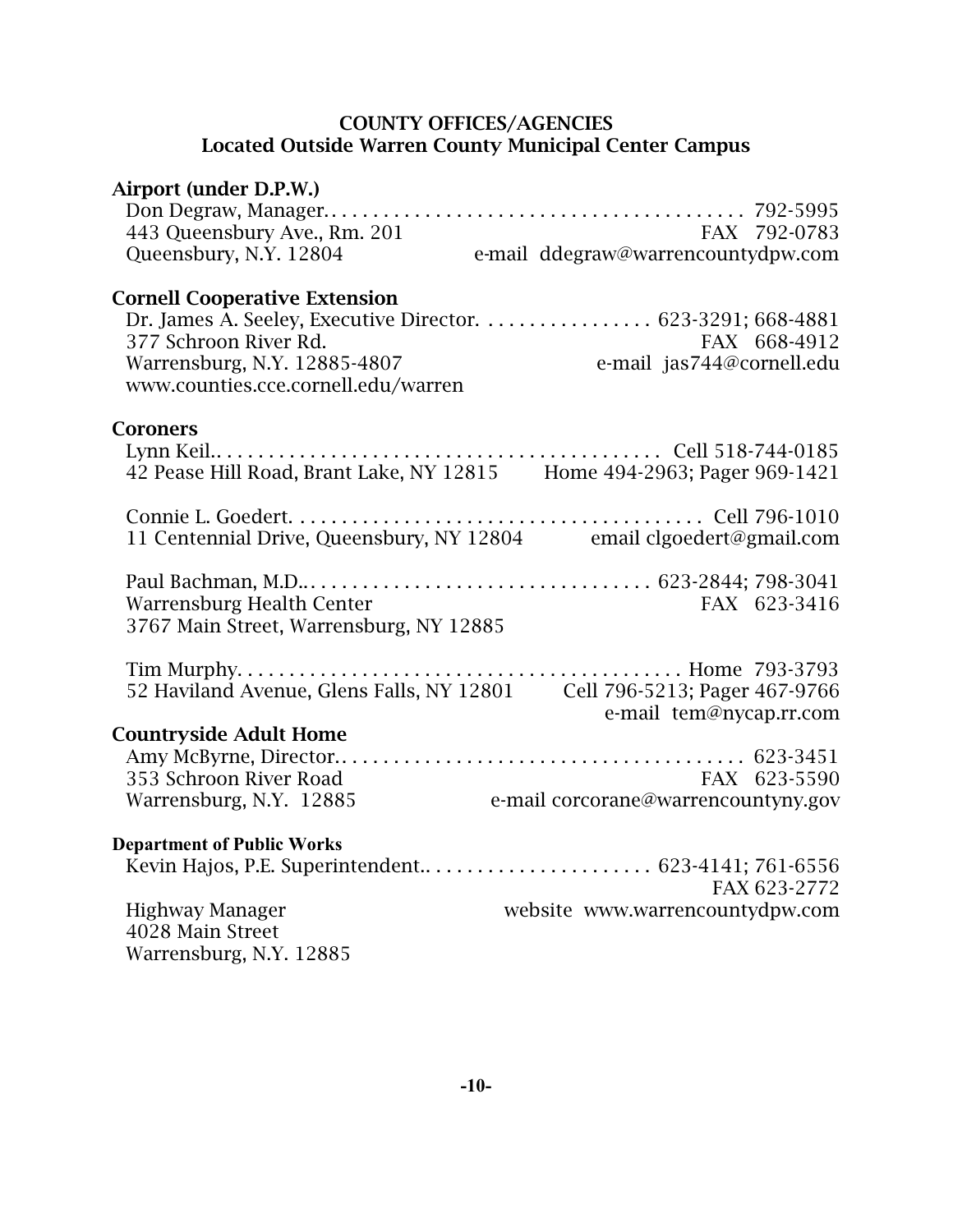### COUNTY OFFICES/AGENCIES Located Outside Warren County Municipal Center Campus

| <b>Employment and Training Administration/Warren County Career Center</b> |                                                             |
|---------------------------------------------------------------------------|-------------------------------------------------------------|
|                                                                           |                                                             |
|                                                                           |                                                             |
| 333 Glen Street, Suite 300                                                | FAX 743-0828                                                |
| Glens Falls, N.Y. 12801                                                   | e-mail hunsingerc@warrencountyny.gov                        |
|                                                                           |                                                             |
| <b>Mental Health - Office of Community Services</b>                       |                                                             |
| 230 Maple Street, Suite 1                                                 | FAX 792-7166                                                |
| Glens Falls, N.Y. 12801                                                   | e-mail yorkr@warrencountyny.gov                             |
|                                                                           |                                                             |
| Parks, Recreation & Railroad (under D.P.W.)                               |                                                             |
|                                                                           |                                                             |
| Fish Hatchery, 145 Echo Lake Road                                         | FAX 623-3639                                                |
| Warrensburg, N.Y. 12885                                                   | e-mail tbenway@warrencountydpw.com                          |
| <b>Sheriff's Office</b>                                                   |                                                             |
|                                                                           |                                                             |
|                                                                           |                                                             |
|                                                                           |                                                             |
| 1400 State Rt. 9                                                          |                                                             |
| Lake George, N.Y. 12845                                                   |                                                             |
|                                                                           |                                                             |
| <b>Soil and Water Conservation District</b>                               |                                                             |
|                                                                           |                                                             |
| 394 Schroon River Road                                                    | FAX 623-3519                                                |
| Warrensburg, N.Y. 12885                                                   | e-mail jim99@nycap.rr.com                                   |
| Up Yonda Farm Environmental Education Center                              |                                                             |
|                                                                           | Karin Badey, Environmental Education Administrator 644-9767 |
| 5239 Lake Shore Drive                                                     | FAX 644-3824                                                |
| PO Box 1453                                                               | website www.upyondafarm.com                                 |
| Bolton Landing, N.Y. 12814                                                | e-mail kbadey@warrencountydpw.com                           |
| Veterinarian                                                              |                                                             |
|                                                                           |                                                             |
| 66 Glenwood Avenue                                                        | FAX 792-5136                                                |
| Queensbury, N.Y. 12804                                                    | e-mail roc@adelphia.net                                     |
|                                                                           |                                                             |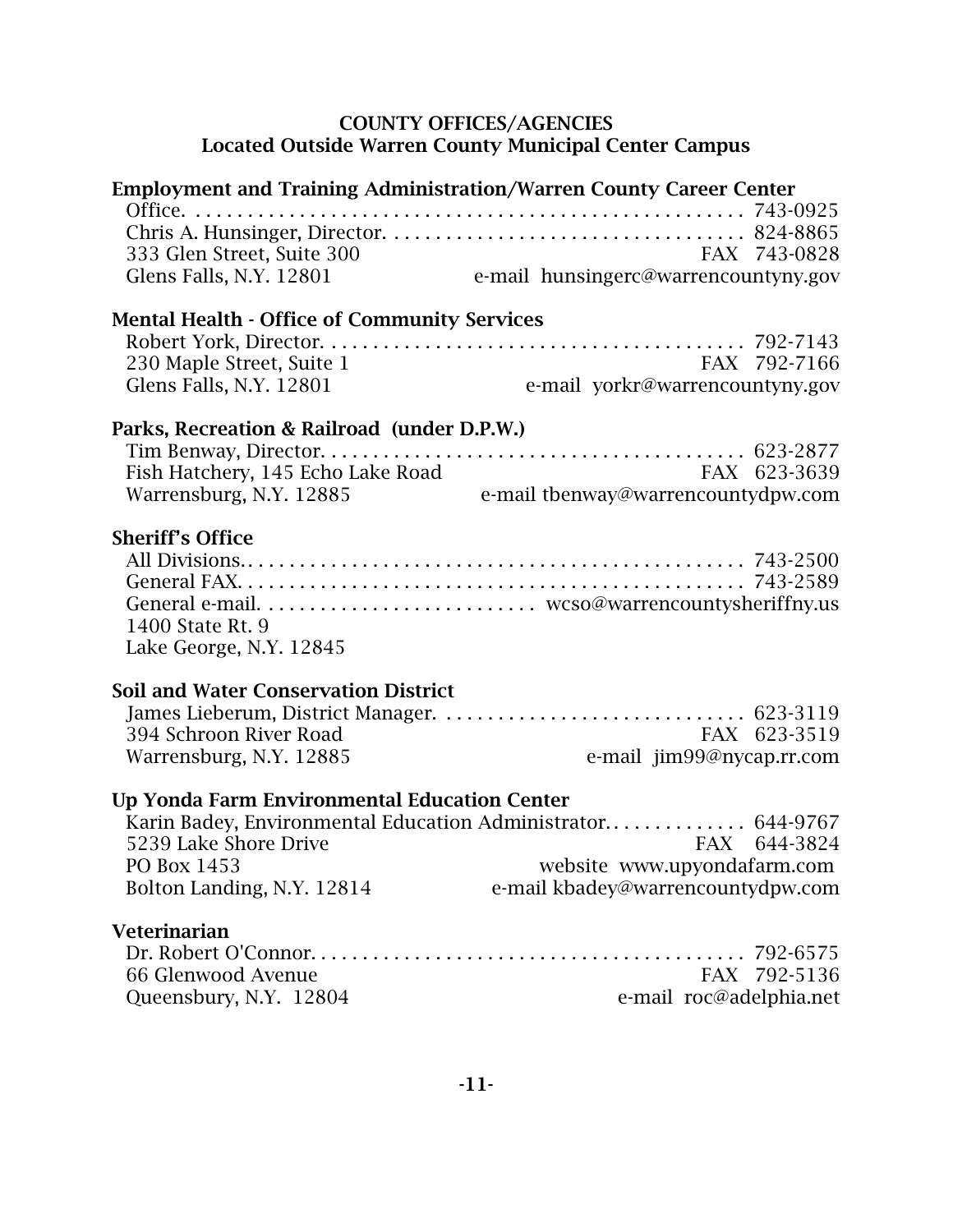#### COUNTY OFFICES/AGENCIES Located Outside Warren County Municipal Center Campus

### Warren/Hamilton County Community Action Agency

| PO Box 968, 190 Maple Street | FAX 793-2910 |
|------------------------------|--------------|
| Glens Falls, N.Y. 12801      |              |

### Warren/Washington Counties Industrial Development Agency

| e-mail tblondo@warren-               |
|--------------------------------------|
|                                      |
| website www.warren-washingtonida.com |
|                                      |

### ECONOMIC DEVELOPMENT, JOB CREATION AND WORKFORCE DEVELOPMENT

### Economic Development Corporation Warren County, New York (EDC)

Edward M. Bartholomew, President.. . . . . . . . . . . . . . . . . . . . . . . . . . . . . 761-6007 333 Glen Street, Suite 101 e-mail ebartholomew@edcwc.org Glens Falls, N.Y. 12801 FAX 761-9053 website www.edcwc.org e-mail info@edcwc.org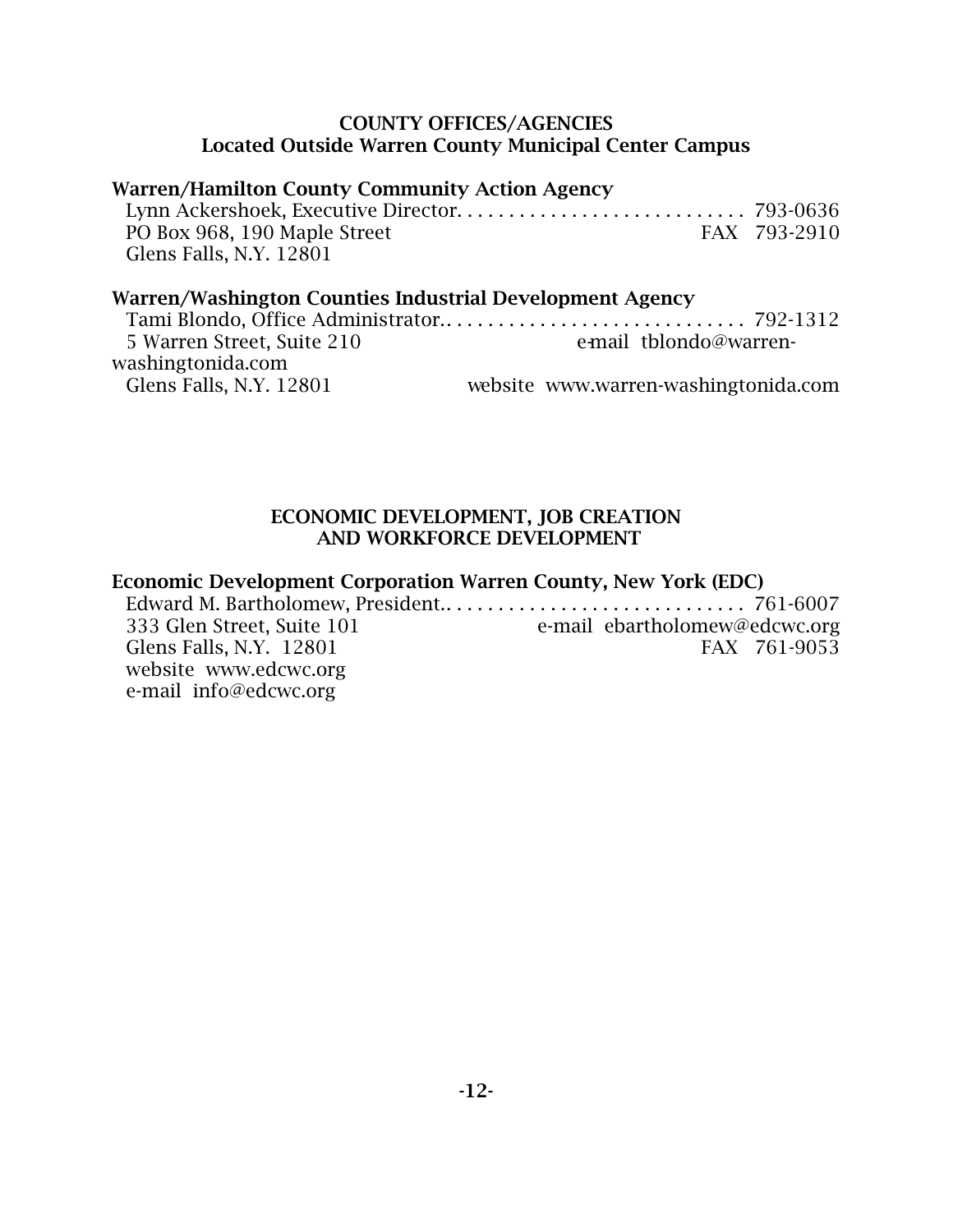#### MEMBER OF NYS ASSEMBLY

#### 114th District. . . . . . . . . . . . . . . . . . . . . . . . . . . . . . . . . . . . . . . . . . . Daniel G. Stec

Legislative Office Building Room 940 Albany, New York 12248 Telephone: (518) 455-5565 FAX: (518) 455-5710

7559 Court Street, Room 203 PO Box 217 Elizabethtown, New York 12932 Telephone: (518) 873-3803

140 Glen Street Glens Falls, New York 12801 Telephone: (518) 792-4546 FAX: (518) 792-4546

e-mail: StecD@assembly.state.ny.us website: http://assembly.state.ny.us/mem/Da n-Stec

#### NEW YORK STATE SENATOR

#### 45th District. . . . . . . . . . . . . . . . . . . . . . . . . . . . . . . . . . . . . . . . Elizabeth O'C. Little

Legislative Office Bldg. 188 State Street, Room 310 Albany, New York 12247 Telephone: (518) 455-2811 FAX: (518) 426-6873

137 Margaret Street Suite 100 Plattsburgh, New York 12901 Telephone: (518) 561-2430 FAX: (518) 561-8159

5 Warren Street, Suite 3 Glens Falls, New York 12801 Telephone: (518) 743-0968 FAX: (518) 743-0336

e-mail: little@nysenate.gov website: htpp://www.nysenate.gov/senator/ elizabeth-little

#### REPRESENTATIVE IN CONGRESS

21th District. . . . . . . . . . . . . . . . . . . . . . . . . . . . . . . . . . . . . . . . . . . . . Elise Stefanik

512 Cannon House Office Building Washington, DC 20515 Phone: (202) 225-4611 Fax: (202) 226-0621

website: https://stefanik.house.gov 136 Glen Street Glens Falls, NY 12801 Phone: (518) 743-0964 Fax: (518) 743-1391

Constituent Liaison email: jacob.miller@mail.house.gov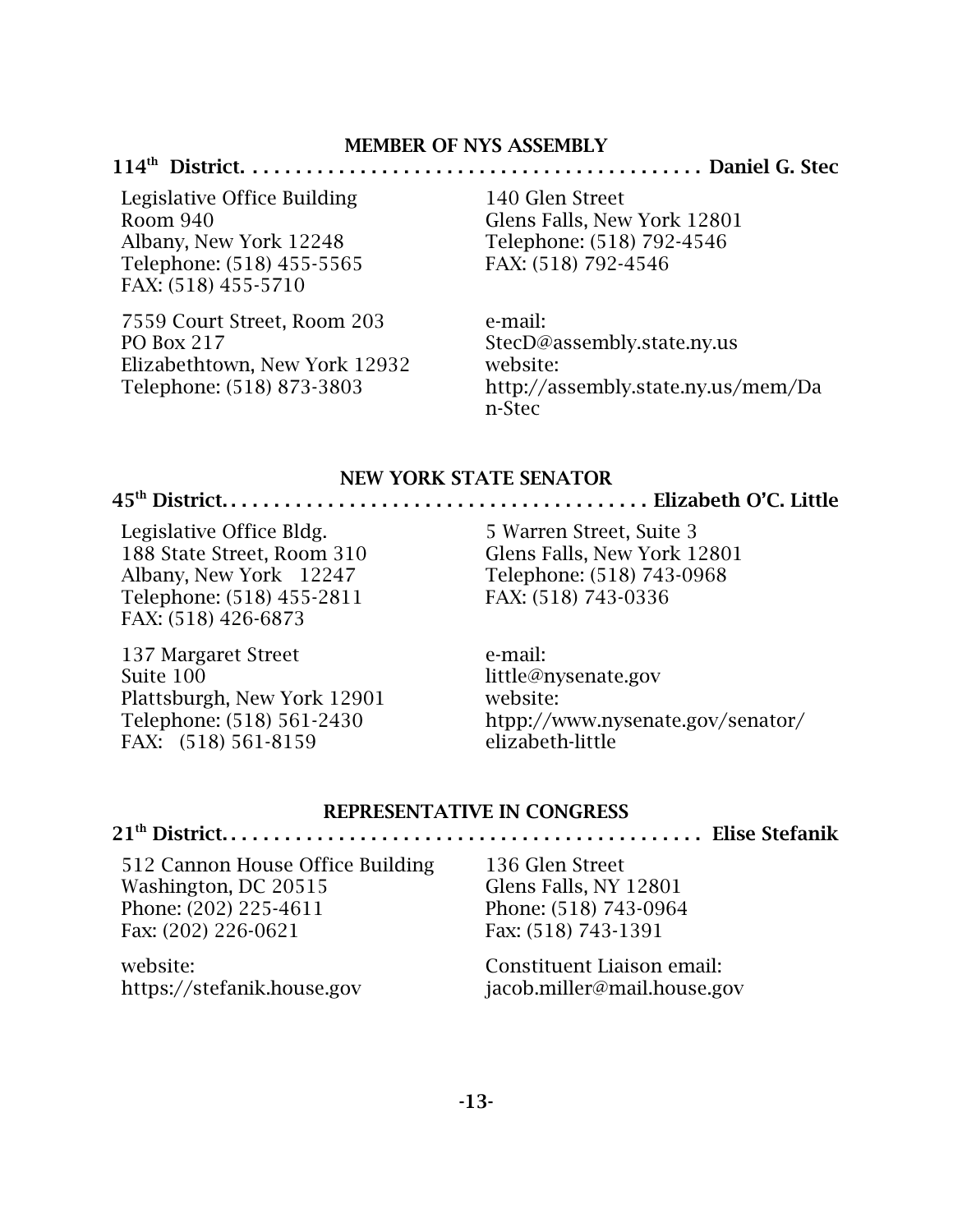#### UNITED STATES SENATORS

#### Charles E. Schumer

Leo O'Brien Building Room 420 Albany, N.Y. 12207 Telephone: (518) 431-4070 FAX: (518) 431-4076

322 Hart Senate Office Bldg. Washington, D.C. 20510 Telephone: (202) 224-6542 FAX: (202) 228-3027 TTD: (202) 224-0420

780 Third Avenue, Suite 2301 New York, N.Y. 10017 Telephone: (212) 486-4430 FAX: (202) 228-2838 TTD: (212) 486-7803

e-mail: senator@schumer.senate.gov website: http://www.schumer.senate.gov

## Kirsten E. Gillibrand

478 Russell Office Bldg. Washington, D.C. 20510 Telephone: (202) 224-4451 FAX: (202) 228-0282

Leo W. O'Brien Federal Office Bldg. 11A Clinton Avenue, Room 821 Albany, N.Y. 12207 Telephone: (518) 431-0120 FAX: (518) 431-0128

e-mail: senator@gillibrand.senate.gov website: http://www.gillibrand.senate.gov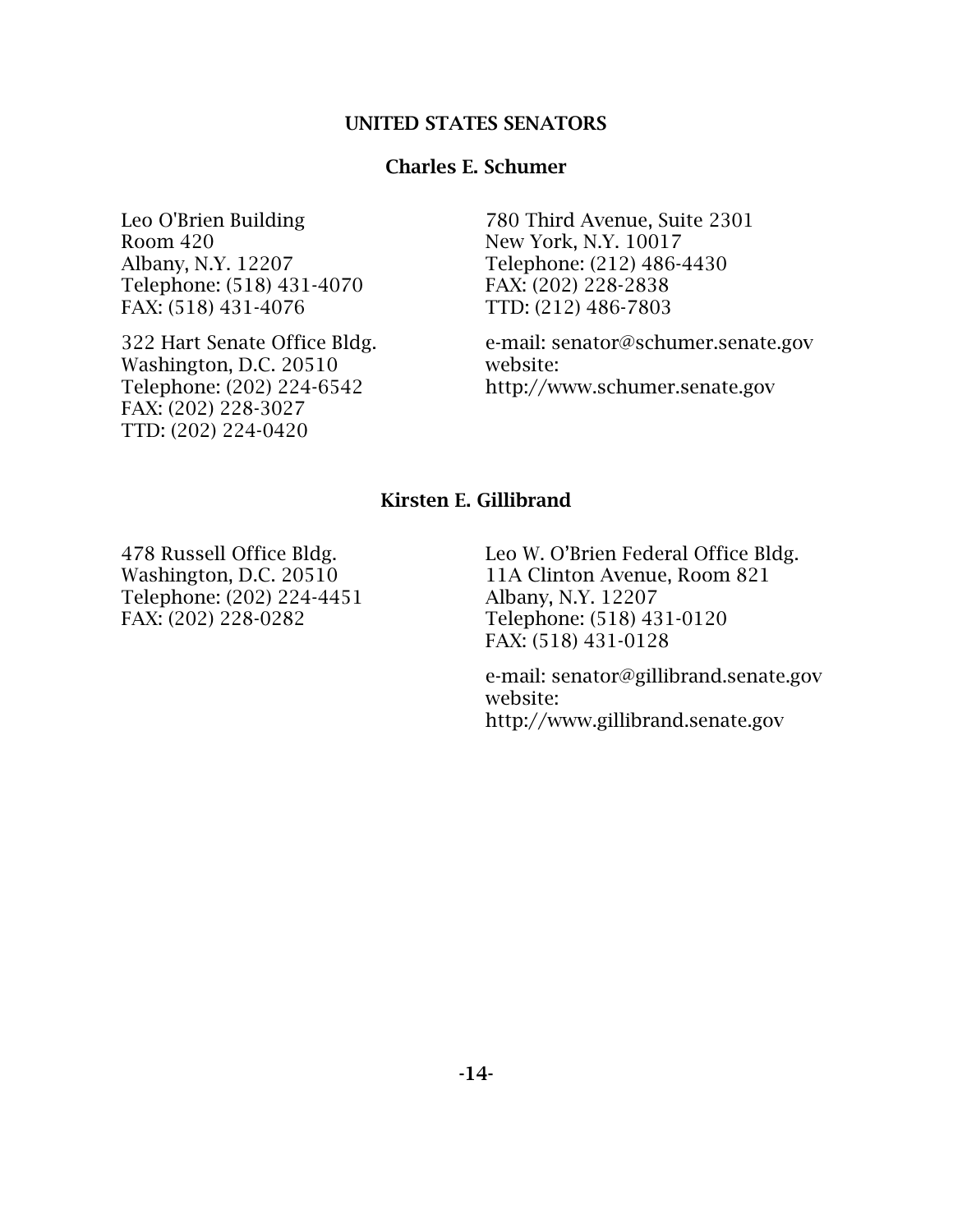## SUPERVISORS FOR THE YEAR 2020

| <b>Bolton</b> - Ronald F. Conover Town Hall, 4949 Lake Shore Drive, PO Box 7 |
|------------------------------------------------------------------------------|
| Bolton Landing, N.Y. 12814                                                   |
| Town Hall 644-2461                                                           |
| Home 240-6067                                                                |
| FAX 644-2476                                                                 |
| e-mail supervisor@town.bolton.ny.us                                          |
|                                                                              |
| Chestertown, N.Y. 12817                                                      |
| Town Hall 494-2711                                                           |
| Cell 491-1979                                                                |
| FAX 494-4146                                                                 |
| e-mail craigrleggett@gmail.com                                               |
| <b>Glens Falls, City of</b>                                                  |
| Ward 1 - John A. Diamond. 1340 State Route 9, Lake George, NY 12845          |
| Home 792-5531                                                                |
|                                                                              |
| Ward 2 - Peter V. McDevitt. 50 Hunter Street, Glens Falls, N.Y. 12801        |
| Home 761-0248                                                                |
| Cell 744-1011                                                                |
| e-mail themcdevittgroup@gmail.com                                            |
| Ward 3 - Claudia Braymer. 1340 State Route 9, Lake George, NY 12845          |
| Cell 882-3252                                                                |
| e-mail claudiabraymer@warrencountyny.gov                                     |
|                                                                              |
| Cell 321-8538                                                                |
| e-mail brunod@warrencountyny.gov                                             |
|                                                                              |
| Ward 5 -Bennet F. Driscoll, Jr 23 West Tremount St, Glens Falls, N.Y. 12801  |
| Cell 338-8801                                                                |
| e-mail driscollb@verizon.net                                                 |
| Hague - Edna A. Frasier Town Hall, 9793 Graphite Mt. Rd., PO Box 509         |
| Hague, N.Y. 12836                                                            |
| Town Hall 543-6161 ext. 12                                                   |
| Home 543-6647, Cell 391-3997                                                 |
| FAX 543-6273                                                                 |
| e-mail supervisor@townofhague.org; lakeshoregarage@hotmail.com               |
|                                                                              |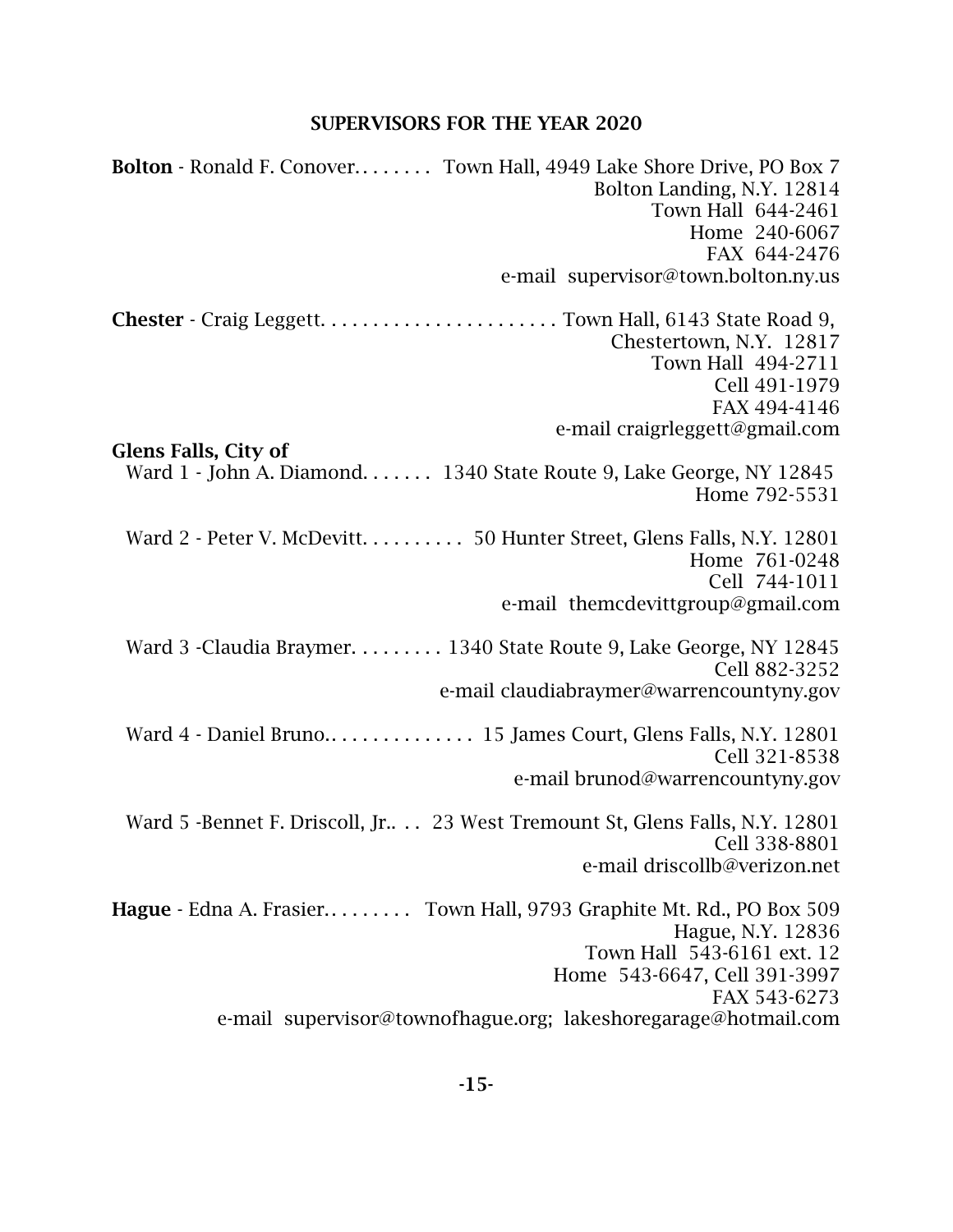#### SUPERVISORS FOR THE YEAR 2020

Horicon - Matthew J. Simpson. . . . . . . . . . . . . . . . . . . . 45 Davis Rd., P.O. Box 324 Brant Lake, N.Y. 12815 Town Hall 494-3647 Home 494-2416 Cell 361-1075 FAX 494-7721 e-mail supervisor@horiconny.gov Johnsburg - Andrea Hogan.. . . . . . . . . . . . . . . . . . . . . . Town Hall, 219 Main Street North Creek, N.Y. 12853 Town Hall 251-2421 FAX 251-9991 e-mail supervisor@johnsburgny.com Lake George - Dennis L. Dickinson. . . . . . . . . . . . . . . Town Center, P.O. Box 392 Lake George, N.Y. 12845 Town Hall 668-3667 Home 668-4676 Cell 796-0400 FAX 668-5721 e-mail Supervisor@lakegeorgetown.org Lake Luzerne - Eugene J. Merlino. . 231 Lake Avenue, Lake Luzerne, N.Y. 12846 Town Hall 696-2711 ext. 3 Home 696-5256 Cell 361-2404 FAX 696-2773 e-mail supervisorlakeluzerne@hotmail.com Queensbury- John F. Strough. . . . . . . . . . . . . . . . . . . . . . . . . . . Town Office Bldg. 742 Bay Road, Queensbury, N.Y. 12804 Town Hall 761-8229 Home 798-9696 FAX 798-8359 e-mail qbysupervisor@queensbury.net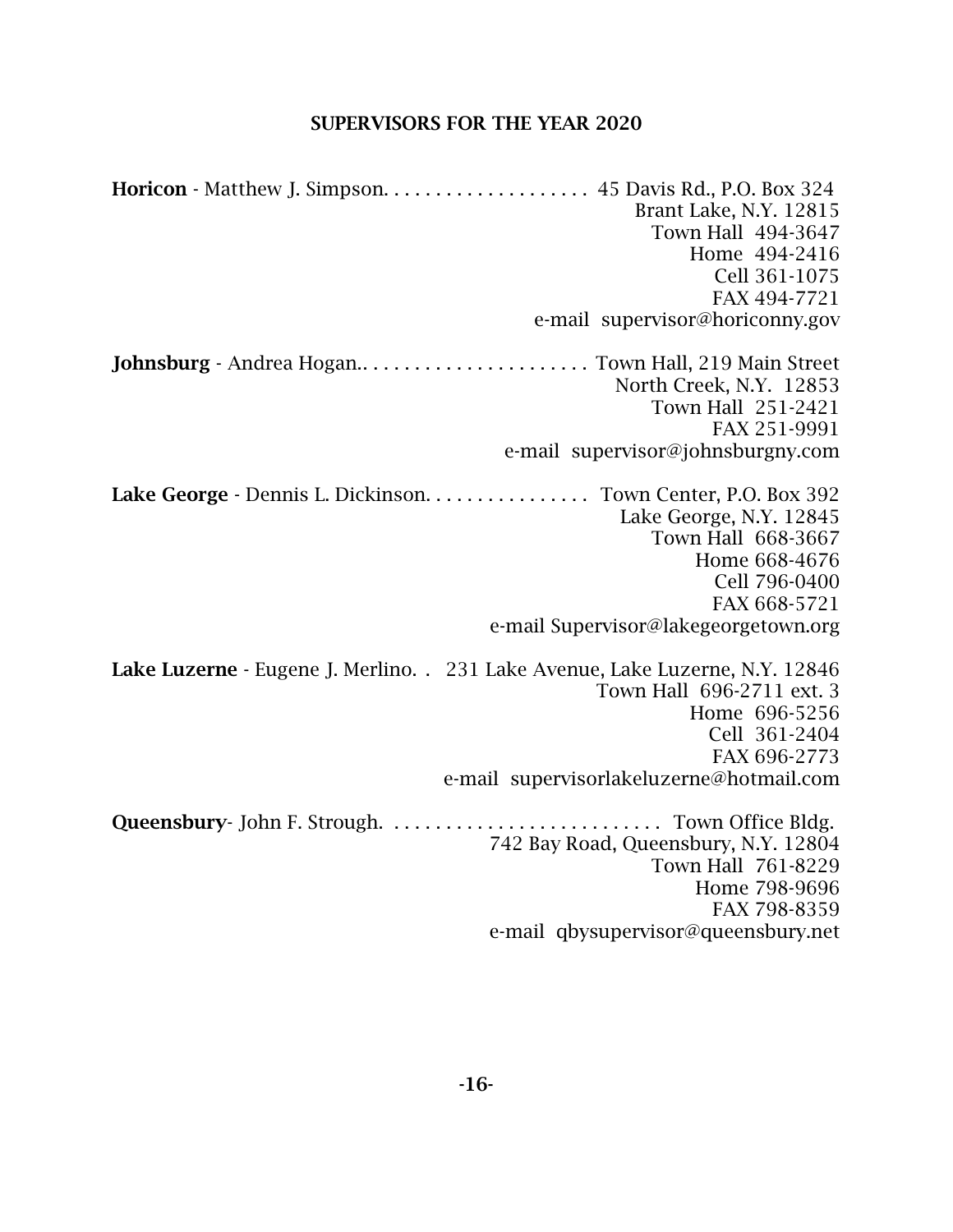## SUPERVISORS FOR THE YEAR 2020

# Queensbury (continued)

| Cell 951-0506<br>e-mail mikewild00@gmail.com                                                                                                                                          |
|---------------------------------------------------------------------------------------------------------------------------------------------------------------------------------------|
| *Douglas N. Beaty. 1340 State Route 9, Lake George, N.Y. 12845<br>Cell 796-1654                                                                                                       |
| e-mail beatyd@warrencountyny.gov<br>*Brad Magowan. 16 Highpointe Drive, Queensbury, N.Y. 12804<br>Cell 744-0125                                                                       |
| e-mail bmagowan@roadrunner.com                                                                                                                                                        |
| Cell 361-4992                                                                                                                                                                         |
| e-mail seeber@warrencountyny.gov                                                                                                                                                      |
| *Acts as County Supervisor only                                                                                                                                                       |
| Stony Creek - Frank E. Thomas. Town Hall, 52 Hadley Road, PO Box 96<br>Stony Creek, N.Y. 12878<br>Town Hall 696-3575<br>Home 696-3613<br>FAX 696-3948<br>e-mail tscsupvr@frontier.com |
| Thurman - Susan Shepler Town Hall, 311 Athol Road, PO Box 29                                                                                                                          |
| Athol, N.Y. 12810<br>Town Hall 623-9649 ext. 101                                                                                                                                      |
| Home 623-3072                                                                                                                                                                         |
| FAX 623-4292                                                                                                                                                                          |
| e-mail supervisor@townofthurmanny.com                                                                                                                                                 |
| Warrensburg - Kevin B. Geraghty. Emerson Memorial Town Hall<br>3797 Main Street<br>Warrensburg, N.Y. 12885<br>Town Hall 623-9511<br>Home 623-9598<br>FAX 623-2467                     |
| e-mail kevin.geraghty@townofwarrensburg.net                                                                                                                                           |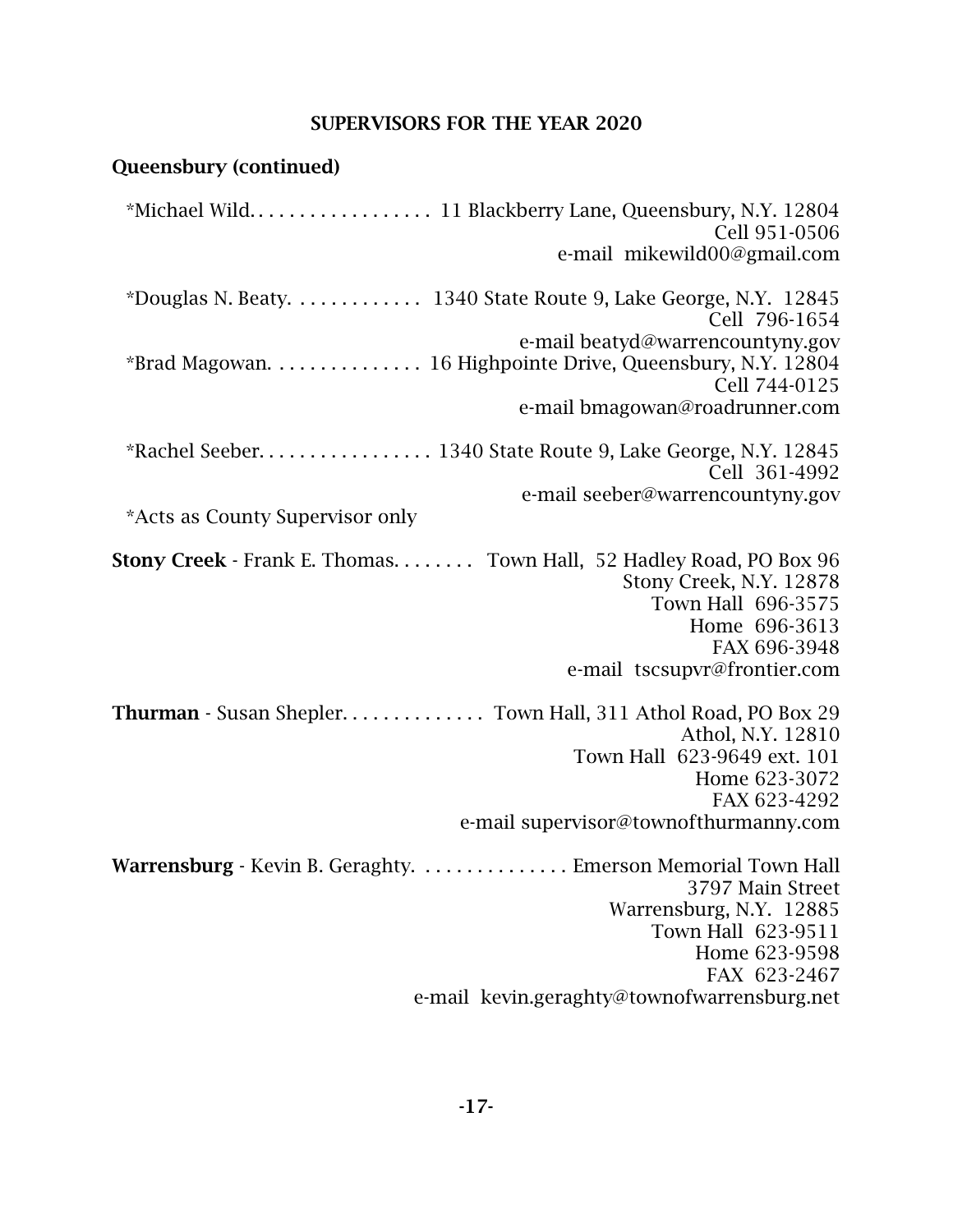#### STANDING COMMITTEES - 2020

NOTE: 1st person, Chairman; 2nd person, Vice-Chairman

- 1. BUDGET GERAGHTY, Frasier, Conover, Diamond, Dickinson, McDevitt, Seeber, Strough and Wild
- 2. COUNTY FACILITIES (including Airport and Buildings & Grounds) BEATY, Bruno, Magowan, Conover, Diamond, Hogan and Seeber
- 3. CRIMINAL JUSTICE (including Offices of District Attorney, Probation, Public Defender, Assigned Counsel and Courts) - SEEBER, Leggett, Beaty, Diamond, Driscoll, McDevitt and Shepler
- 4. ECONOMIC GROWTH & DEVELOPMENT (including Planning and Economic Development) - WILD, Hogan, Leggett, Braymer, Diamond, Dickinson, Magowan, McDevitt and Seeber
- 5. ENVIRONMENTAL CONCERNS & REAL PROPERTY TAX SERVICES BRAYMER, Dickinson, Hogan, Beaty, Merlino, Simpson and Strough
- 6. EXTENSION SERVICE HOGAN, Driscoll, Bruno, Diamond, Shepler, Simpson and Wild
- 7. FINANCE (including County Treasurer) FRASIER, Conover, Geraghty, Beaty, Braymer, McDevitt, Merlino, Simpson, and Strough
- 8. HEALTH SERVICES (including Mental Health, Public Health, Office for the Aging) MCDEVITT, Beaty, Conover, Bruno, Frasier, Magowan and Shepler
- 9. HUMAN SERVICES (including Department of Social Services, Countryside Adult Home, Youth Programs and Veterans' Services) - DRISCOLL, Hogan, Bruno, Frasier, Magowan, McDevitt and Shepler
- 10. LEGISLATIVE AND RULES STROUGH, Braymer, Conover, Beaty, Diamond, Driscoll, Leggett, Merlino and Simpson
- 11. OCCUPANCY TAX COORDINATION DICKINSON, Merlino, Strough, Braymer, Bruno, Frasier, Geraghty, Leggett and Seeber
- 12. PERSONNEL & ADMINISTRATION (including Civil Service, Human Resources, Clerk of the Board, County Administrator [includes Mail Room and Print Shop] and County Attorney) - SIMPSON, Geraghty, Frasier, Braymer, Conover, Magowan, McDevitt, Merlino and Wild
- 13. PUBLIC SAFETY (including Fire Prevention & Building Codes, Office of Emergency Services, Sheriff & Communications) - LEGGETT, Simpson, Braymer, Diamond, Driscoll, Seeber and Shepler
- 14. PUBLIC WORKS (including DPW, Parks, Recreation & Railroad, Warren County Sewer, Solid Waste & Recycling) - CONOVER, Hogan, Leggett, Braymer, Bruno, Magowan, Merlino, Strough and Wild
- 15. SHARED SERVICES BEATY, Seeber, Shepler, Diamond, Dickinson, Frasier and Simpson
- 16. SUPPORT SERVICES (including Office of County Administrator [includes Mail Room and Print Shop], Auditor, Board of Elections, Clerk of the Board, County Attorney, County Clerk/DMV, Information Technology, Purchasing, Self-Insurance, Weights and Measures) - MAGOWAN, Leggett, Wild, Bruno, Driscoll, Hogan and Shepler
- 17. TOURISM MERLINO, Dickinson, Frasier, Diamond, Driscoll, Hogan and Wild

#### SPECIAL COMMITTEES - 2020

- 1. EMS (Emergency Medical Services) GERAGHTY, Conover, Dickinson, Frasier, Hogan, Leggett, Merlino, Shepler and Simpson
- 2. PARK OPERATIONS & MANAGEMENT (O&M) COMMITTEE MERLINO, Dickinson, Frasier, Magowan - Alternate County Member: Hogan (*voting members from the Village of Lake George: Mayor Robert Blais and David Harrington, Superintendent of Public Works)*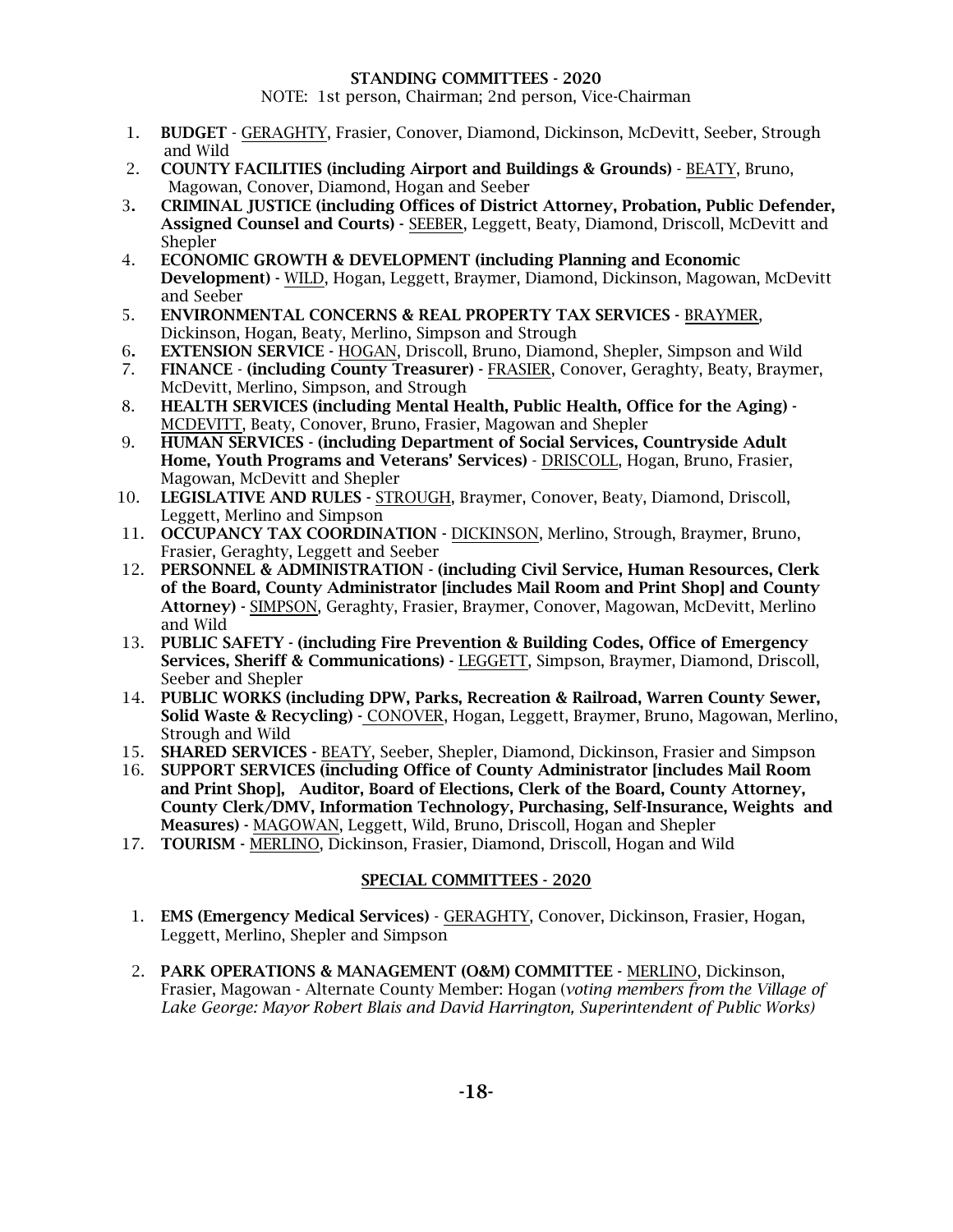| <b>TOWN OF BOLTON</b>                       |  |
|---------------------------------------------|--|
| Town Hall, 4949 Lakeshore Drive, P.O. Box 7 |  |
| (Supervisor's mailbox P.O. Box 698)         |  |
| Bolton Landing, N.Y. 12814                  |  |
| Telephone: 644-2444 FAX: 644-2476           |  |
| Website: www.boltonnewyork.com              |  |
| Population 2,326                            |  |
| <b>Town Board Meeting</b>                   |  |
| 1st Tuesday of each month at 6:00 p.m.      |  |
| <b>Supervisor</b>                           |  |
|                                             |  |
| Home 240-6067                               |  |
| e-mail supervisor@town.bolton.ny.us         |  |
| <b>Deputy Supervisor</b>                    |  |
|                                             |  |
|                                             |  |
|                                             |  |
| <b>Town Clerk/Collector</b>                 |  |
|                                             |  |
|                                             |  |
| e-mail townclerk@town.bolton.ny.us          |  |
| <b>Deputy Clerk</b>                         |  |
|                                             |  |
| e-mail deputyclerk@town.bolton.ny.us        |  |
| <b>Town Justices</b>                        |  |
|                                             |  |
| Home 644-5771                               |  |
|                                             |  |
| Cell 669-5321                               |  |
| <b>Justice Clerk</b>                        |  |
|                                             |  |
|                                             |  |
| e-mail courts@town.bolton.ny.us             |  |
| <b>Assessor</b>                             |  |
|                                             |  |
| e-mail assessor@town.bolton.ny.us           |  |
|                                             |  |
| <b>Town Council</b>                         |  |
|                                             |  |
|                                             |  |
|                                             |  |
|                                             |  |
|                                             |  |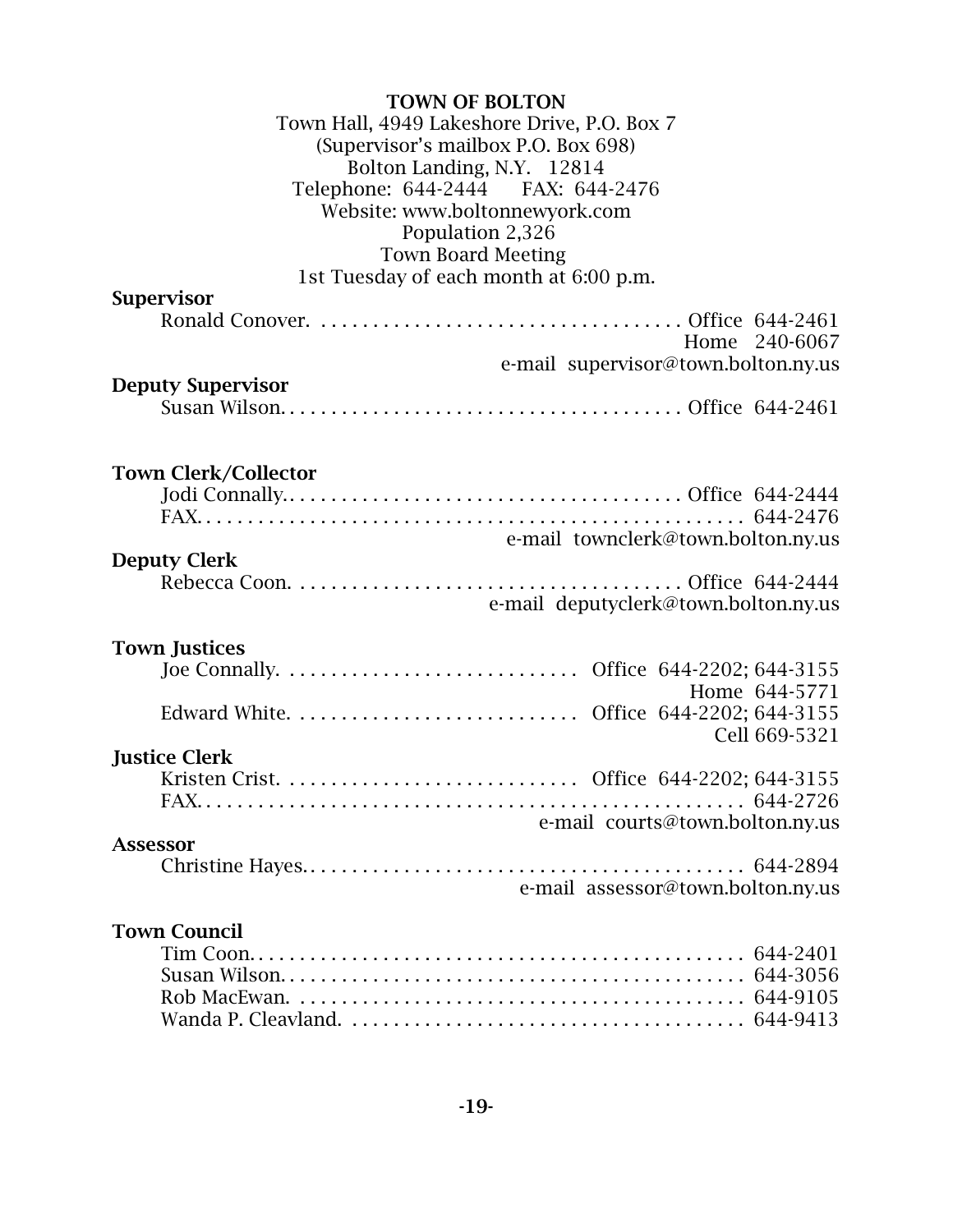# TOWN OF BOLTON (continued)

| <b>Superintendent of Highways</b>                 |
|---------------------------------------------------|
|                                                   |
| Home 644-2589                                     |
| e-mail highway@town.bolton.ny.us                  |
| <b>Sewer Plant Operator</b>                       |
|                                                   |
| <b>Water Plant Operator</b>                       |
|                                                   |
| Director of Zoning & Planning                     |
|                                                   |
| e-mail planning@town.bolton.ny.us                 |
|                                                   |
| <b>Zoning Board of Appeals</b>                    |
| <b>Planning Board Chairman</b>                    |
|                                                   |
| <b>Town Police</b>                                |
| e-mail police@town.bolton.ny.us                   |
| <b>Town Historian</b>                             |
|                                                   |
|                                                   |
| 798-3609                                          |
| <b>Animal Control Officer/Dog Control Officer</b> |
|                                                   |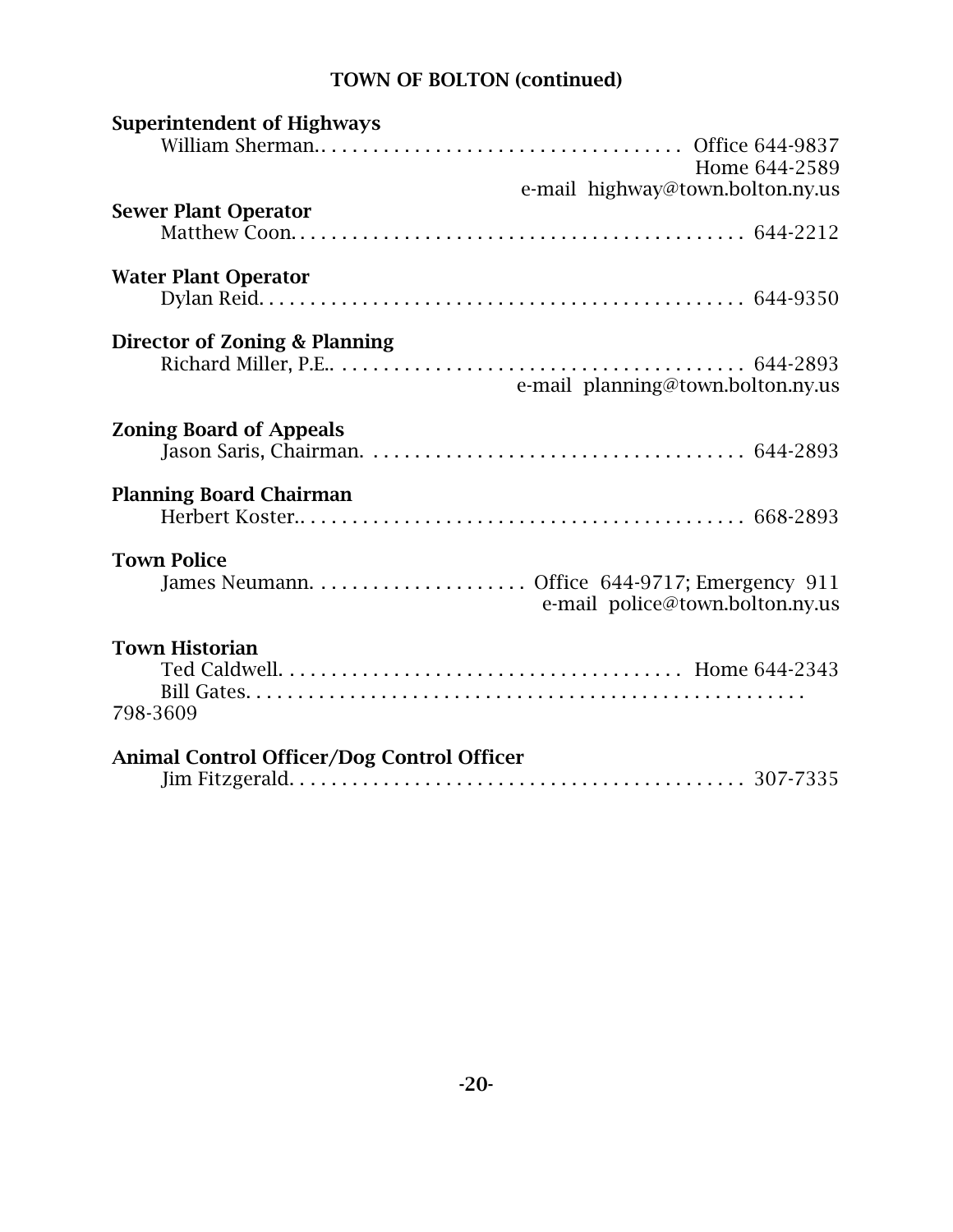| <b>TOWN OF CHESTER</b>                         |
|------------------------------------------------|
| Town Hall, PO Box 423, Chestertown, N.Y. 12817 |
| Telephone: 494-2711 FAX: 494-4146              |
| website: www.townofchesterny.org               |
| Population 3,355                               |
| <b>Town Board Meeting</b>                      |
| 2nd Tuesday of each month at 7:30 p.m.         |
| <b>Supervisor</b>                              |
| Home 494-2324<br>Cell 275-5484                 |
| e-mail supervisor@townofchesterny.org          |
| <b>Deputy Supervisor</b>                       |
|                                                |
|                                                |
| <b>Town Clerk/Collector</b>                    |
|                                                |
| e-mail townclerk104@gmail.com                  |
|                                                |
| <b>Town Justice</b>                            |
|                                                |
|                                                |
| <b>Justice Clerk</b>                           |
|                                                |
|                                                |
| <b>Attorney for Town</b>                       |
|                                                |
| Miller, Mannix, Schachner and Hafner, LLC      |
| P.O. Box 765, 15 W. Notre Dame Street          |
| Glens Falls, N.Y. 12801                        |
| <b>Assessor</b>                                |
|                                                |
|                                                |
| <b>Town Council</b>                            |
|                                                |
| e-mail hank-1952@hotmail.com                   |
|                                                |
|                                                |
| e-mail bjdurkish@yahoo.com                     |
|                                                |
| e-mail dbummee@frontiernet.net                 |
|                                                |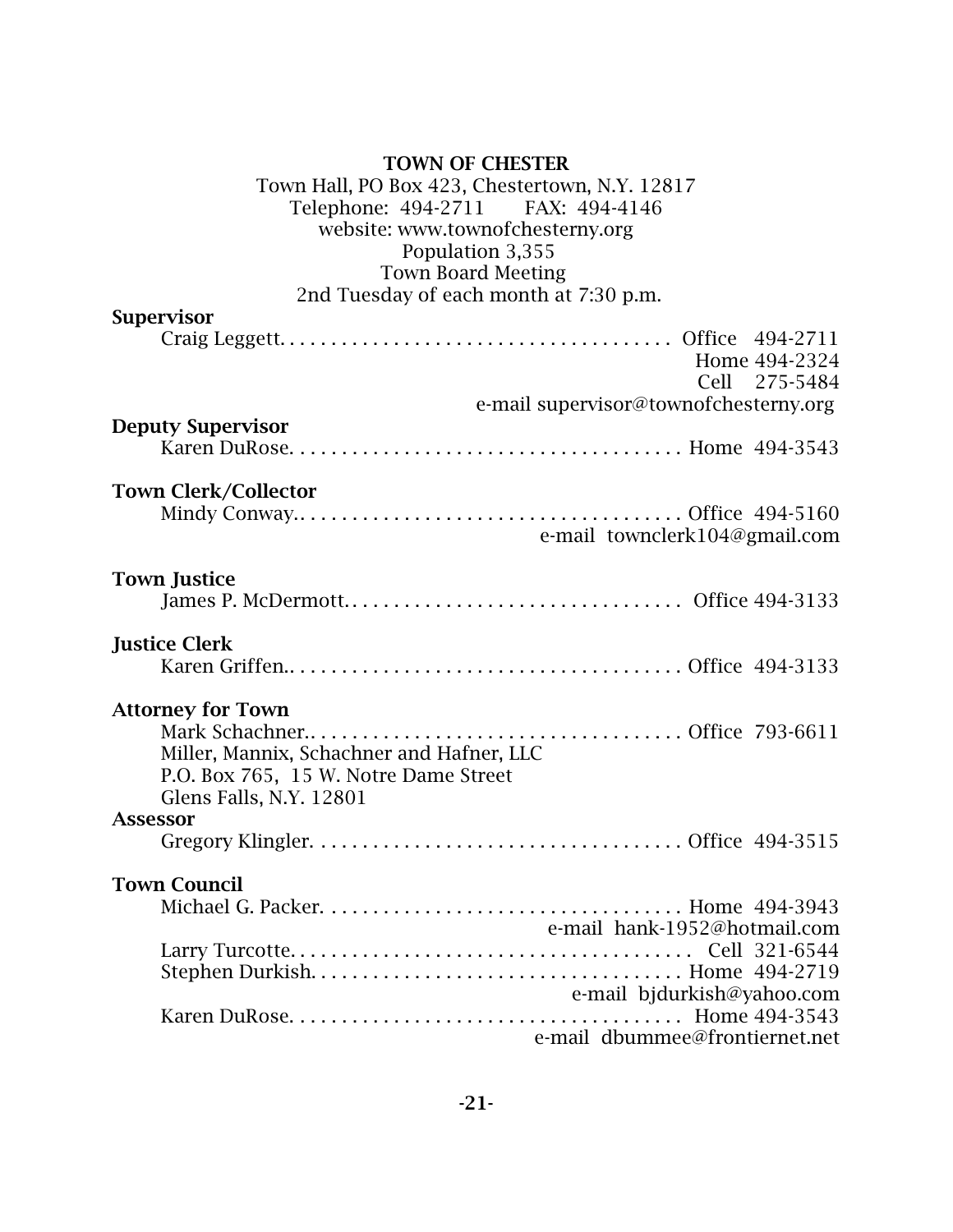# TOWN OF CHESTER (continued)

| <b>Superintendent of Highways</b> |                 |
|-----------------------------------|-----------------|
|                                   | Office 494-2014 |
| <b>Water Superintendent</b>       |                 |
|                                   | Cell 796-7698   |
|                                   |                 |
| <b>Board of Assessment Review</b> |                 |
| <b>Zoning Administrator</b>       |                 |
|                                   |                 |
|                                   |                 |
| <b>Planning Board</b>             |                 |
|                                   |                 |
| <b>Animal Control Officer</b>     |                 |
|                                   |                 |
| <b>Town Historian</b>             |                 |
|                                   |                 |
| Library                           |                 |
|                                   | FAX 494-5171    |
| <b>Food Pantry</b>                |                 |
|                                   |                 |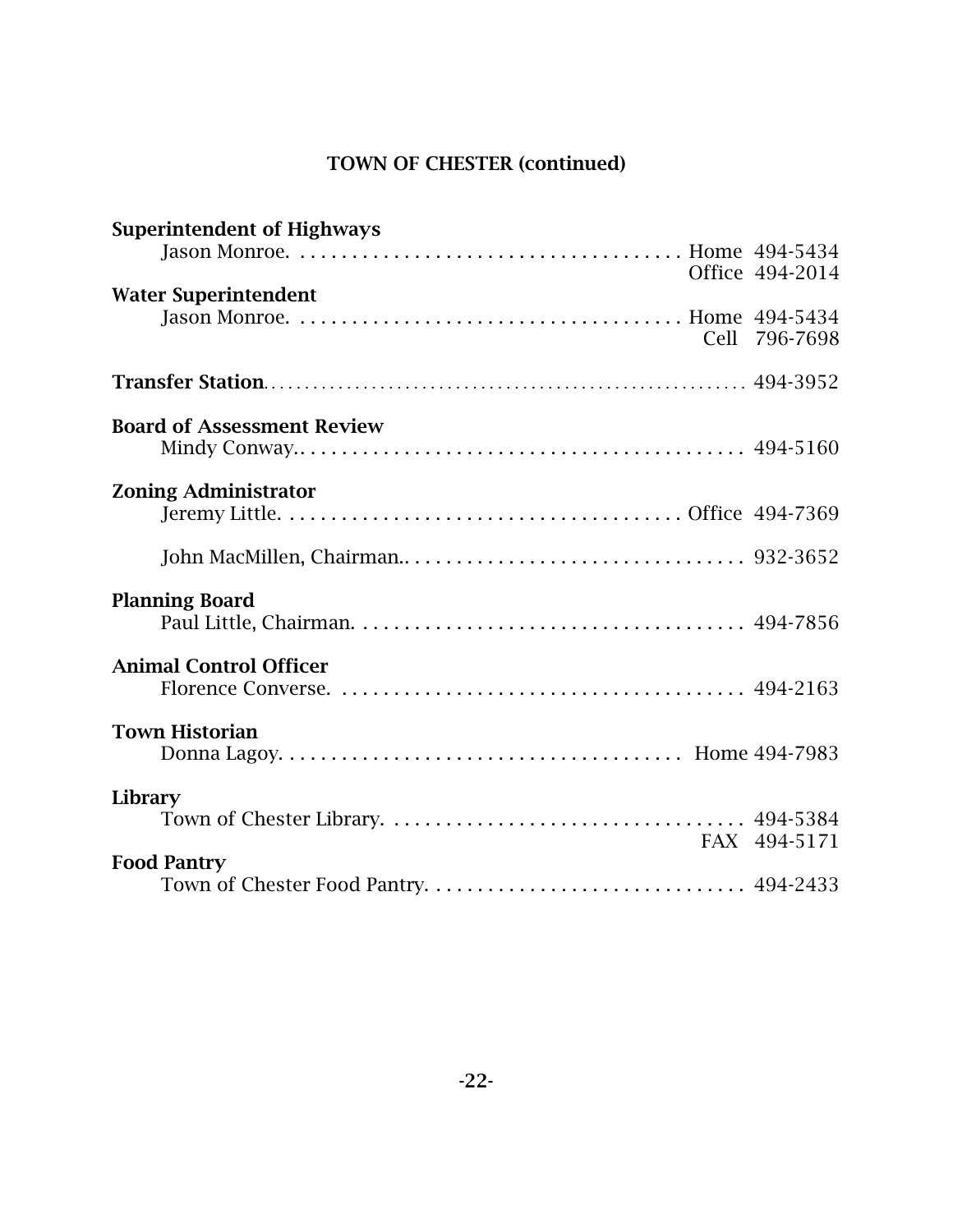| <b>TOWN OF HAGUE</b><br>Community Center, 9793 Graphite Mt. Rd., PO Box 509<br>Hague, N.Y. 12836<br>Telephone: 543-6161 FAX: 543-6273<br>website: townofhague.org<br>Population 699<br><b>Town Board Meeting</b><br>2nd Tuesday of each month at 6:30 p.m. |
|------------------------------------------------------------------------------------------------------------------------------------------------------------------------------------------------------------------------------------------------------------|
| <b>Supervisor</b>                                                                                                                                                                                                                                          |
| Home 543-6647                                                                                                                                                                                                                                              |
| e-mail supervisor@townofhague.org                                                                                                                                                                                                                          |
| <b>Deputy Supervisor</b>                                                                                                                                                                                                                                   |
| Town Clerk - Collector - Registrar - RMO                                                                                                                                                                                                                   |
| Home 543-6451                                                                                                                                                                                                                                              |
| e-mail townclerk@townofhague.org                                                                                                                                                                                                                           |
| <b>School Tax Collector</b>                                                                                                                                                                                                                                |
| <b>Town Justice</b>                                                                                                                                                                                                                                        |
| e-mail justice@townofhague.org                                                                                                                                                                                                                             |
| <b>Attorney for Town</b>                                                                                                                                                                                                                                   |
| PO Box 2146<br>9 Broad Street<br>Glens Falls, NY 12804                                                                                                                                                                                                     |
| <b>Assessor</b>                                                                                                                                                                                                                                            |
| e-mail assessor@townofhague.org                                                                                                                                                                                                                            |
| <b>Assessor Clerk</b>                                                                                                                                                                                                                                      |
|                                                                                                                                                                                                                                                            |
| <b>Superintendent of Highways</b><br>Home 543-8887                                                                                                                                                                                                         |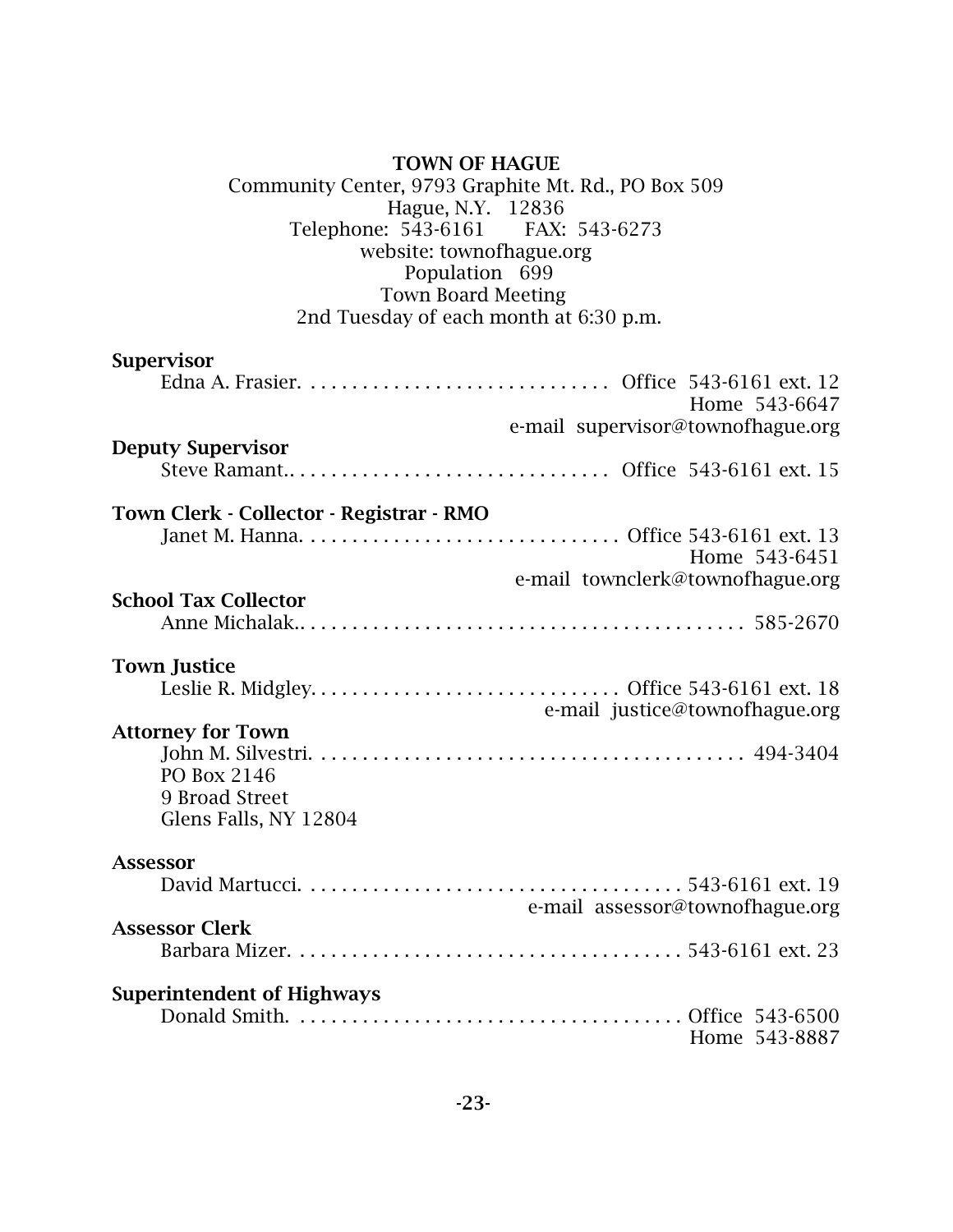## TOWN OF HAGUE (continued)

| <b>Town Council</b>               |
|-----------------------------------|
|                                   |
|                                   |
|                                   |
|                                   |
|                                   |
| e-mail townboard@townofhague.org  |
| <b>Zoning Administrator</b>       |
| e-mail zoning@townofhague.org     |
| <b>Zoning Board of Appeals</b>    |
|                                   |
|                                   |
| Home 543-6135                     |
| <b>Planning Board</b>             |
|                                   |
|                                   |
| <b>Animal Control Officer</b>     |
|                                   |
| Town Hall 543-6161                |
|                                   |
| <b>Food Pantry</b>                |
|                                   |
|                                   |
| <b>Town Historian</b>             |
|                                   |
|                                   |
| <b>Wastewater Treatment Plant</b> |
|                                   |
| e-mail wwtp@townofhague.org       |
|                                   |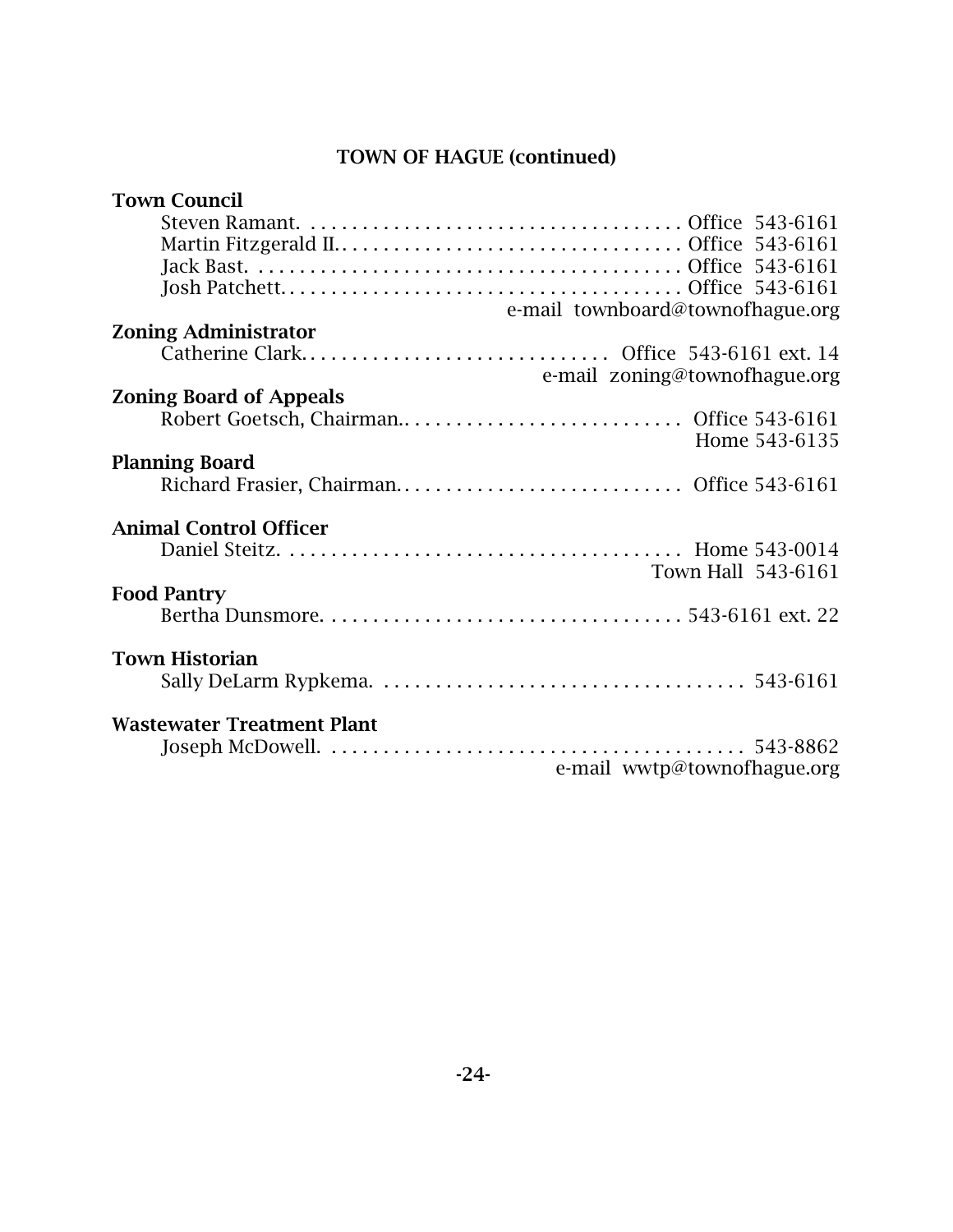## TOWN OF HORICON

| Community Center, 6604 St. Rt. 8, P.O. Box 90 |
|-----------------------------------------------|
| Brant Lake, N.Y. 12815                        |
| Telephone: 494-3647 FAX: 494-7721             |
| web: www.horiconny.gov                        |
| Population 1,389                              |
| <b>Town Board Meeting</b>                     |
| 3rd Thursday of each month at 7:00 p.m.       |
| <b>Supervisor</b>                             |
|                                               |
| Home 494-2416                                 |
| Cell 361-1075                                 |
| e-mail supervisor@horiconny.gov               |
| <b>Deputy Supervisor</b>                      |
|                                               |
|                                               |
| <b>Secretary to Supervisor</b>                |
|                                               |
|                                               |
| <b>Town Clerk/Collector</b>                   |
|                                               |
| Home 494-2160                                 |
| e-mail townclerk@horiconny.gov                |
| <b>Town Council</b>                           |
|                                               |
|                                               |
|                                               |
|                                               |
| <b>Attorney for Town</b>                      |
|                                               |
|                                               |
| Miller, Mannix, Schachner and Hafner, LLC     |
| P.O. Box 765, 15 W. Notre Dame Street         |
| Glens Falls, N.Y. 12801                       |
| <b>Town Justice</b>                           |
|                                               |
| email court@horiconny.gov                     |
| <b>Justice Clerk</b>                          |
|                                               |
|                                               |
| e-mail court@horiconny.gov                    |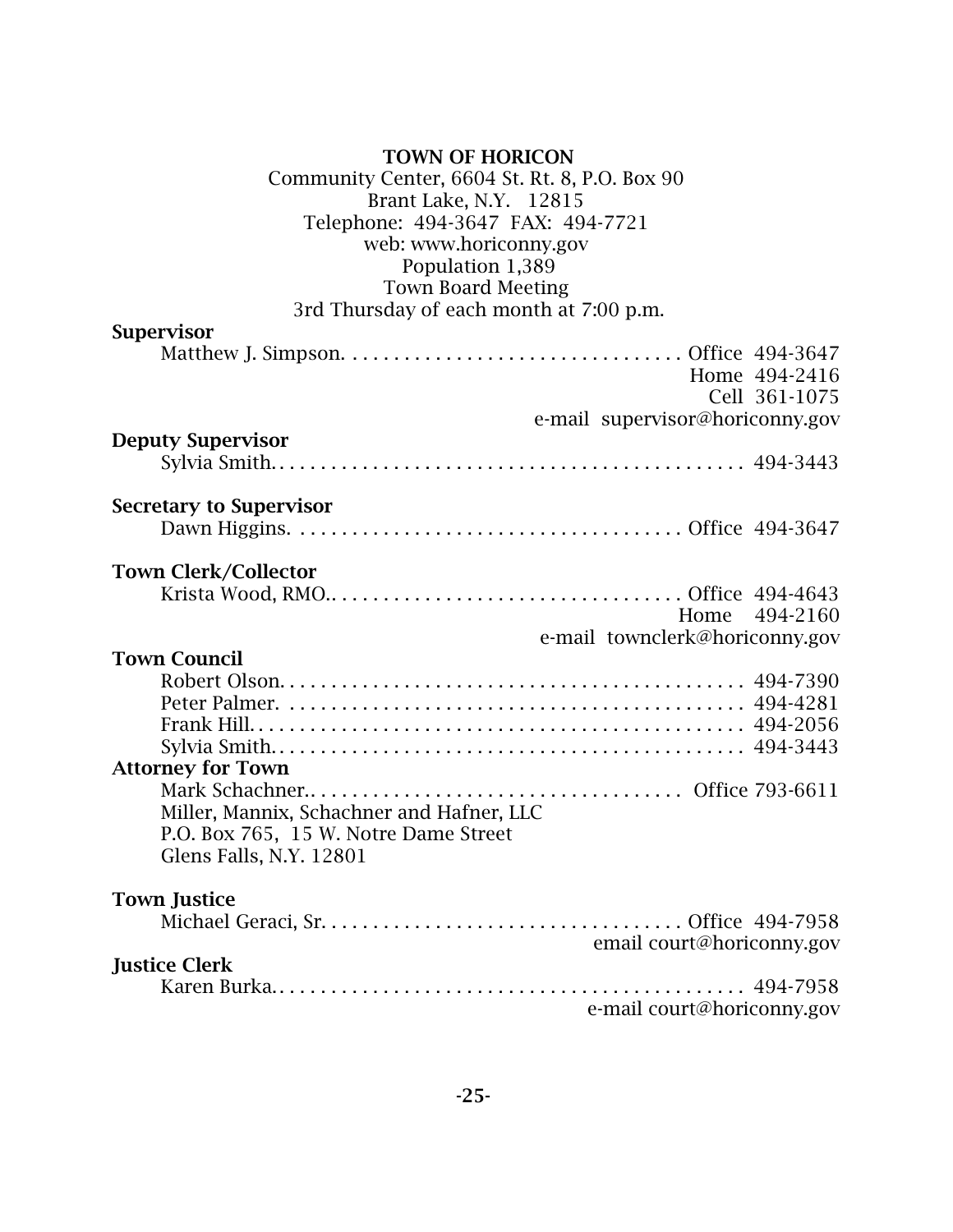| <b>Superintendent of Highways</b>                                  |                                     |
|--------------------------------------------------------------------|-------------------------------------|
| Assessor                                                           | e-mail assessor@horiconny.gov       |
| <b>Zoning Administrator</b>                                        | e-mail zoningplanning@horiconny.gov |
| <b>Zoning Board of Appeals</b>                                     |                                     |
| <b>Planning Board</b>                                              |                                     |
| <b>Board of Assessment Review</b><br>Nancy Freebern<br>Karen Burka |                                     |
| <b>Animal Control Officer</b>                                      |                                     |
| <b>Town Historian</b>                                              |                                     |

# TOWN OF HORICON (continued)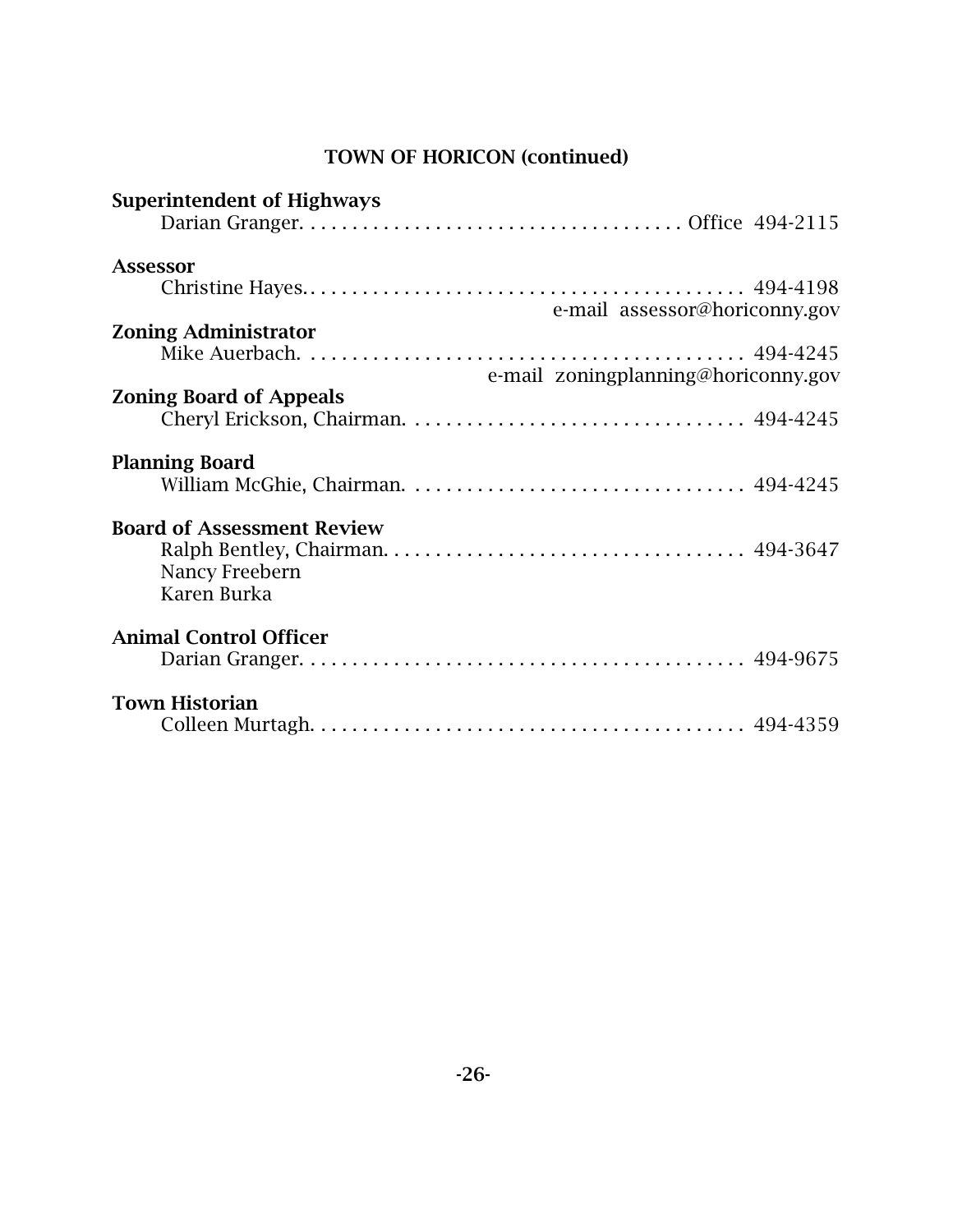### TOWN OF JOHNSBURG

### Town Hall, 219 Main Street, North Creek, N.Y. 12853 Telephone: 251-2421; 251-3011 FAX: 251-9991 website: www.johnsburgny.com Population 2,395

Town Board Meetings - 1st & 3rd Tuesday of each month at 7:00 p.m. (locations are variable; contact 251-2421 ext. 3 for correct location & time)

## **Supervisor**

|                                   | Home 251-9938                     |
|-----------------------------------|-----------------------------------|
|                                   | e-mail supervisor@johnsburgny.com |
| <b>Deputy Supervisor</b>          |                                   |
|                                   |                                   |
|                                   |                                   |
| <b>Town Clerk - Collector</b>     |                                   |
|                                   |                                   |
|                                   | Home 251-5895                     |
|                                   | e-mail townclerk@johnsburgny.com  |
| <b>Deputy Clerk</b>               |                                   |
|                                   |                                   |
|                                   | Home 251-5799                     |
|                                   | email secretary@johnsburgny.com   |
| <b>Town Justice</b>               |                                   |
|                                   |                                   |
|                                   | Home 251-5211                     |
|                                   | FAX 251-5529                      |
|                                   | e-mail dcavanagh@nycourts.gov     |
| <b>Attorney for the Town</b>      |                                   |
|                                   |                                   |
|                                   |                                   |
| <b>Superintendent of Highways</b> |                                   |
|                                   |                                   |
|                                   | e-mail hwy1@johnsburgny.com       |
|                                   |                                   |
|                                   |                                   |
|                                   | email no.creekwater@gmail.com     |
| <b>Town Council</b>               |                                   |
|                                   |                                   |
|                                   | e-mail gonyo@johnsburgny.com      |
|                                   |                                   |
|                                   | e-mail ajkc2fli@frontiernet.net   |
|                                   | 251-4149                          |
|                                   | e-mail hrtco@frontiernet.net      |
|                                   |                                   |
|                                   | e-mail arsenault@johnsburgny.com  |
| $-27-$                            |                                   |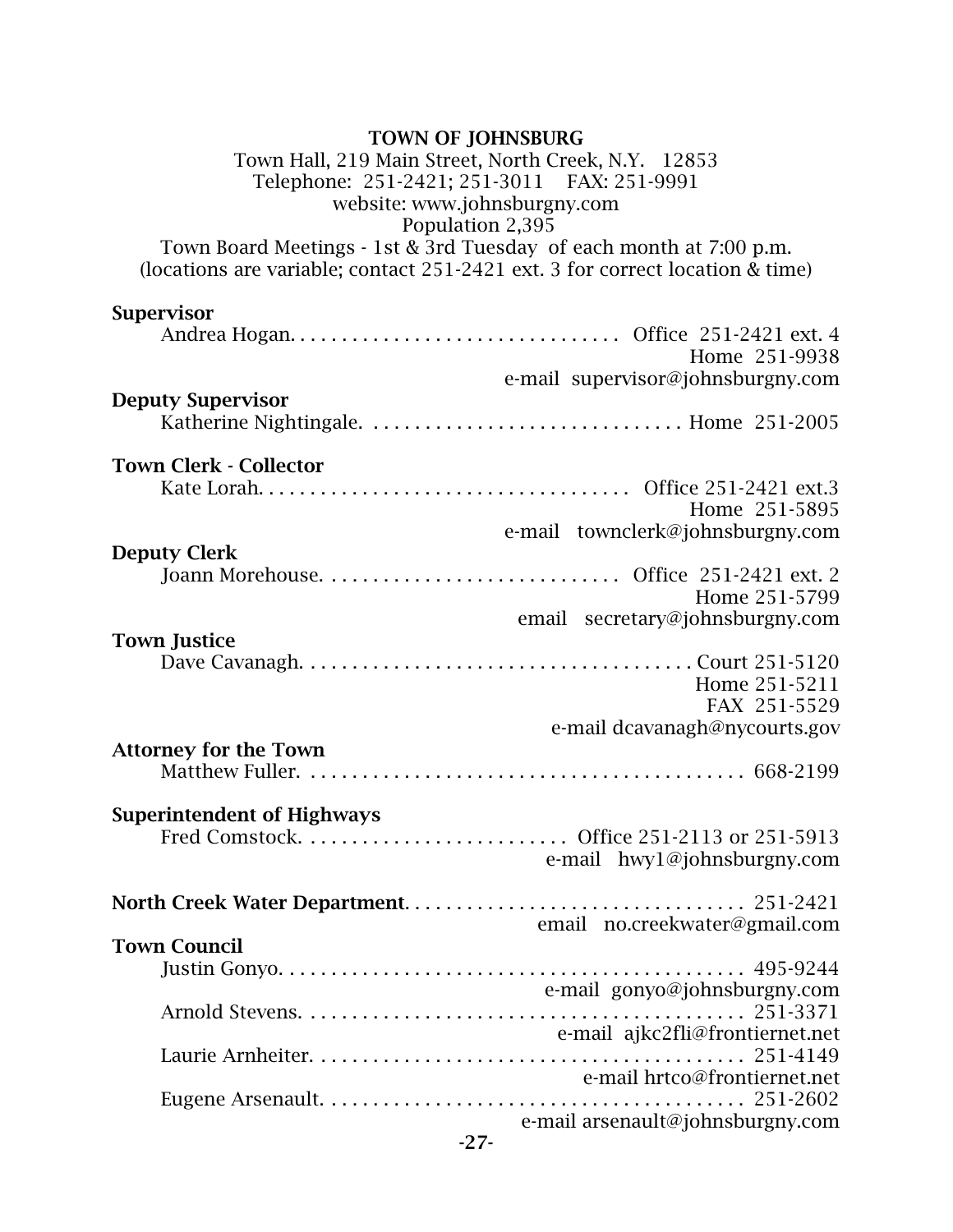# TOWN OF JOHNSBURG (continued)

| <b>Assessor</b>                                            |
|------------------------------------------------------------|
| e-mail assessor@johnsburgny.com                            |
| <b>Zoning Enforcement Officer</b>                          |
| e-mail zeo@johnsburgny.com                                 |
| email johnsburgpz@frontier.com                             |
|                                                            |
| <b>Transfer Station</b>                                    |
| Hours M, TH & F 12 pm-5 pm; Sat. and Sun. 9 am-5 pm        |
| Closed Tuesday and Wednesdays ** hours subject to change** |
| <b>Animal Control Officer</b>                              |
|                                                            |
| <b>Town Historian</b>                                      |
| e-mail johnsburghistorian@frontier.com                     |
| Library                                                    |
|                                                            |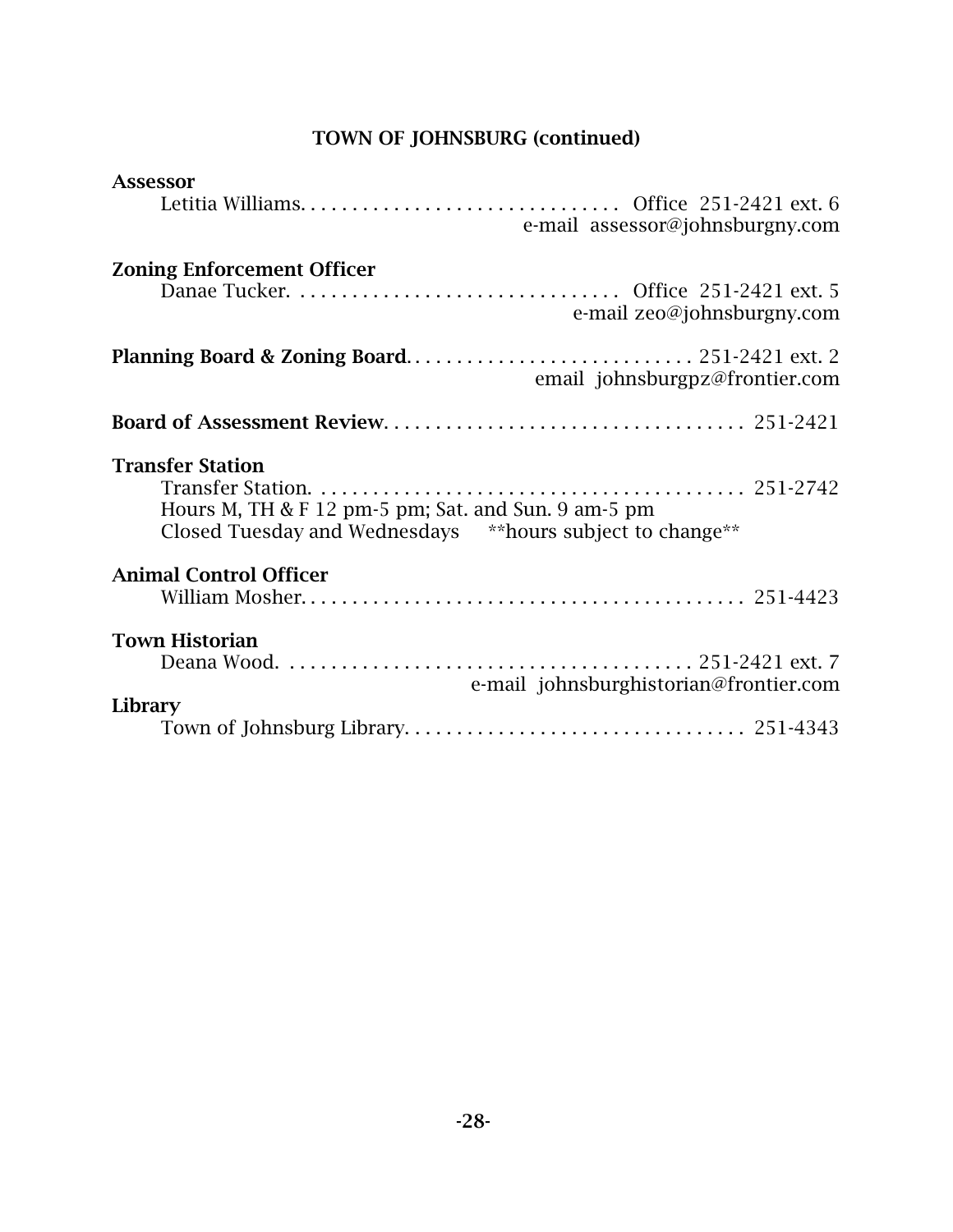### TOWN OF LAKE GEORGE

### Town Center, 20 Old Post Road, Lake George, N.Y. 12845 Telephone: 668-5722 FAX: 668-5721 www.lakegeorgetown.org Population 3,515 Town Board Meeting 2nd Monday of each month at 6:30 p.m.

| <b>Supervisor</b>                                                                                                                                                                                |
|--------------------------------------------------------------------------------------------------------------------------------------------------------------------------------------------------|
|                                                                                                                                                                                                  |
| e-mail Supervisor@lakegeorgetown.org                                                                                                                                                             |
| Comptroller                                                                                                                                                                                      |
|                                                                                                                                                                                                  |
| e-mail jfarrell@lakegeorgetown.org                                                                                                                                                               |
| <b>Town Clerk/Receiver of Taxes</b>                                                                                                                                                              |
|                                                                                                                                                                                                  |
| e-mail pschuster@lakegeorgetown.org                                                                                                                                                              |
| <b>Deputy Clerk/Deputy Receiver of Taxes</b>                                                                                                                                                     |
|                                                                                                                                                                                                  |
| e-mail kcarmody@lakegeorgetown.org                                                                                                                                                               |
| <b>Town Justice</b>                                                                                                                                                                              |
|                                                                                                                                                                                                  |
|                                                                                                                                                                                                  |
| <b>Justice Clerks</b>                                                                                                                                                                            |
|                                                                                                                                                                                                  |
| FAX 668-5420                                                                                                                                                                                     |
| e-mail lmcmahon.court@lakegeorgetown.org                                                                                                                                                         |
|                                                                                                                                                                                                  |
| FAX 668-5420                                                                                                                                                                                     |
| e-mail gmartin.court@lakegeorgetown.org                                                                                                                                                          |
| <b>Attorney for Town</b>                                                                                                                                                                         |
| $\mathbf{r}$ $\mathbf{r}$ $\mathbf{r}$ $\mathbf{r}$ $\mathbf{r}$<br>$\bigcap_{n=1}^{\infty}$ $\bigcap_{n=1}^{\infty}$ $\bigcap_{n=1}^{\infty}$ $\bigcap_{n=1}^{\infty}$ $\bigcap_{n=1}^{\infty}$ |

Robert Hafner. . . . . . . . . . . . . . . . . . . . . . . . . . . . . . . . . . . . . . Office 793-6611 Miller, Mannix, Schachner and Hafner, LLC P.O. Box 765, 15 W. Notre Dame Street Glens Falls, N.Y. 12801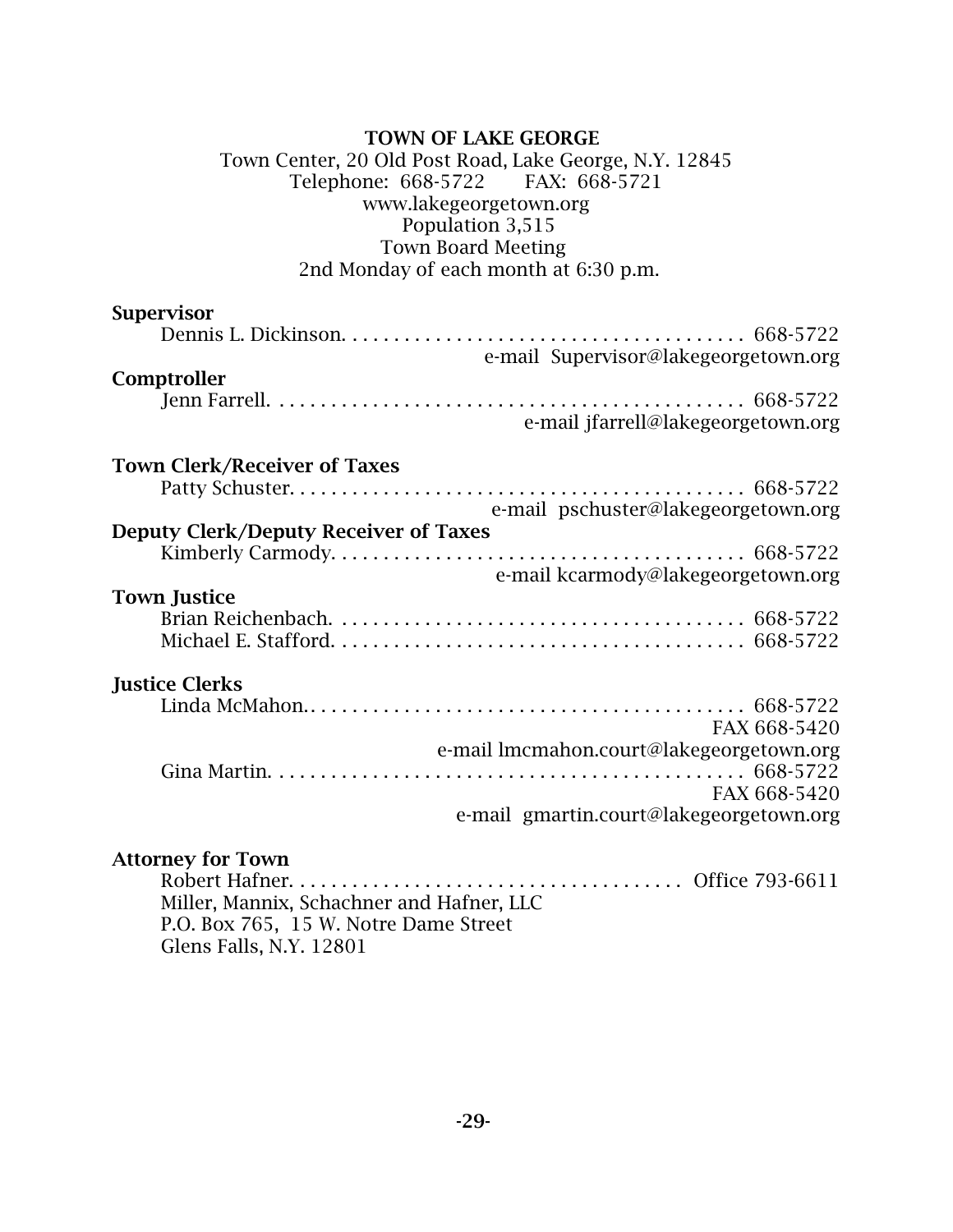## TOWN OF LAKE GEORGE (continued)

| <b>Town Council</b>                     |  |
|-----------------------------------------|--|
|                                         |  |
|                                         |  |
|                                         |  |
|                                         |  |
|                                         |  |
|                                         |  |
| <b>Assessor</b>                         |  |
|                                         |  |
| FAX 668-4193                            |  |
| e-mail lgassr@nycap.rr.com              |  |
| <b>Planning and Zoning</b>              |  |
|                                         |  |
| dbarusch@lakegeorgetown.org             |  |
| <b>Planning Board</b>                   |  |
|                                         |  |
|                                         |  |
| <b>Board of Assessment Review</b>       |  |
|                                         |  |
| <b>Zoning Enforcement Officer</b>       |  |
|                                         |  |
| e-mail lgpbzba@lakegeorgetown.org       |  |
|                                         |  |
| <b>Zoning Board of Appeals</b>          |  |
|                                         |  |
|                                         |  |
|                                         |  |
|                                         |  |
| <b>Town Historian</b>                   |  |
|                                         |  |
|                                         |  |
| <b>Highway Superintendent</b>           |  |
|                                         |  |
| <b>Buildings and Grounds Department</b> |  |
|                                         |  |
|                                         |  |
|                                         |  |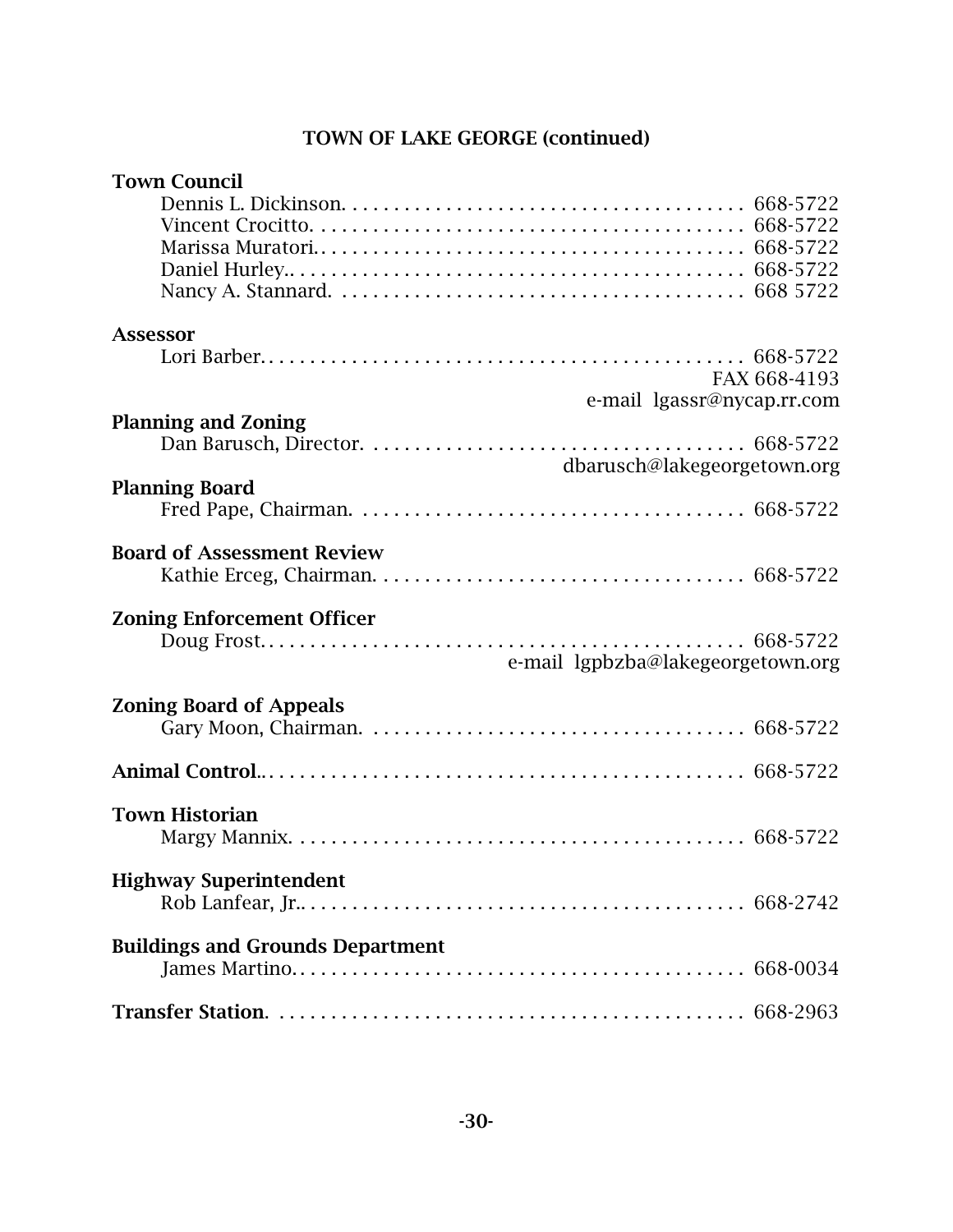### TOWN OF LAKE LUZERNE 539 Lake Avenue, P.O. Box 370 Lake Luzerne, N.Y. 12846 Telephone: 696-2711 FAX: 696-2773 Website: www.townoflakeluzerne.com Population 3,347 Town Board Meeting 2nd Monday of each month at 7:00 p.m.

| <b>Supervisor</b>                                         |  |
|-----------------------------------------------------------|--|
|                                                           |  |
| Home 696-5256                                             |  |
| Cell 361-2404<br>e-mail supervisorlakeluzerne@hotmail.com |  |
| <b>Deputy Supervisor</b>                                  |  |
|                                                           |  |
| <b>Town Clerk and Collector</b>                           |  |
|                                                           |  |
| e-mail lakeluzerne@albany.twcbc.com                       |  |
| <b>Deputy Town Clerk</b>                                  |  |
| e-mail lakeluzerne3@albany.twcbc.com                      |  |
| <b>Bookkeeper/Payroll Clerk</b>                           |  |
|                                                           |  |
|                                                           |  |
| <b>Town Justices</b>                                      |  |
|                                                           |  |
|                                                           |  |
| <b>Town Council</b>                                       |  |
|                                                           |  |
|                                                           |  |
|                                                           |  |
|                                                           |  |
| <b>Attorney for the Town</b>                              |  |
|                                                           |  |
| Superintendent of Highways/Water Superintendent           |  |
|                                                           |  |
|                                                           |  |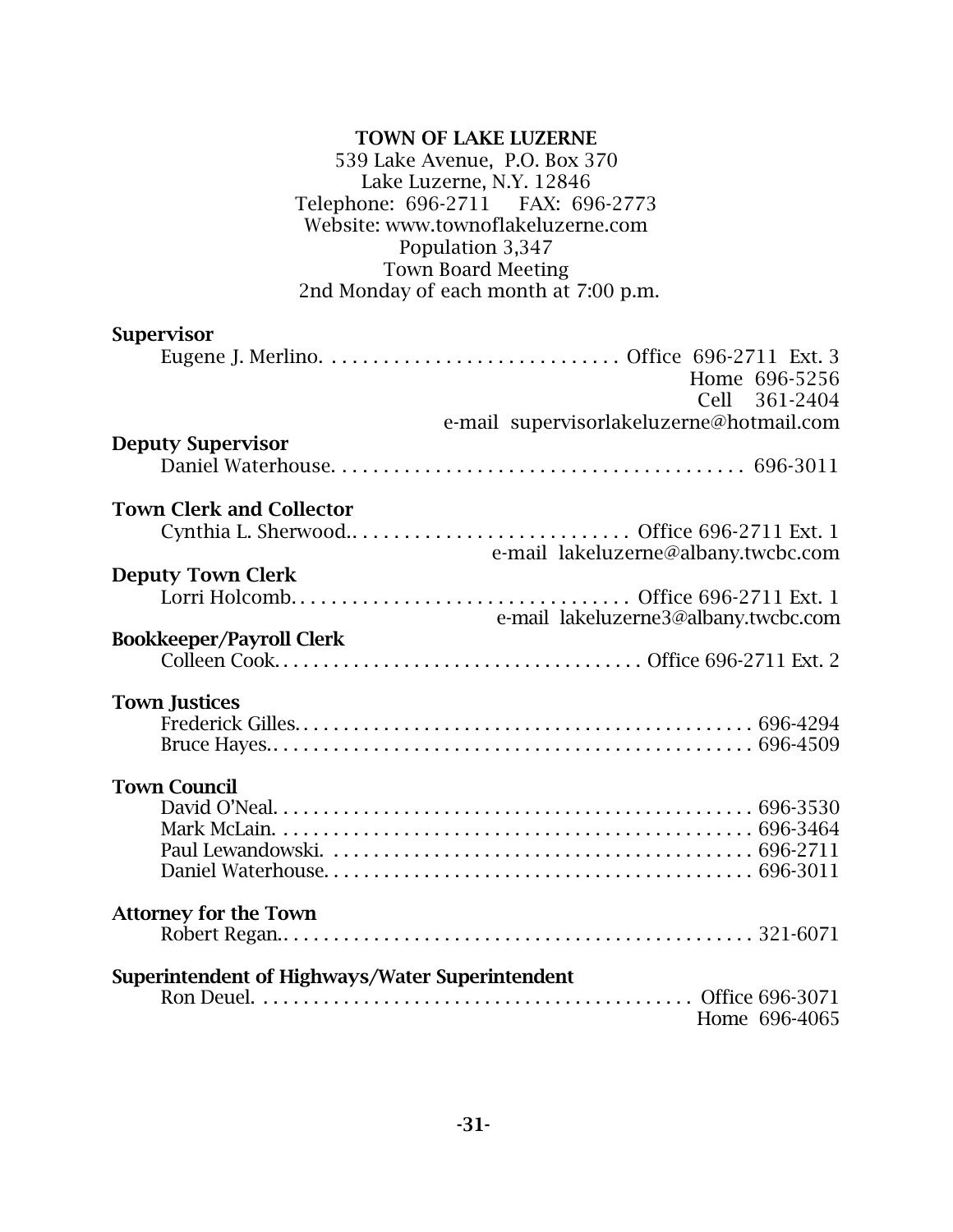| <b>Deputy Highway Superintendent</b> |  |
|--------------------------------------|--|
| <b>Assessor</b>                      |  |
| <b>Zoning Administrator</b>          |  |
| <b>Zoning Board of Appeals</b>       |  |
| <b>Planning Board</b>                |  |
| <b>Board of Assessment Review</b>    |  |
| <b>Animal Control Officer</b>        |  |
| <b>Town Historian</b>                |  |
| <b>Buildings &amp; Grounds</b>       |  |

## TOWN OF LAKE LUZERNE (continued)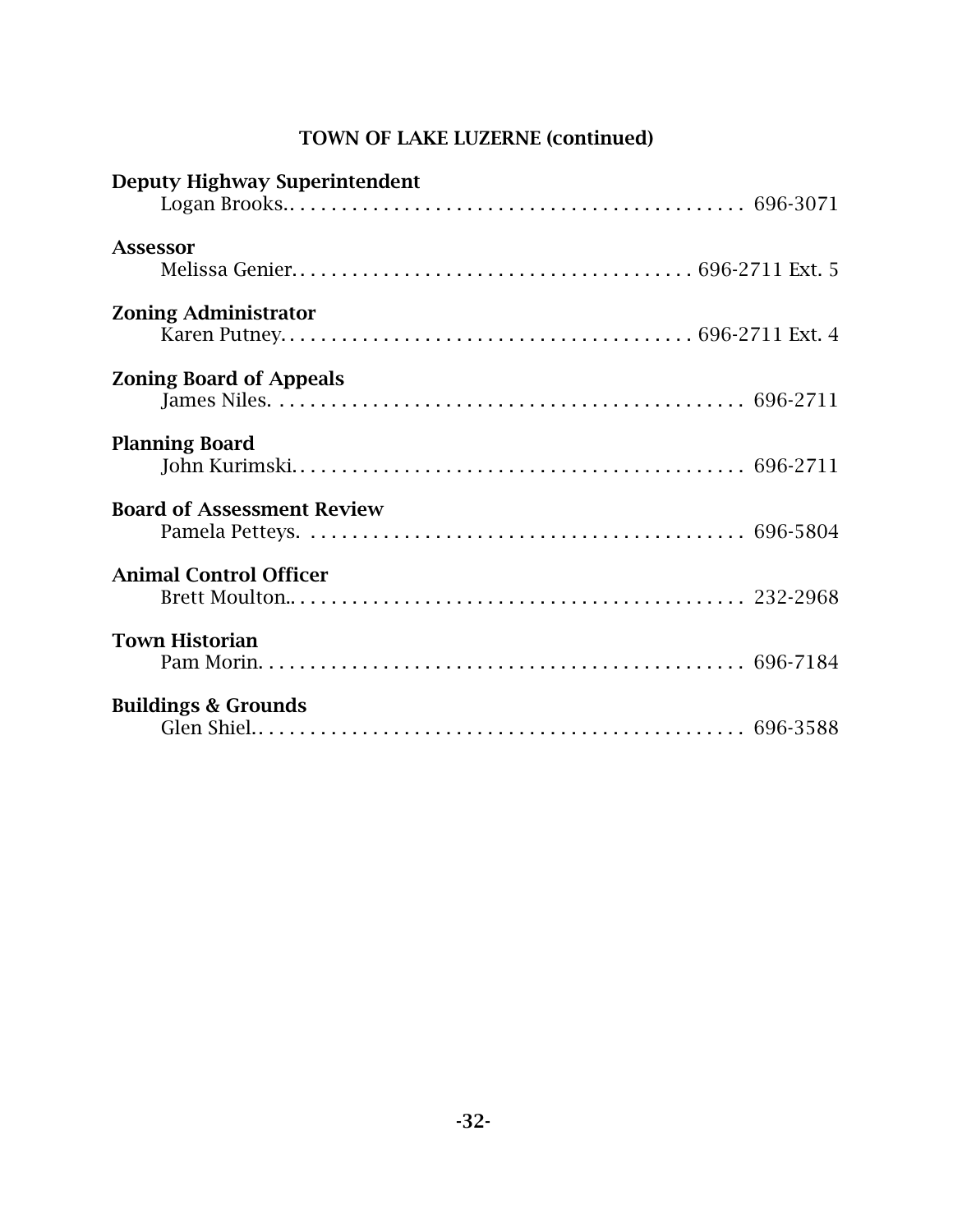| <b>TOWN OF QUEENSBURY</b><br>Queensbury Town Office Building<br>742 Bay Road<br>Queensbury, N.Y. 12804-5902<br>Telephone: 761-8201 FAX: 745-4474<br>website: www.queensbury.net<br>Population 27,901<br><b>Town Board Meetings</b><br>1st and 3rd Mondays at 7:00 p.m.<br>Meeting times and dates may be changed occasionally. The public is<br>urged to contact the Town Clerk to confirm times and dates. |              |
|-------------------------------------------------------------------------------------------------------------------------------------------------------------------------------------------------------------------------------------------------------------------------------------------------------------------------------------------------------------------------------------------------------------|--------------|
| <b>Supervisor</b>                                                                                                                                                                                                                                                                                                                                                                                           | FAX 798-8359 |
| <b>Executive Assistant to Supervisor</b>                                                                                                                                                                                                                                                                                                                                                                    |              |
| <b>Budget Officer</b>                                                                                                                                                                                                                                                                                                                                                                                       |              |
| <b>Town Clerk/Receiver of Taxes and Assessments</b><br>e-mail carolineb@queensbury.net                                                                                                                                                                                                                                                                                                                      |              |
| <b>Deputy Clerks/Receivers</b>                                                                                                                                                                                                                                                                                                                                                                              |              |
| <b>Zoning Administrator</b>                                                                                                                                                                                                                                                                                                                                                                                 |              |
| <b>Senior Planner</b>                                                                                                                                                                                                                                                                                                                                                                                       |              |
| <b>Town Justices</b><br>Queensbury Town Court, Glenwood Ave., Queensbury, N.Y. 12804                                                                                                                                                                                                                                                                                                                        |              |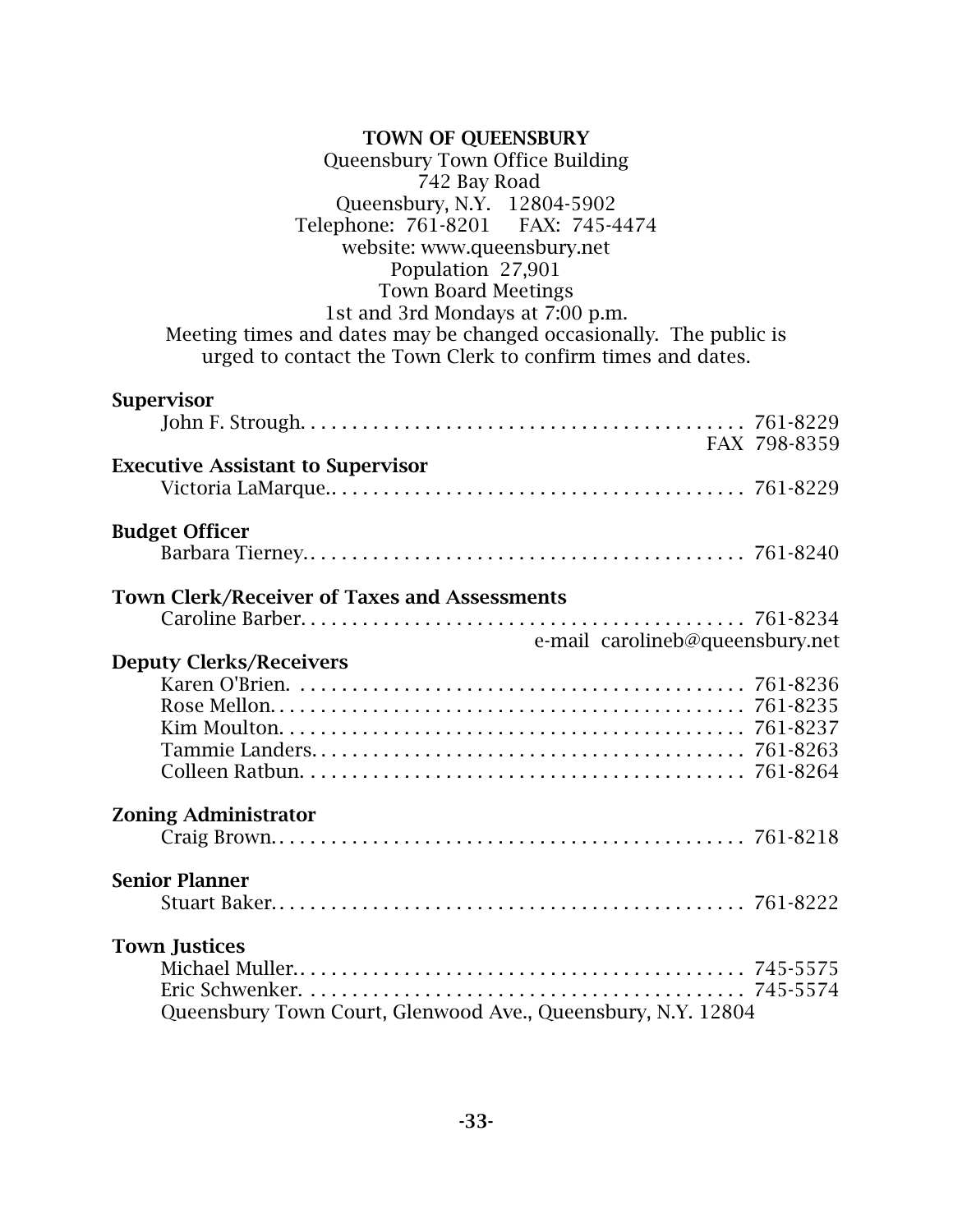## TOWN OF QUEENSBURY (continued)

| <b>Court Clerk</b>                                              |  |
|-----------------------------------------------------------------|--|
|                                                                 |  |
|                                                                 |  |
|                                                                 |  |
| Queensbury Town Court, 81 Glenwood Ave., Queensbury, N.Y. 12804 |  |
| <b>Attorney for Town</b>                                        |  |
|                                                                 |  |
| 15 West Notre Dame Street FAX 793-6690                          |  |
| Glens Falls, N.Y. 12801                                         |  |
| <b>Town Council</b>                                             |  |
|                                                                 |  |
|                                                                 |  |
|                                                                 |  |
|                                                                 |  |
|                                                                 |  |
| <b>Assessor</b>                                                 |  |
|                                                                 |  |
| <b>Board of Assessment Review</b>                               |  |
|                                                                 |  |
|                                                                 |  |
| <b>Zoning Board of Appeals</b>                                  |  |
|                                                                 |  |
| <b>Planning Board</b>                                           |  |
|                                                                 |  |
|                                                                 |  |
| Director of Building & Code Enforcement                         |  |
|                                                                 |  |
| <b>Fire Marshal</b>                                             |  |
|                                                                 |  |
|                                                                 |  |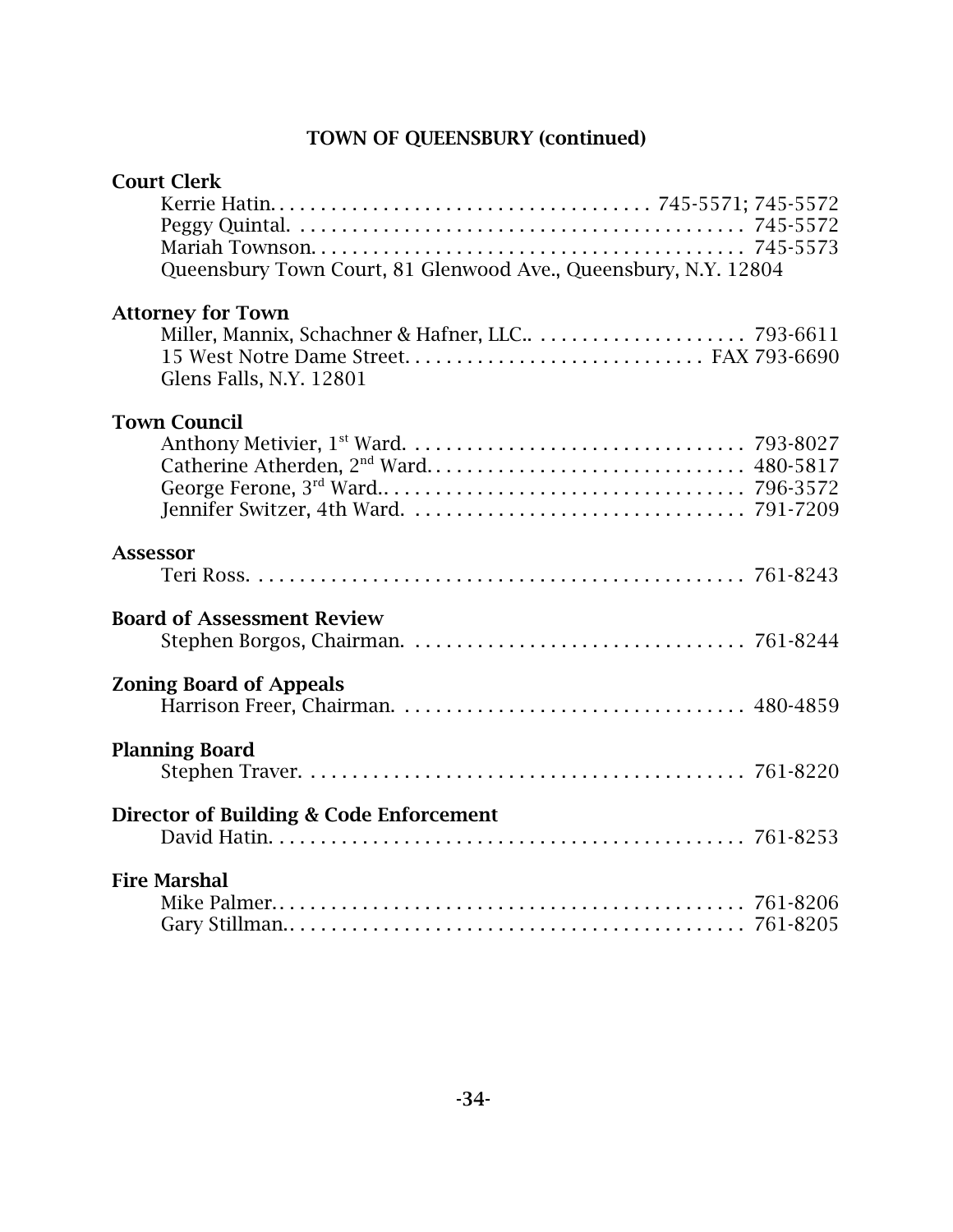## TOWN OF QUEENSBURY (continued)

| Water Superintendent/Director of Wastewater<br>823 Corinth Road, Queensbury, N.Y. 12804 |  |
|-----------------------------------------------------------------------------------------|--|
| <b>Superintendent of Highways</b>                                                       |  |
| <b>Transfer Stations</b>                                                                |  |
| <b>Director of Parks and Recreation</b>                                                 |  |
| <b>Animal Control</b>                                                                   |  |
| <b>Historian</b>                                                                        |  |
| <b>Pine View Cemetery</b>                                                               |  |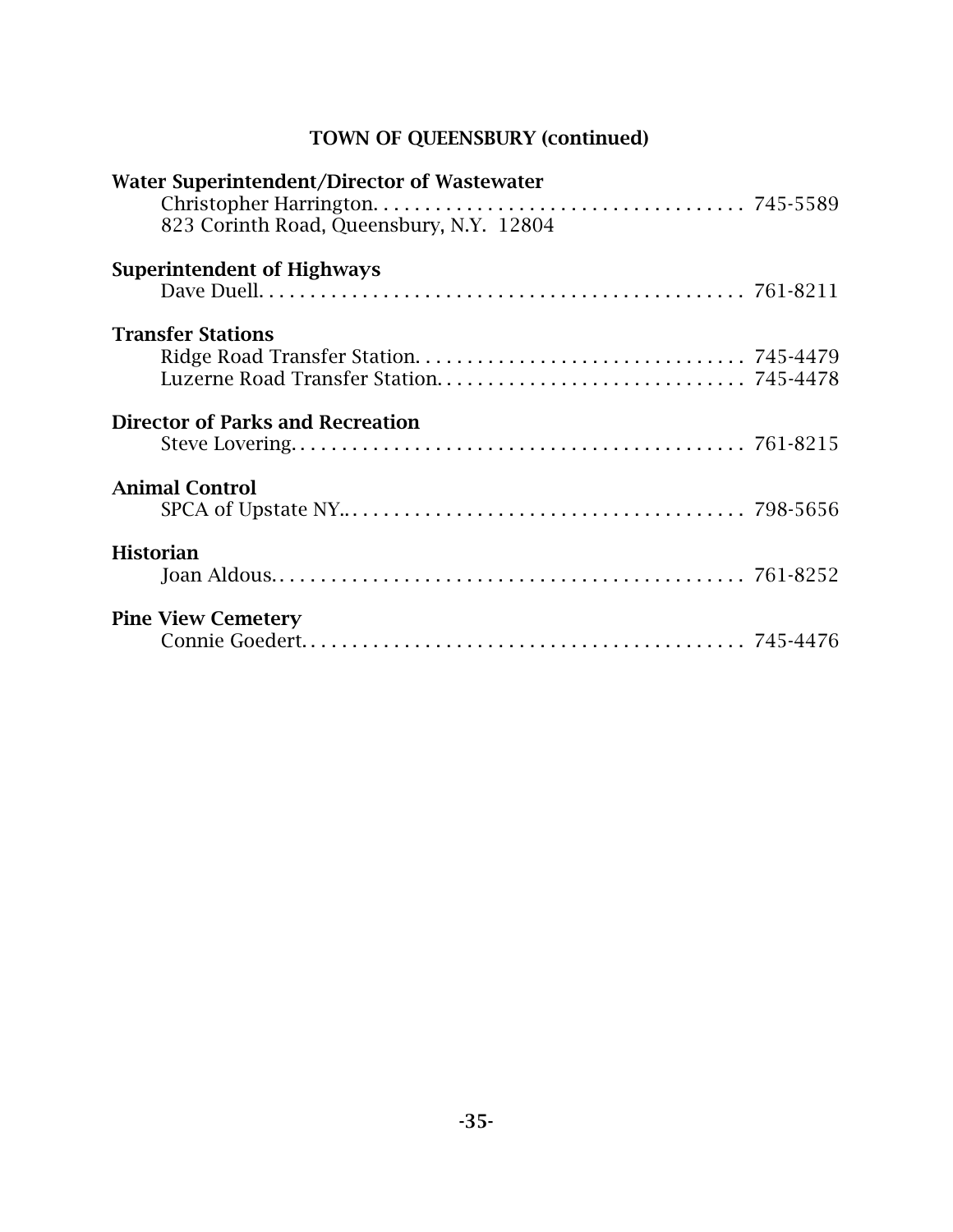### TOWN OF STONY CREEK Town Hall, 52 Hadley Road, PO Box 96 Stony Creek, N.Y. 12878 Telephone: 696-3575 FAX: 696-3948 Website: www.stonycreekny.com Population 767 Town Board Meeting 3rd Tuesday of each month at 7:00 p.m. at the Town Hall

#### Supervisor

Frank E. Thomas. . . . . . . . . . . . . . . . . . . . . . . . . . . . Office 696-3575 ext. 302 Home 696-3613 e-mail tscsupvr@frontier.com

#### Deputy Supervisor

Nathan Thomas, 4 Hill Road, Hadley, NY 12835.. . . . . . . . . Home 696-3092 e-mail emt318920@yahoo.com

#### Town Clerk/Tax Collector

Susan Harrington, PO Box 41. . . . . . . . . . . . . . . . . Office 696-3575 ext. 301 Home 696-4191 e-mail suzyquzee@yahoo.com

#### Deputy Town Clerk/Tax Collector

Amy Harrington, PO Box 102. . . . . . . . . . . . . . . . . . . . . . . . . Home 696-4191 e-mail aimnut1@yahoo.com

#### Town Council

Nathan Thomas, 4 Hill Road, Hadley, NY 12835.. . . . . . . . . Home 696-3092 e-mail emt318920@yahoo.com Doreen Ryan, 244 Warrensburg Road. . . . . . . . . . . . . . . . . . Home 696-2433 e-mail doreen@victorylanecustoms.com John D. Thomas, 314 Hadley Road, Hadley, NY 12835. . . . Home 696-2354 e-mail thomascreekcampground@yahoo.com Philip P. Coletti, 14 Warrensburg Road. . . . . . . . . . . . . . . . Home 696-5867 email philzzzzzzz@yahoo.com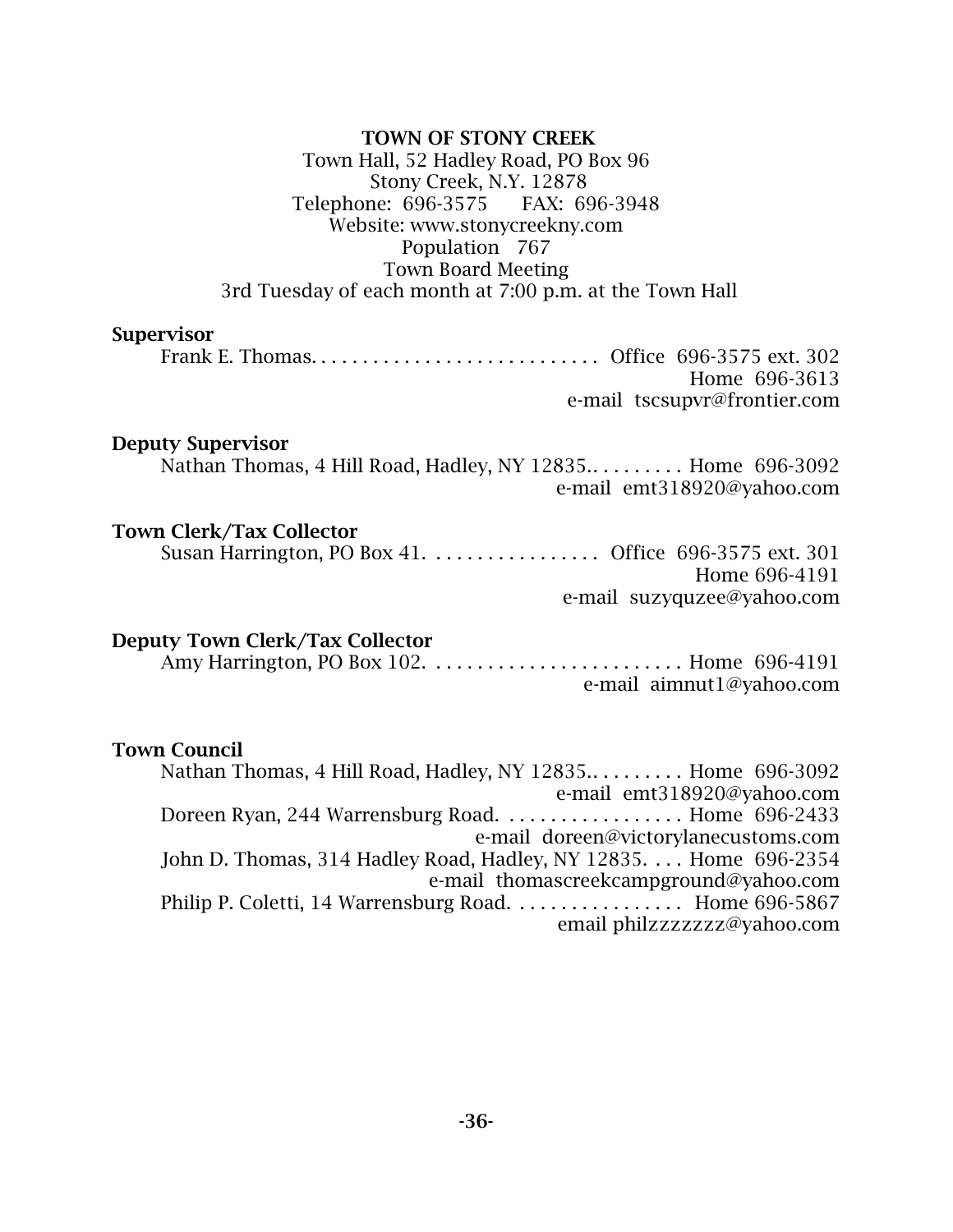## TOWN OF STONY CREEK (continued)

| <b>Town Justice</b>                                            |
|----------------------------------------------------------------|
| Sandra Payne, 241 States Rd. Office 696-3575 ext. 304          |
| Fax 471-4785                                                   |
| e-mail spayne@nycourts.com                                     |
|                                                                |
| <b>Court Clerk</b>                                             |
| Adrian Bode, 712 Harrisburg Road Office 696-3575 ext. 304      |
| e-mail adrianbode52@gmail.com                                  |
|                                                                |
| <b>Counsel to the Town</b>                                     |
|                                                                |
|                                                                |
|                                                                |
|                                                                |
|                                                                |
| <b>Superintendent of Highways</b>                              |
|                                                                |
| Home 955-0714                                                  |
| e-mail neilbradley70@yahoo.com                                 |
| <b>Assessors</b>                                               |
| Peter LaGrasse, Chairman, PO Box 123. Office 696-3575 ext. 305 |
| Home 696-2332                                                  |
| e-mail assessor@frontiernet.net                                |
|                                                                |
| Dog Control Officer                                            |
| Maxine Zwartkay, 316 States Road Home 696-5991                 |
| e-mail outofthecreek@gmail.com                                 |
|                                                                |
| <b>Town Historian</b>                                          |
| Cynthia Cameron, 91 Waite Road Home 696-2838                   |
| e-mail upthecreek07@frontiernet.net                            |
|                                                                |
|                                                                |
|                                                                |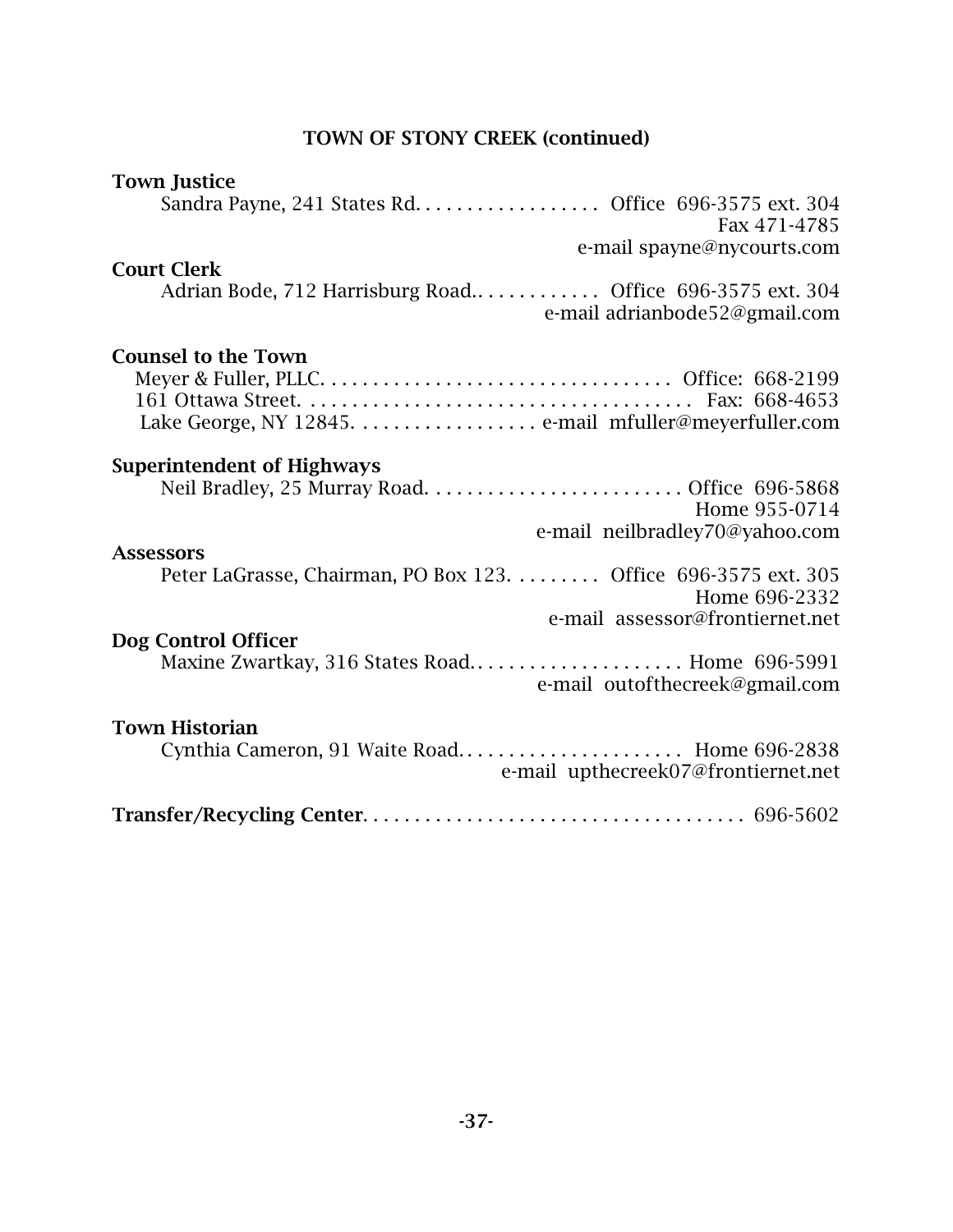| <b>TOWN OF THURMAN</b><br><b>Town Hall</b><br>PO Box 29, 311 Athol Road<br>Athol, New York 12810-0029<br>Website: www.thurman-ny.com<br>Telephone: 623-9649 FAX: 623-4292<br>Population 1,219<br><b>Town Board Meeting</b><br>2nd Tuesday of each month at 6:30 p.m. |
|----------------------------------------------------------------------------------------------------------------------------------------------------------------------------------------------------------------------------------------------------------------------|
| <b>Supervisor</b><br>e-mail chydethurman@gmail.com                                                                                                                                                                                                                   |
| <b>Secretary to Supervisor</b>                                                                                                                                                                                                                                       |
| <b>Town Clerk</b><br>e-mail thurmantownclerk@verizon.net                                                                                                                                                                                                             |
| <b>Tax Collector</b>                                                                                                                                                                                                                                                 |
| <b>Town Justice</b><br>FAX 623-9678<br>Home 623-3372                                                                                                                                                                                                                 |
| <b>Justice Clerk</b><br>FAX 623-9678                                                                                                                                                                                                                                 |
| <b>Town Council</b>                                                                                                                                                                                                                                                  |
| <b>Attorney for Town</b><br>Miller, Mannix, Schachner & Hafner, LLC<br>PO Box 765, 15 W. Notre Dame Street<br>Glens Falls, N.Y. 12801                                                                                                                                |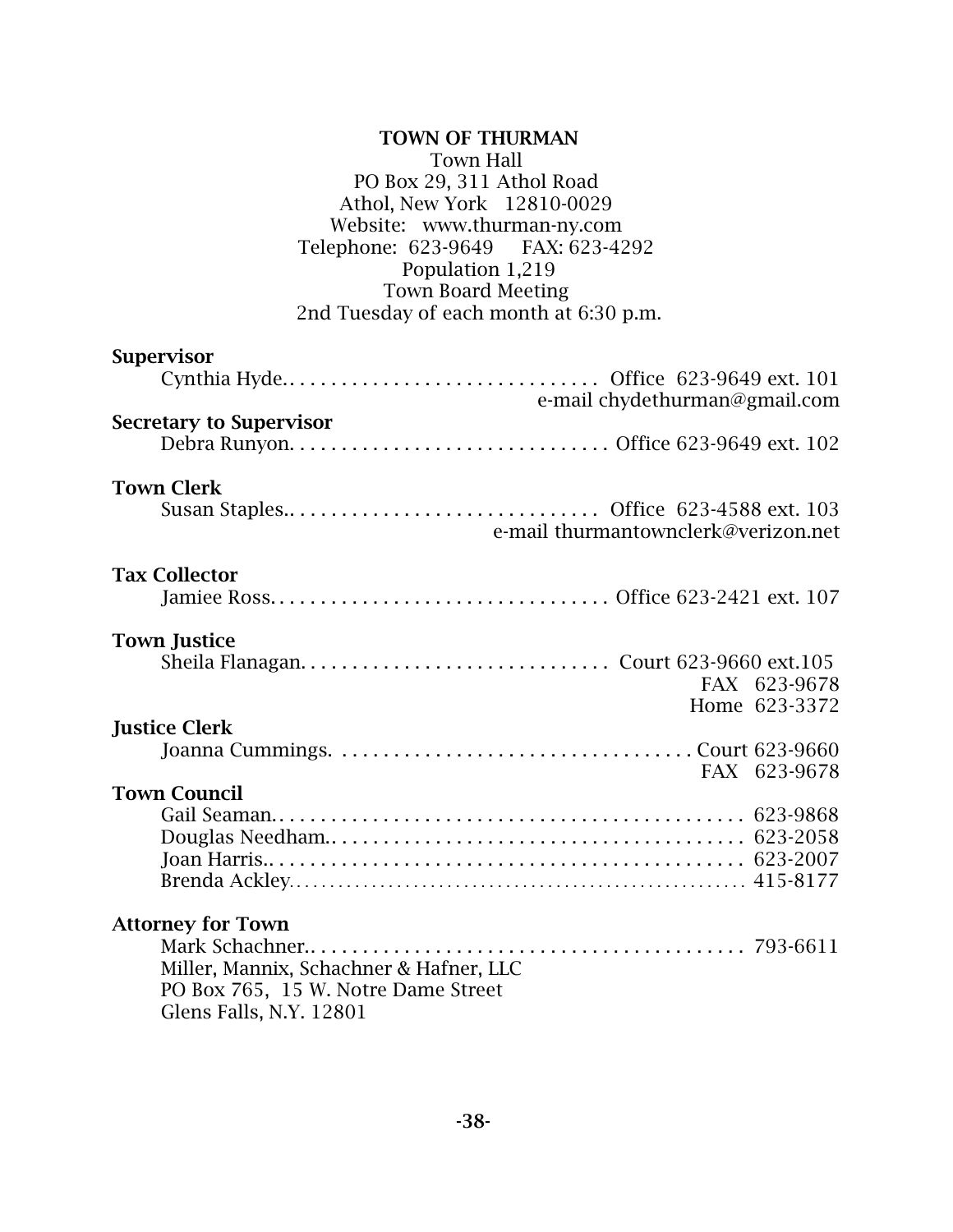## TOWN OF THURMAN (continued)

| Assessor                          |                                     |
|-----------------------------------|-------------------------------------|
|                                   |                                     |
|                                   | FAX 623-9730                        |
|                                   | e-mail thurmanassessors@verizon.net |
| <b>Assessor Clerk</b>             |                                     |
|                                   |                                     |
| <b>Board of Assessment Review</b> |                                     |
|                                   |                                     |
| <b>Superintendent of Highways</b> |                                     |
|                                   |                                     |
|                                   | Cell 636-9746                       |
|                                   | FAX 623-9811                        |
| <b>Town Historian</b>             |                                     |
|                                   |                                     |
|                                   | Home 623-2007                       |
| <b>Animal Control Officer</b>     |                                     |
|                                   |                                     |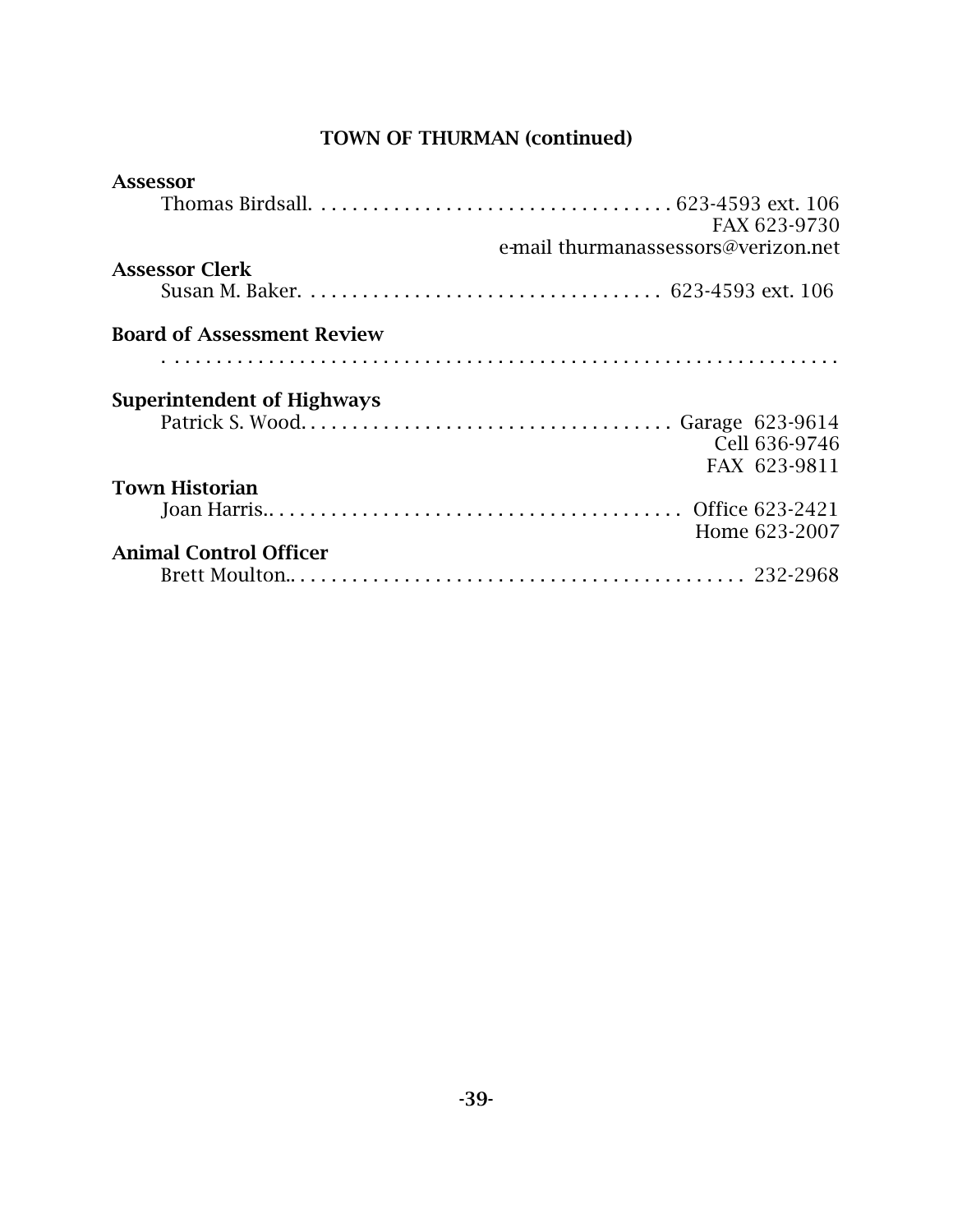### TOWN OF WARRENSBURG Emerson Memorial Town Hall, 3797 Main Street Warrensburg, N.Y. 12885-1628<br>phone: 623-9511 FAX: 623-2467 Telephone: 623-9511 Population 4,094 Town Board Meeting 2nd Wednesday of each month at 7:00 p.m.

## Supervisor

|                                           | Home 623-9598                             |
|-------------------------------------------|-------------------------------------------|
|                                           | FAX 623-2467                              |
| <b>Secretary to Supervisor</b>            |                                           |
|                                           |                                           |
|                                           | Home 744-7232                             |
| <b>Town Clerk/Collector</b>               |                                           |
|                                           |                                           |
|                                           | Home 361-1641                             |
|                                           | e-mail pamela.lloyd@townofwarrensburg.net |
| <b>Town Justices</b>                      |                                           |
|                                           |                                           |
|                                           | Home 623-4416                             |
|                                           |                                           |
|                                           | Home 623-9482                             |
| <b>Justice Clerk</b>                      |                                           |
|                                           |                                           |
|                                           |                                           |
| <b>Town Council</b>                       |                                           |
|                                           |                                           |
|                                           |                                           |
|                                           |                                           |
|                                           |                                           |
|                                           |                                           |
| <b>Attorney for Town</b>                  |                                           |
|                                           |                                           |
| Miller, Mannix, Schachner and Hafner, LLC |                                           |
| P.O. Box 765, 15 W. Notre Dame Street     |                                           |
| Glens Falls, N.Y. 12801                   |                                           |
| <b>Assessor</b>                           |                                           |
|                                           |                                           |

|--|--|--|--|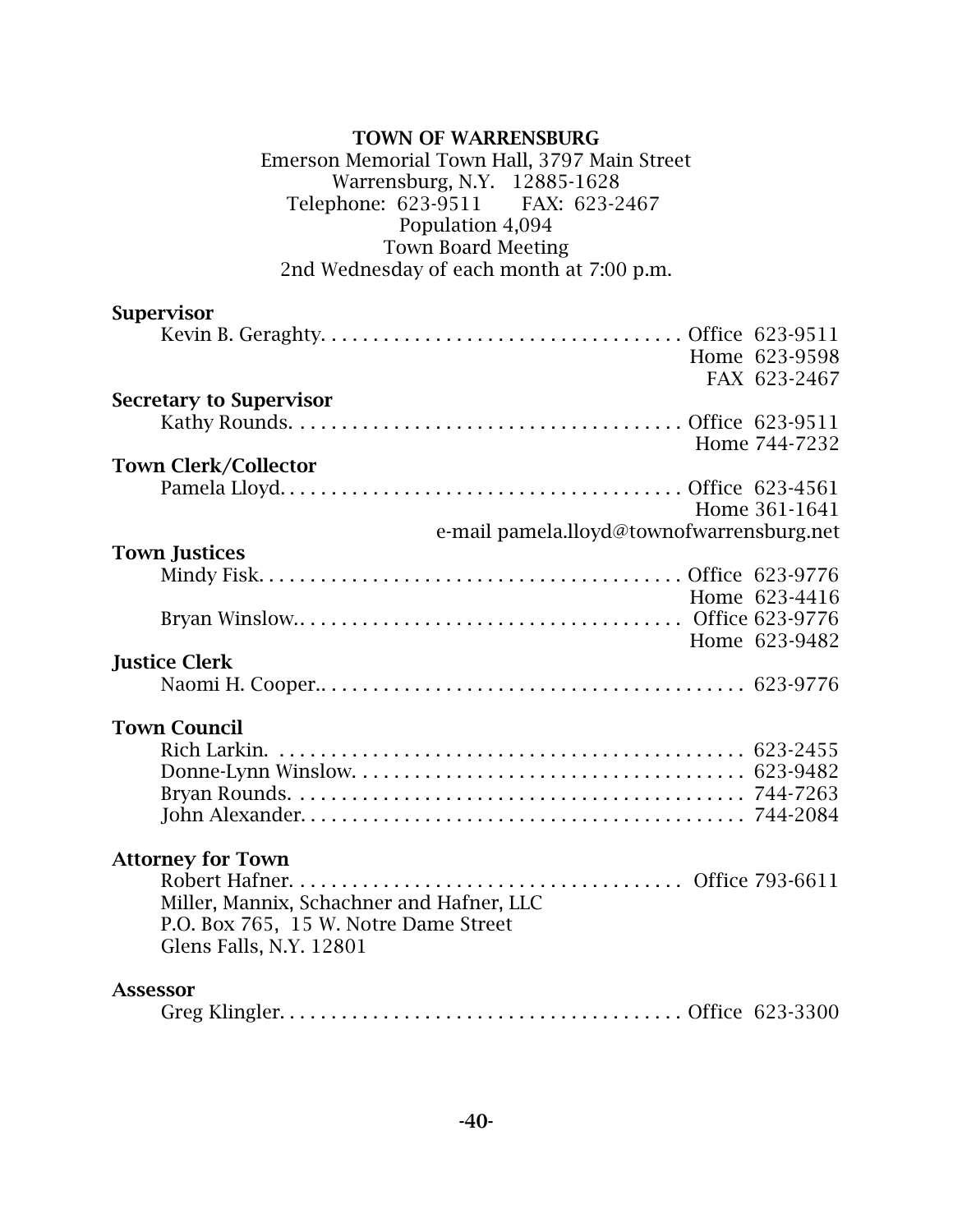## TOWN OF WARRENSBURG (continued)

| <b>Superintendent of Highways</b>            |               |
|----------------------------------------------|---------------|
|                                              |               |
|                                              | Home 538-2706 |
|                                              | Cell 232-2329 |
| <b>Water Plant Operator</b>                  |               |
|                                              |               |
| <b>Zoning Board of Appeals</b>               |               |
|                                              |               |
| <b>Planning Board</b>                        |               |
|                                              |               |
| <b>Code Enforcement and Building Permits</b> |               |
|                                              |               |
| <b>Animal Control</b>                        |               |
|                                              |               |
|                                              |               |
| <b>Town Historian</b>                        |               |
|                                              |               |
|                                              | Home 504-4135 |
| <b>Warrensburg Health Center</b>             |               |
|                                              |               |
| 3767 Main Street                             |               |
| Warrensburg, N.Y. 12885                      |               |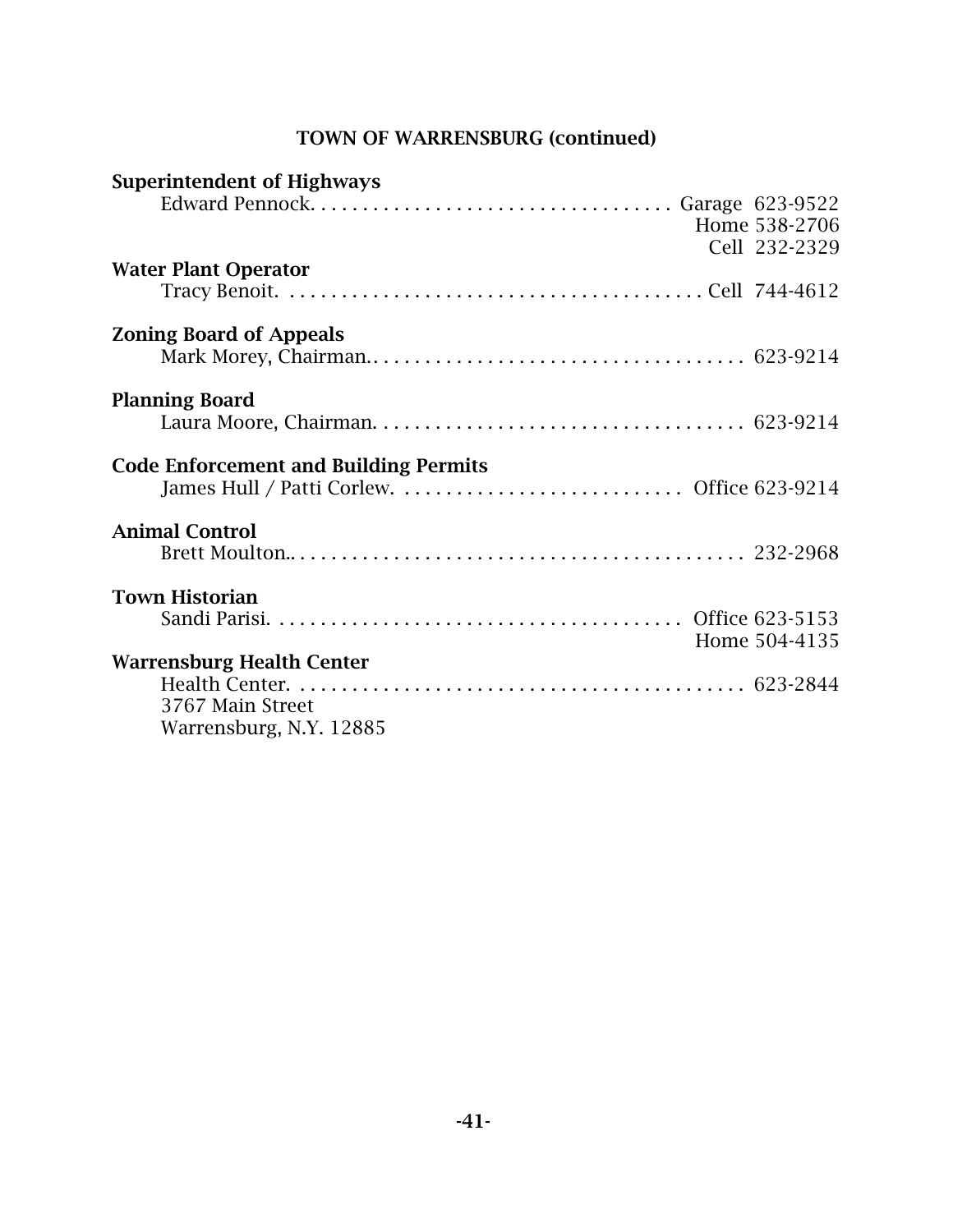### VILLAGE OF LAKE GEORGE 26 Old Post Road, PO Box 791 Lake George, N.Y. 12845 Telephone: 668-5771 FAX: 668-3735 www.villageoflakegeorge.us (municipality) e-mail: lgville@nycap.rr.com Population 906 Village Board Meeting 3rd Monday of each month at 6:30 p.m.

| <b>Mayor</b>                                                             |
|--------------------------------------------------------------------------|
|                                                                          |
| e-mail lgymayor@nycap.rr.com<br><b>Deputy Mayor</b>                      |
|                                                                          |
| <b>Village Attorney</b><br>1557 State Route 9<br>Lake George, N.Y. 12845 |
| <b>Village Clerk</b>                                                     |
| e-mail clerk@villageoflakegeorge.us                                      |
| <b>Village Treasurer</b>                                                 |
| e-mail treasurer@villageoflakegeorge.us                                  |
| <b>Village Trustees</b>                                                  |
|                                                                          |
|                                                                          |
|                                                                          |
| <b>Superintendent of Public Works</b>                                    |
|                                                                          |
| Cell 796-6378                                                            |
| e-mail lgdpw@hotmail.com                                                 |
| <b>Waste Water Treatment Plant</b>                                       |
| <b>Enforcement Officer</b>                                               |
|                                                                          |
| Home 668-5139<br>e-mail                                                  |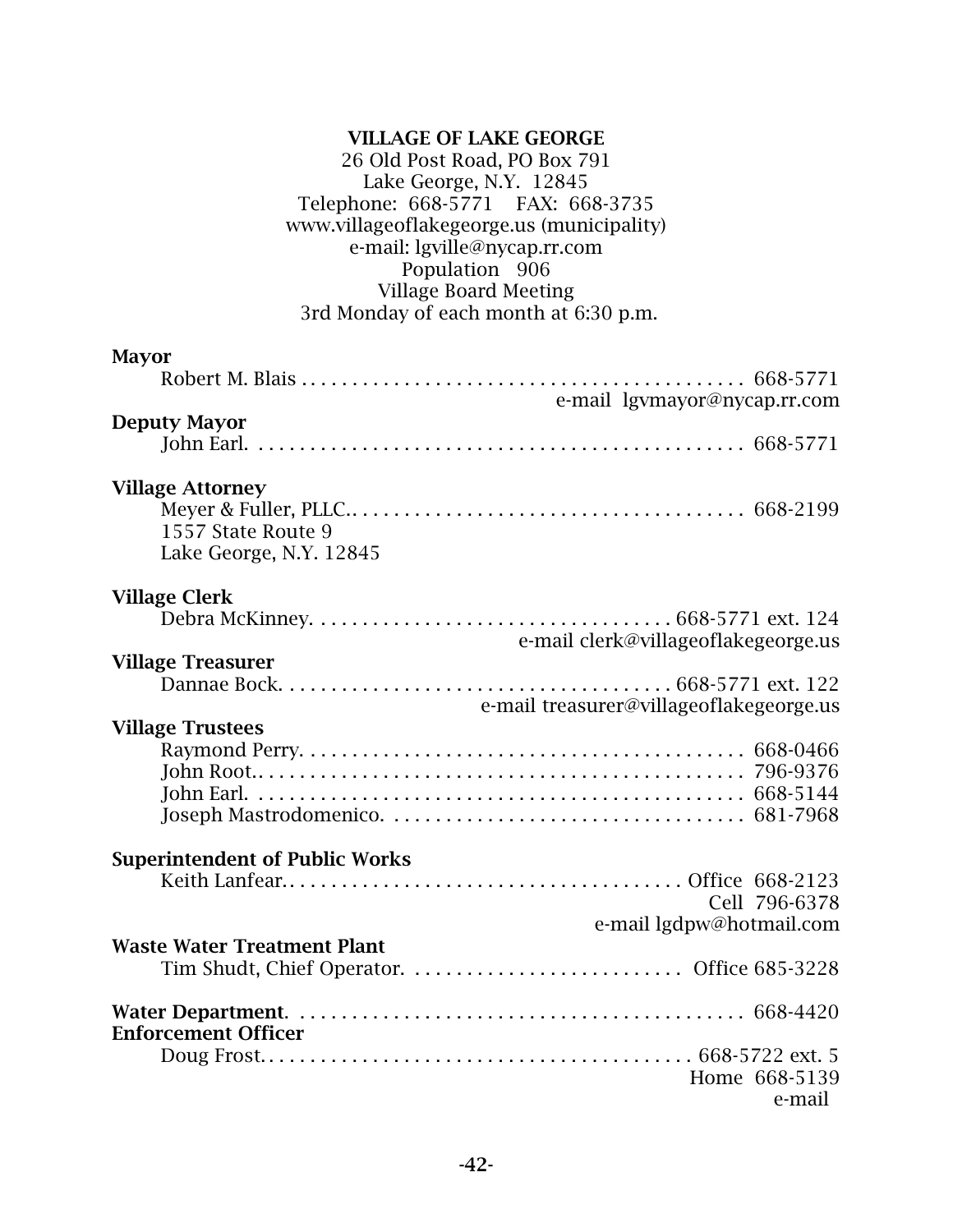# VILLAGE OF LAKE GEORGE (continued)

| <b>Planning &amp; Zoning Director</b> |                                    |
|---------------------------------------|------------------------------------|
|                                       |                                    |
|                                       | e-mail dbarusch@lakegeorgetown.org |
| <b>Zoning Board of Appeals</b>        |                                    |
|                                       |                                    |
| <b>Planning Board</b>                 |                                    |
|                                       |                                    |
|                                       |                                    |
|                                       |                                    |
|                                       |                                    |
| <b>Village Historian</b>              |                                    |
|                                       |                                    |
|                                       |                                    |
| <b>Fire Chief</b>                     |                                    |
|                                       |                                    |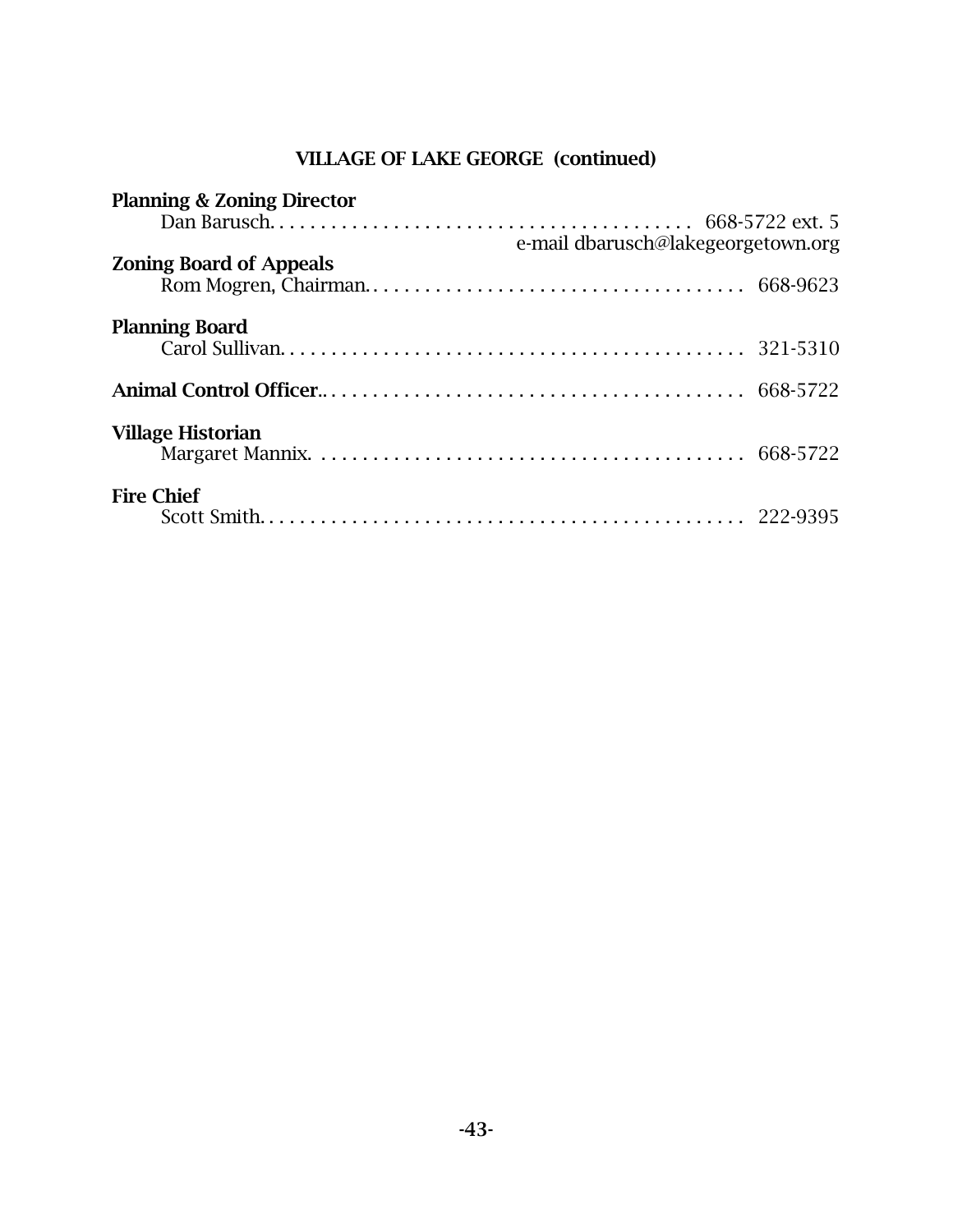| <b>CITY OF GLENS FALLS</b><br>42 Ridge Street, Glens Falls, N.Y. 12801<br>Telephone: 761-3800<br>website: www.cityofglensfalls.com<br>Population 14,700<br><b>City Council Meetings</b><br>2 <sup>nd</sup> and 4 <sup>th</sup> Tuesday of each month at 7:30 p.m.<br>Common Council Chambers, 3rd Floor |
|---------------------------------------------------------------------------------------------------------------------------------------------------------------------------------------------------------------------------------------------------------------------------------------------------------|
| <b>Mayor</b><br>FAX 761-0234<br>e-mail dhall@cityofglensfalls.com                                                                                                                                                                                                                                       |
| <b>Assistant to the Mayor</b><br>e-mail asstmayor@cityofglensfalls.com<br><b>City Clerk</b>                                                                                                                                                                                                             |
| FAX 743-0663<br>e-mail cityclerk@cityofglensfalls.com<br><b>Deputy Clerk</b>                                                                                                                                                                                                                            |
| FAX 743-0663<br>e-mail deputyclerk@cityofglensfalls.com<br><b>Supervisors</b>                                                                                                                                                                                                                           |
| Ward 2 - Peter V. McDevitt Home 761-0248; Office 798-8352<br>Cell 744-1011<br>e-mail themcdevittgroup@gmail.com                                                                                                                                                                                         |
| e-mail claudiabraymer@hotmail.com<br>Office 793-4191                                                                                                                                                                                                                                                    |
| e-mail brunod@warrencountyny.gov<br>e-mail driscollb@verizon.net<br><b>City Judge</b>                                                                                                                                                                                                                   |
| e-mail GlensFallsCity@nycourts.gov<br><b>City Controller</b>                                                                                                                                                                                                                                            |
| FAX 761-3859<br>e-mail controller@cityofglensfalls.com                                                                                                                                                                                                                                                  |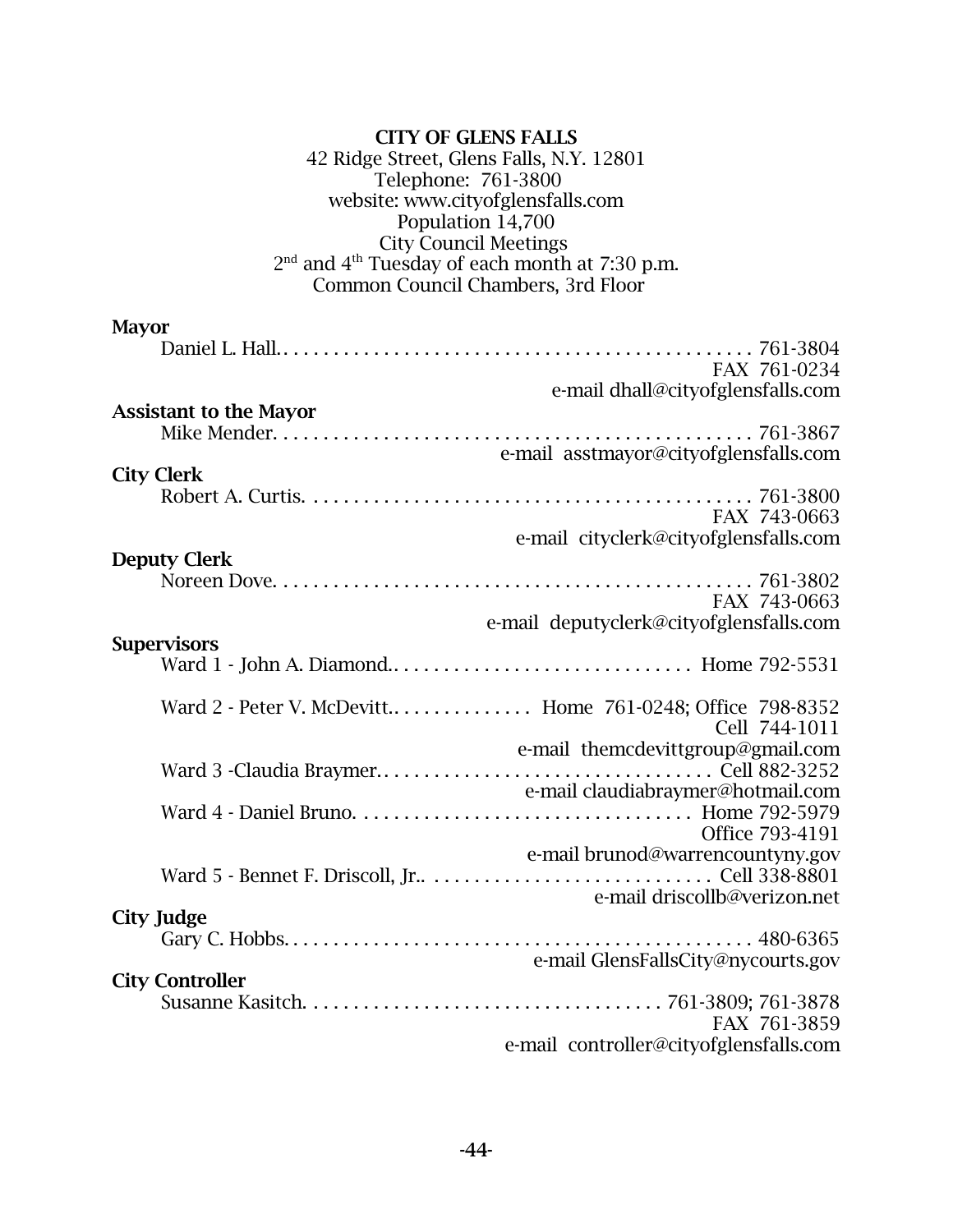## CITY OF GLENS FALLS (continued)

| <b>City Attorney</b>                                          |               |
|---------------------------------------------------------------|---------------|
|                                                               |               |
| 16 Maple Street, Glens Falls, N.Y 12801<br>FAX 798-0708       |               |
| e-mail newell@nycap.rr.com                                    |               |
| <b>Common Council</b>                                         |               |
|                                                               |               |
|                                                               |               |
|                                                               |               |
|                                                               |               |
|                                                               |               |
|                                                               |               |
|                                                               |               |
|                                                               |               |
| <b>Assessor</b>                                               |               |
|                                                               |               |
|                                                               | FAX 743-0708  |
| e-mail assessor@cityofglensfalls.com                          |               |
| <b>City Engineer</b>                                          |               |
|                                                               |               |
| Shermantown Road, Glens Falls, N.Y. 12801                     | FAX: 761-3862 |
| e-mail engineer@cityofglensfalls.com                          |               |
|                                                               |               |
|                                                               |               |
| <b>Code Enforcement Officer</b>                               |               |
|                                                               |               |
| FAX 761-3839                                                  |               |
| e-mail kvanderzee@cityofglensfalls.com                        |               |
| <b>Department of Public Works</b>                             |               |
|                                                               |               |
| 230-234 Dix Ave. Glens Falls, NY 12801<br>FAX 761-3874        |               |
| e-mail tomgirard@cityofglensfalls.com                         |               |
| <b>Zoning Board of Appeals</b>                                |               |
|                                                               |               |
| e-mail jeffpurner@mac.com                                     |               |
| <b>Planning Board</b>                                         |               |
|                                                               |               |
|                                                               | Home 792-5479 |
|                                                               |               |
| <b>Community Development</b>                                  |               |
|                                                               |               |
|                                                               | FAX 798-5029  |
| e-mail GFeb@nycap.rr.com                                      |               |
| <b>Cool Insuring Arena</b>                                    |               |
|                                                               |               |
| 1 Civic Center Plaza, Glens Falls, N.Y. 12801<br>FAX 793-7750 |               |